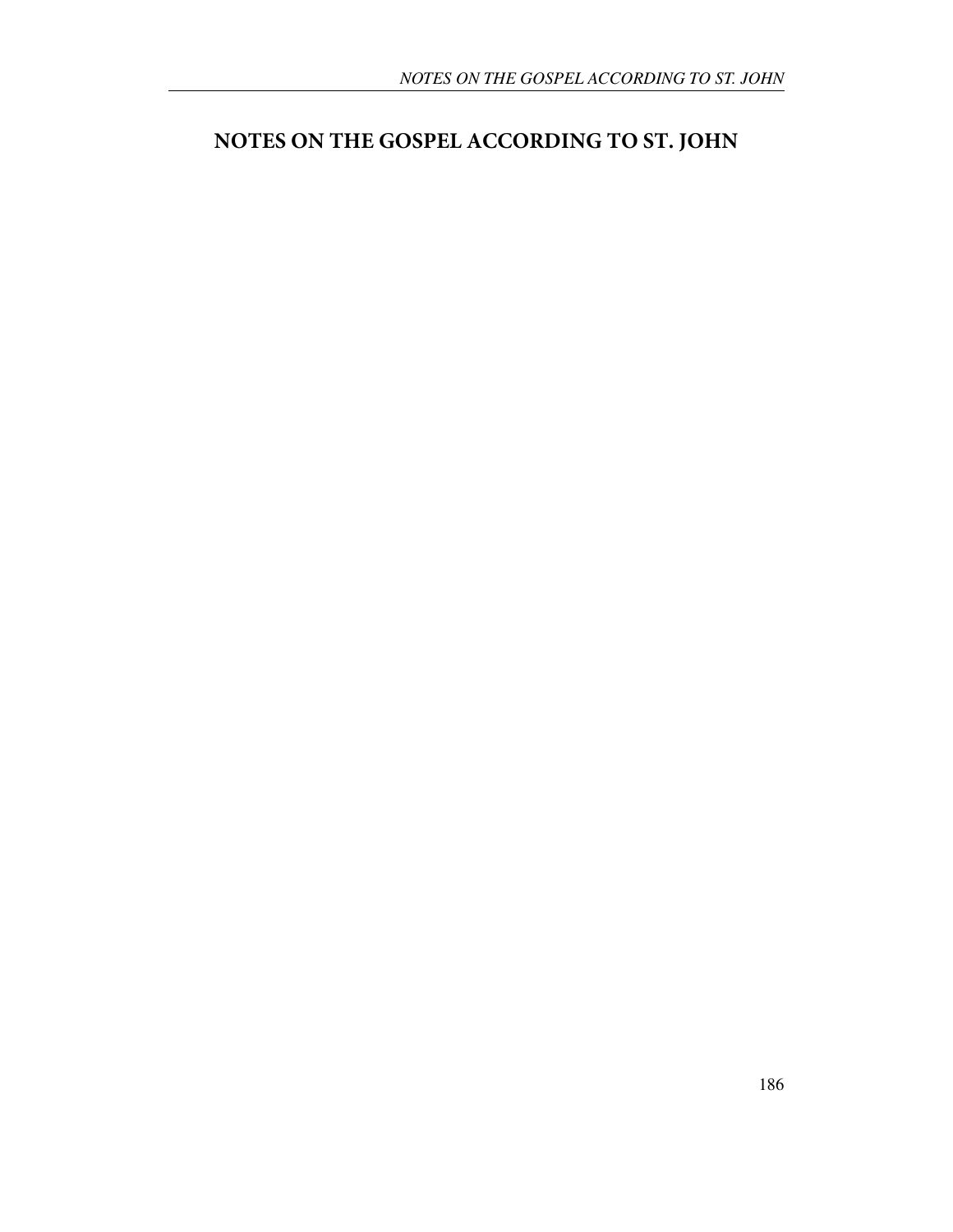In this book is set down the history of the Son of God dwelling among men; that,

- I. Of the first days, where the apostle, premising the sum of the whole Chap. i, 1-14 Mentions the testimony given by John, after the baptism of Christ, and the first calling of some of the apostles. Here is noted what fell out,
	- The first day 15-28
	- The day after 29-34
	- The day after 35-42
	- The day after 43-52
	- The third day ii, 1-11
	- After this 12
- II. Of the two years between, spent chiefly in journeys to and from Jerusalem,
	- A. The first journey, to the passover 13
		- a. Transactions in the city,
			- 1. Zeal for his Father's house 14-22
			- 2. The power and wisdom of Jesus 23-25
			- 3. The instruction of Nicodemus iii, 1-21
		- b. His abode in Judea; the rest of John's testimony 22-36
		- c. His journey through Samaria (where he confers with the Samaritan woman) into Galilee, where he heals the nobleman's son iv, 1-54
	- B. The second journey to the feast of pentecost. Here may be observed transactions,
		- a. In the city, relating to the impotent man, healed at the pool of Bethesda v, 1-47
		- b. In Galilee, before the second passover and after. Here we may note,
			- 1. His feeding the five thousand vi, 1-14
			- 2. Walking upon the sea 15-21
			- 3. Discourse of himself, as the bread of life 22-59
			- 4. Reproof of those who objected to it 60-65
			- 5. Apostasy of many, and steadiness of the apostles 66-71
			- 6. His continuance in Galilee ` vii, 1
	- C. The third journey, to the feast of tabernacles 2-13 Here may be observed transactions,

#### a. In the city,

- 1. In the middle and end of the feast 14-53 viii; Where note,
	- 1. The woman taken in adultery 2-12
	- 2. Christ's preaching and vindicating his doctrine 13-30
	- 3. His confuting the Jews and escape from them 31-59
	- 4. His healing the man born blind ix, 1-7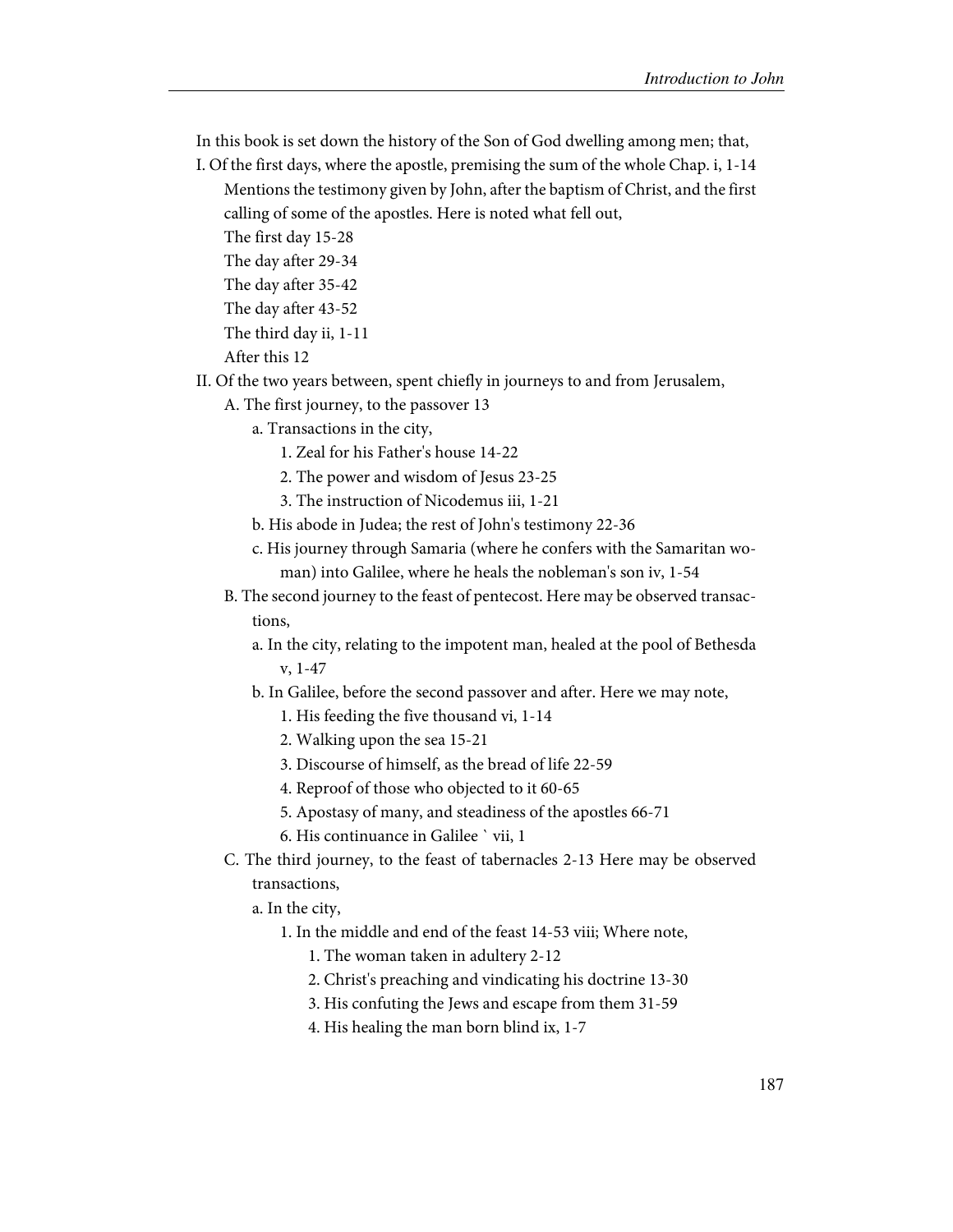- 5. Several discourses on that occasion 8-41
- 6. Christ the Door and the Shepherd of the sheep, 1-18
- 7. Different opinions concerning him 19-21
- 2. At the feast of the dedication. here occur,
	- 1. His disputes with the Jews Chap. x, 22-38
	- 2. His escaping their fury 39
- b. Beyond Jordan 40-42
- III. Of the last days, which were,
	- A. Before the great week, where we may note,
		- a. The two days spent out of Judea, while Lazarus was sick and died xi, 1-6
		- b. The journey into Judea; the raising of Lazarus; the advice of Caiaphas; Jesus's abode in Ephraim; the order given by his adversaries 7-57
		- c. The sixth day, before the passover; the supper at Bethany; the ointment poured on Jesus xii, 1-11
	- B. In the great week, wherein was the third passover, occur,
		- a. On the three former days, his royal entry into the city; the desire of the Greeks; the obstinacy of the Jews; the testimony given to Jesus from heaven 12-50
		- b. On the fourth day, the washing the feet of the disciples; the discovery of the traitor, and his going out by night xiii, 1-30
		- c. On the fifth day,
			- 1. His discourse
				- 1. Before the paschal supper 31, xiv, 1-31
				- 2. After it xv, and xvi.
			- 2. His prayer xvii, 1-26
			- 3. The beginning of his passion,
				- 1. In the garden xviii, 1-11
				- 2. In Caiaphas's house 12-27
		- d. On the sixth day,
			- 1. His passion under Pilate,
				- 1. In the palace of Pilate 28 xix, 1-16
				- 2. On the cross 17-30
			- 2. His death 30-37
			- 3. His burial 38-42
	- C. After the great week,
		- a. On the day of the resurrection xx, 1-25
		- b. Eight days after 26-31
		- c. After that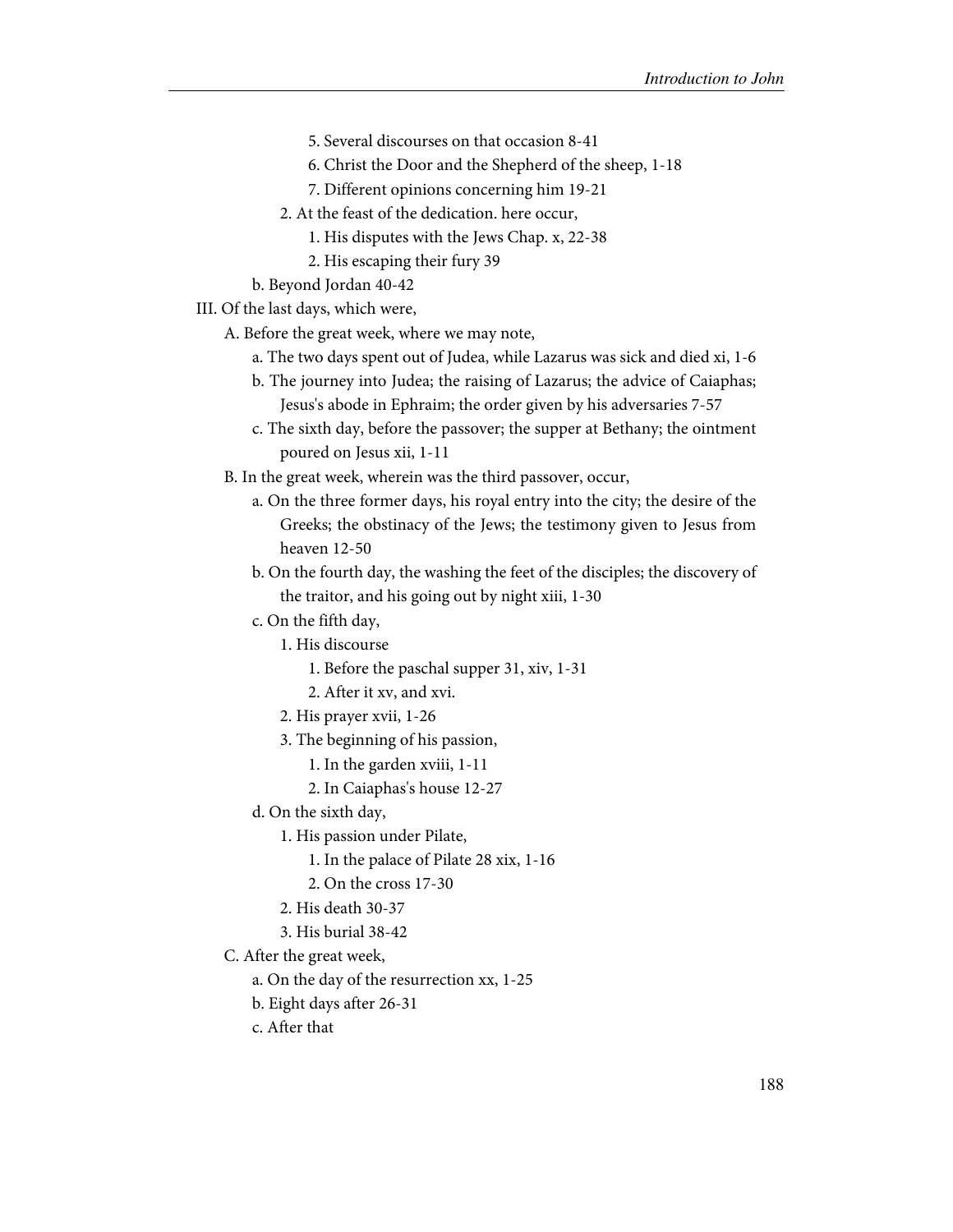- 1. He appears to his disciples at the sea of Tiberias. xxi, 1-14
- 2. Orders Peter to feed his sheep and lambs 15-17
- 3. Foretells the manner of Peter's death, and checks his curiosity about St [John 18](http://www.ccel.org/study/Bible:John.18)-23
- 4. The conclusion 24, 25

## **THE GOSPEL OF JOHN**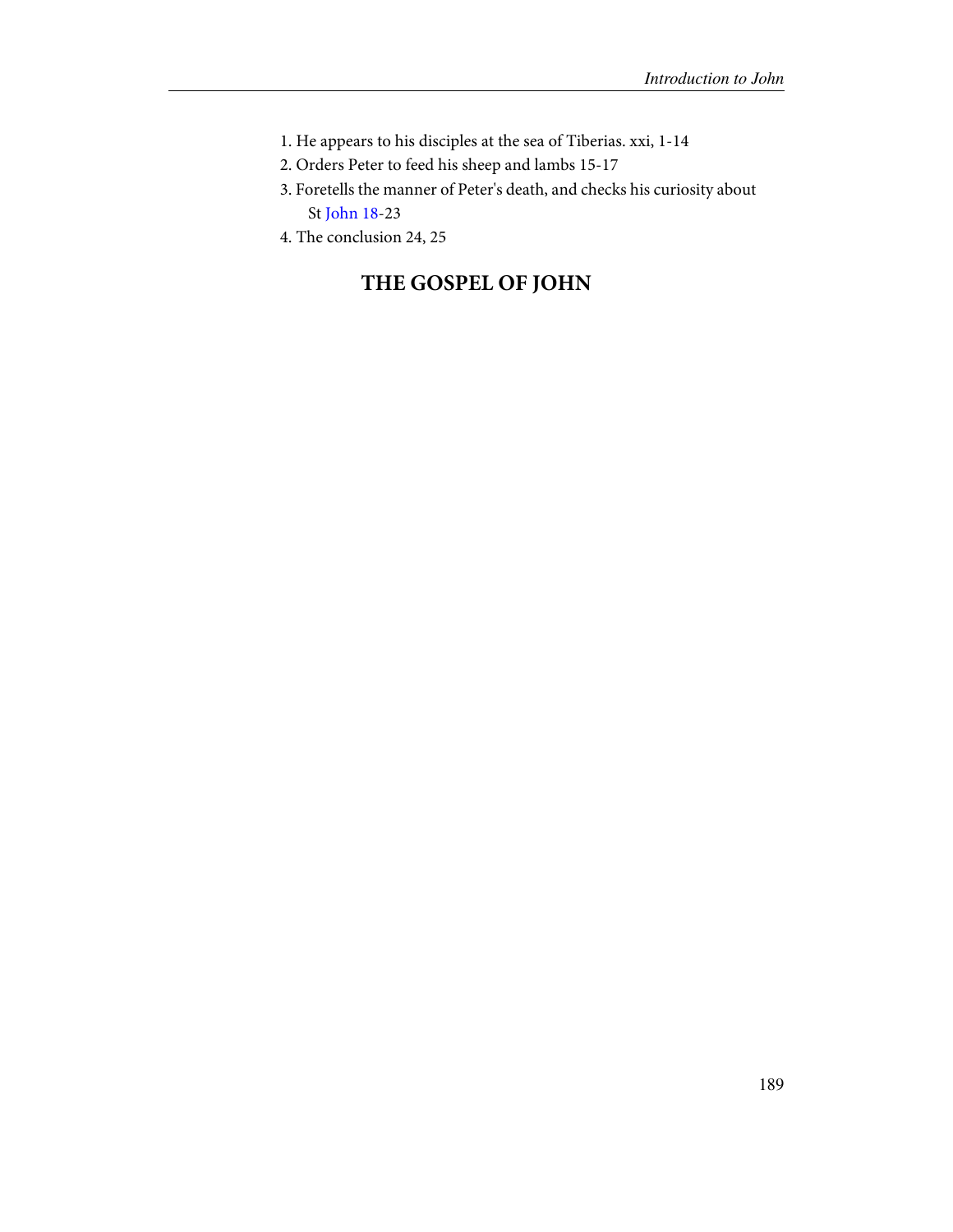**I**

1. In the beginning - (Referring to [Gen. i, 1,](http://www.ccel.org/study/Bible:Gen.1.1) and [Prov. viii, 23.](http://www.ccel.org/study/Bible:Prov.8.23)) When all things began to be made by the Word: in the beginning of heaven and earth, and this whole frame of created beings, the Word existed, without any beginning. He was when all things began to be, whatsoever had a beginning. The Word - So termed [Psalm xxxiii, 6,](http://www.ccel.org/study/Bible:Ps.33.6) and frequently by the seventy, and in the Chaldee paraphrase. So that St. John did not borrow this expression from Philo, or any heathen writer. He was not yet named Jesus, or Christ. He is the Word whom the Father begat or spoke from eternity; by whom the Father speaking, maketh all things; who speaketh the Father to us. We have, in the 18th verse, both a real description of the Word, and the reason why he is so called. He is the only begotten Son of the Father, who is in the bosom of the Father, and hath declared him. And the Word was with God - Therefore distinct from God the Father. The word rendered with, denotes a perpetual tendency as it were of the Son to the Father, in unity of essence. He was with God alone; because nothing beside God had then any being. And the Word was God - Supreme, eternal, independent. There was no creature, in respect of which he could be styled God in a relative sense. Therefore he is styled so in the absolute sense. The Godhead of the Messiah being clearly revealed in the Old Testament, ([Jer. xxiii, 7](http://www.ccel.org/study/Bible:Jer.23.7); [Hosea i, 6;](http://www.ccel.org/study/Bible:Hos.1.6) [Psalm xxiii, 1](http://www.ccel.org/study/Bible:Ps.23.1), ) the other evangelists aim at this, to prove that Jesus, a true man, was the Messiah. But when, at length, some from hence began to doubt of his Godhead, then St. John expressly asserted it, and wrote in this book as it were a supplement to the Gospels, as in the Revelation to the prophets.

2. The same was in the beginning with God - This verse repeats and contracts into one the three points mentioned before. As if he had said, This Word, who was God, was in the beginning, and was with God.

3. All things beside God were made, and all things which were made, were made by the Word. In the first and second verse is described the state of things before the creation: verse 3, In the creation: verse 4, In the time of man's innocency: verse 5, In the time of man's corruption.

4. In him was life - He was the foundation of life to every living thing, as well as of being to all that is. And the life was the light of men - He who is essential life, and the giver of life to all that liveth, was also the light of men; the fountain of wisdom, holiness, and happiness, to man in his original state.

5. And the light shineth in darkness - Shines even on fallen man; but the darkness - Dark, sinful man, perceiveth it not.

6. There was a man - The evangelist now proceeds to him who testified of the light, which he had spoken of in the five preceding verses.

7. The same came for (that is, in order to give) a testimony - The evangelist, with the most strong and tender affection, interweaves his own testimony with that of John, by noble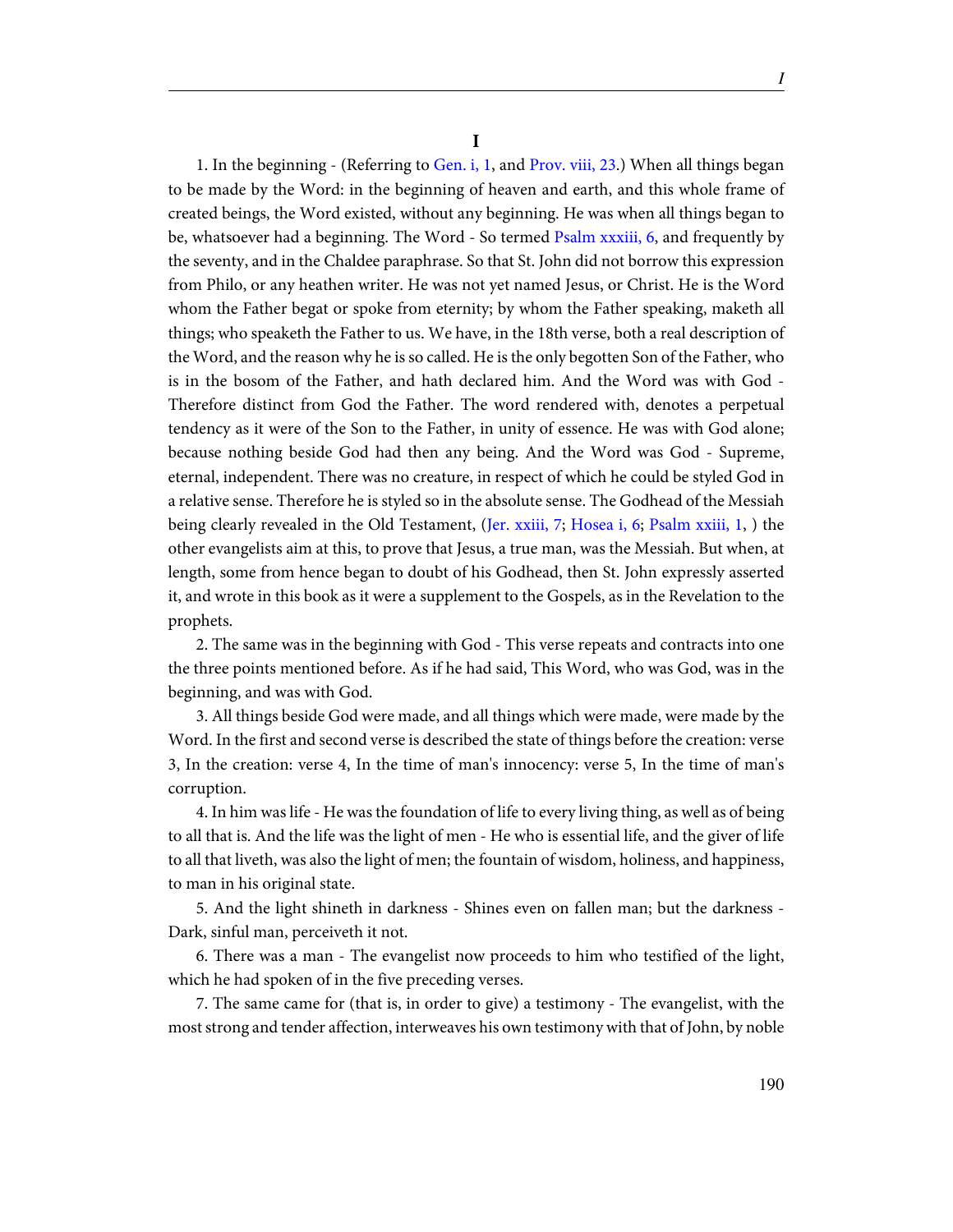digressions, wherein he explains the office of the Baptist; partly premises and partly subjoins a further explication to his short sentences. What St. Matthew, Mark, and Luke term the Gospel, in respect of the promise going before, St. John usually terms the testimony, intimating the certain knowledge of the relator; to testify of the light - Of Christ.

9. Who lighteth every man - By what is vulgarly termed natural conscience, pointing out at least the general lines of good and evil. And this light, if man did not hinder, would shine more and more to the perfect day.

10. He was in the world - Even from the creation.

11. He came - In the fulness of time, to his own - Country, city, temple: And his own - People, received him not.

12. But as many as received him - Jews or Gentiles; that believe on his name - That is, on him. The moment they believe, they are sons; and because they are sons, God sendeth forth the Spirit of his Son into their hearts, crying, Abba, Father.

13. Who were born - Who became the sons of God, not of blood - Not by descent from Abraham, nor by the will of the flesh - By natural generation, nor by the will of man - Adopting them, but of God - By his Spirit.

14. Flesh sometimes signifies corrupt nature; sometimes the body; sometimes, as here, the whole man. We beheld his glory - We his apostles, particularly Peter, James, and John, [Luke ix, 32](http://www.ccel.org/study/Bible:Luke.9.32). Grace and truth - We are all by nature liars and children of wrath, to whom both grace and truth are unknown. But we are made partakers of them, when we are accepted through the Beloved. The whole verse might be paraphrased thus: And in order to raise us to this dignity and happiness, the eternal Word, by a most amazing condescension, was made flesh, united himself to our miserable nature, with all its innocent infirmities. And he did not make us a transient visit, but tabernacled among us on earth, displaying his glory in a more eminent manner, than even of old in the tabernacle of Moses. And we who are now recording these things beheld his glory with so strict an attention, that we can testify, it was in every respect such a glory as became the only begotten of the Father. For it shone forth not only in his transfiguration, and in his continual miracles, but in all his tempers, ministrations, and conduct through the whole series of his life. In all he appeared full of grace and truth: he was himself most benevolent and upright; made those ample discoveries of pardon to sinners, which the Mosaic dispensation could not do: and really exhibited the most substantial blessings, whereas that was but a shadow of good things to come.

15. John cried - With joy and confidence; This is he of whom I said - John had said this before our Lord's baptism, although he then knew him not in person: he knew him first at his baptism, and afterward cried, This is he of whom I said. &c. He is preferred before me - in his office: for he was before me - in his nature.

16. And - Here the apostle confirms the Baptist's words: as if he had said, He is indeed preferred before thee: so we have experienced: We all - That believe: have received - All that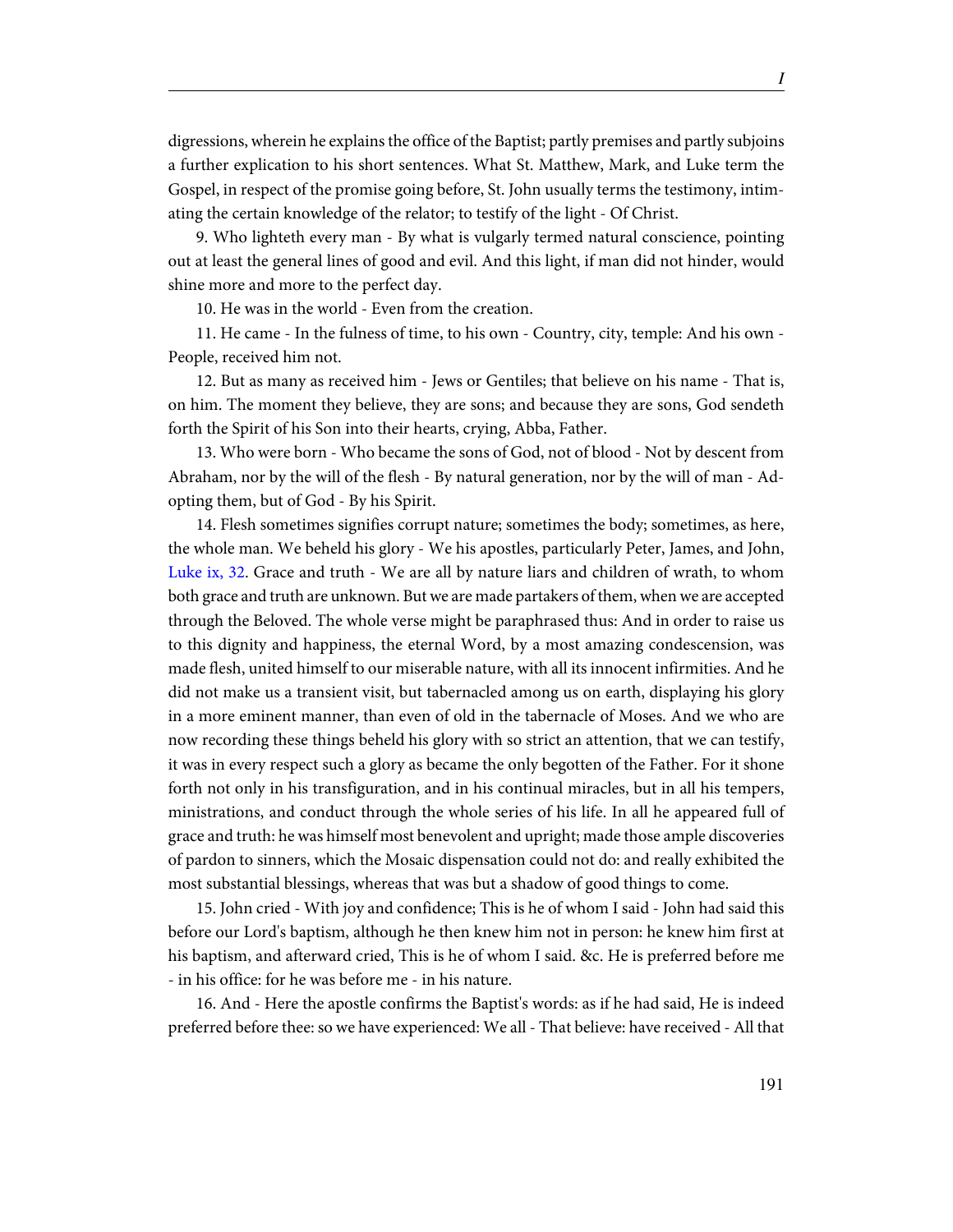we enjoy out of his fulness: and in the particular, grace upon grace - One blessing upon another, immeasurable grace and love.

17. The law - Working wrath and containing shadows: was given - No philosopher, poet, or orator, ever chose his words so accurately as St. John. The law, saith he, was given by Moses: grace was by Jesus Christ. Observe the reason for placing each word thus: The law of Moses was not his own. The grace of Christ was. His grace was opposite to the wrath, his truth to the shadowy ceremonies of the law. Jesus - St. John having once mentioned the incarnation (ver. 14,) no more uses that name, the Word, in all his book.

18. No man hath seen God - With bodily eyes: yet believers see him with the eye of faith. Who is in the bosom of the Father - The expression denotes the highest unity, and the most intimate knowledge.

19. The Jews - Probably the great council sent.

20. I am not the Christ - For many supposed he was.

21. Art thou Elijah? - He was not that Elijah (the Tishbite) of whom they spoke. Art thou the prophet - Of whom Moses speaks, [Deut. xviii, 15](http://www.ccel.org/study/Bible:Deut.18.15).

23. He said - I am that forerunner of Christ of whom Isaiah speaks. I am the voice - As if he had said, Far from being Christ, or even Elijah, I am nothing but a voice: a sound that so soon as it has expressed the thought of which it is the sign, dies into air, and is known no more. [Isaiah xl, 3.](http://www.ccel.org/study/Bible:Isa.40.3)

24. They who were sent were of the Pharisees - Who were peculiarly tenacious of old customs, and jealous of any innovation (except those brought in by their own scribes) unless the innovator had unquestionable proofs of Divine authority.

25. They asked him, Why baptizest thou then? - Without any commission from the sanhedrim? And not only heathens (who were always baptized before they were admitted to circumcision) but Jews also?

26. John answered, I baptize - To prepare for the Messiah; and indeed to show that Jews, as well as Gentiles, must be proselytes to Christ, and that these as well as those stand in need of being washed from their sins.

28. Where John was baptizing - That is, used to baptize.

29. He seeth Jesus coming and saith, Behold the Lamb - Innocent; to be offered up; prophesied of by Isaiah, [Isaiah liii, 7,](http://www.ccel.org/study/Bible:Isa.53.7) typified by the paschal lamb, and by the daily sacrifice: The Lamb of God - Whom God gave, approves, accepts of; who taketh away - Atoneth for; the sin - That is, all the sins: of the world - Of all mankind. Sin and the world are of equal extent.

31. I knew him not - Till he came to be baptized. How surprising is this; considering how nearly they were related, and how remarkable the conception and birth of both had been. But there was a peculiar providence visible in our saviour's living, from his infancy to his baptism, at Nazareth: John all the time living the life of a hermit in the deserts of Judea,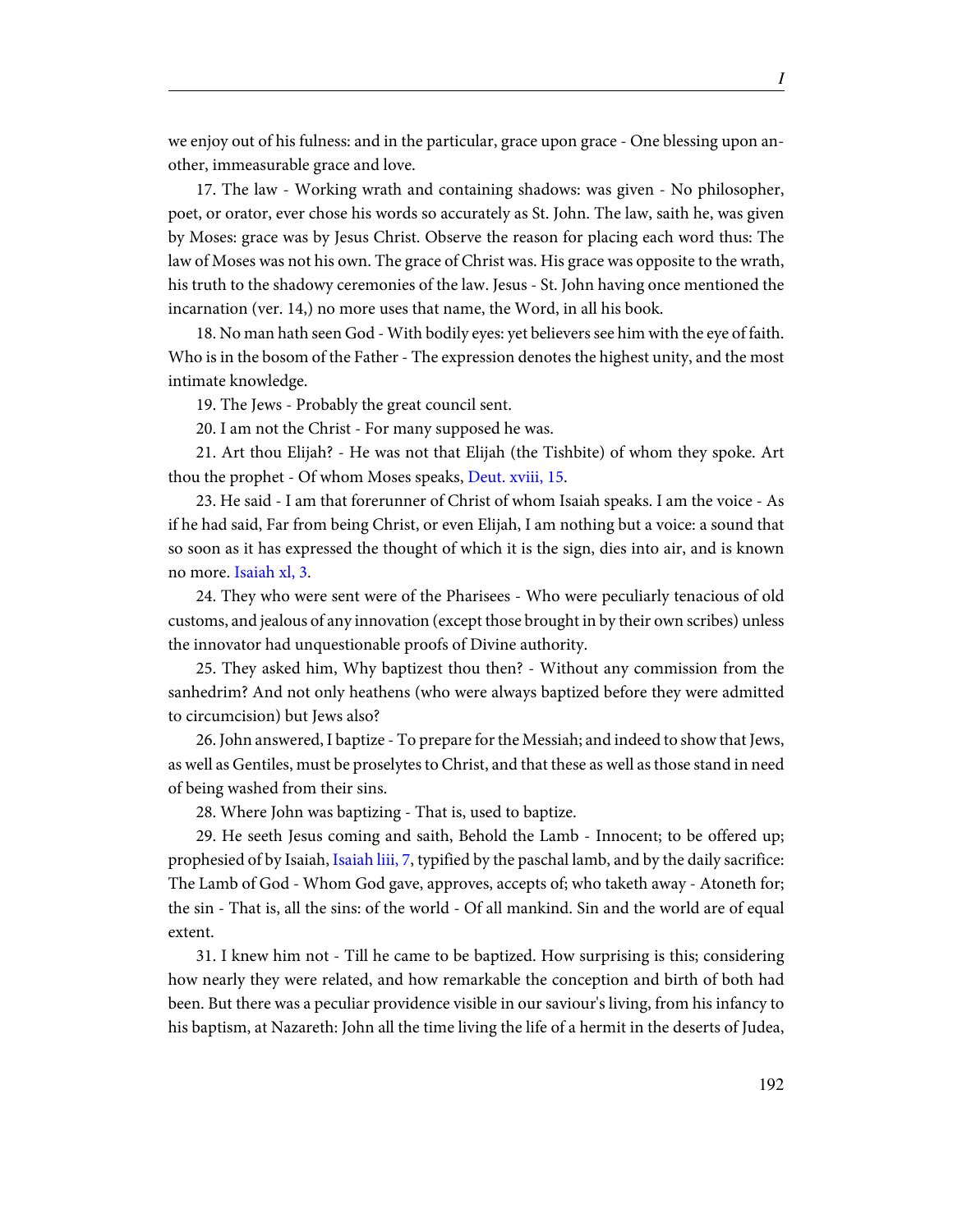[Luke i, 80](http://www.ccel.org/study/Bible:Luke.1.80), ninety or more miles from Nazareth: hereby that acquaintance was prevented which might have made John's testimony of Christ suspected.

34. I saw it - That is, the Spirit so descending and abiding on him. And testified - From that time.

37. They followed Jesus - They walked after him, but had not the courage to speak to him.

41. He first findeth his own brother Simon - Probably both of them sought him: Which is, being interpreted, the Christ - This the evangelist adds, as likewise those words in ver. 38, that is, being interpreted, Master.

42. Jesus said, Thou art Simon, the son of Jonah - As none had told our Lord these names, this could not but strike Peter. Cephas, which is Peter - Moaning the same in Syriac which Peter does in Greek, namely, a rock.

45. Jesus of Nazareth - So Philip thought, not knowing he was born in Bethlehem. Nathanael was probably the same with Bartholomew, that is, the son of Tholomew. St. Matthew joins Bartholomew with Philip, Matt.  $x$ , 3, and St. John places Nathanael in the midst of the apostles, immediately after Thomas, chap. xxi, 2, just as Bartholomew is placed, [Acts i, 13.](http://www.ccel.org/study/Bible:Acts.1.13)

46. Can any good thing come out of Nazareth? - How cautiously should we guard against popular prejudices? When these had once possessed so honest a heart as that of Nathanael, they led him to suspect the blessed Jesus himself for an impostor, because he had been brought up at Nazareth. But his integrity prevailed over that foolish bias, and laid him open to the force of evidence, which a candid inquirer will always be glad to admit, even when it brings the most unexpected discoveries. Can any good thing - That is, have we ground from Scripture to expect the Messiah, or any eminent prophet from Nazareth? Philip saith, Come and see - The same answer which he had received himself from our Lord the day before.

48. Under the fig tree I saw thee - Perhaps at prayer.

49. Nathanael answered - Happy are they that are ready to believe, swift to receive the truth and grace of God. Thou art the Son of God - So he acknowledges now more than he had heard from Philip: The Son of God, the king of Israel - A confession both of the person and office of Christ.

51. Hereafter ye shall see - All of these, as well as thou, who believe on me now in my state of humiliation, shall hereafter see me come in my glory, and all the angels of God with me. This seems the most natural sense of the words, though they may also refer to his ascension.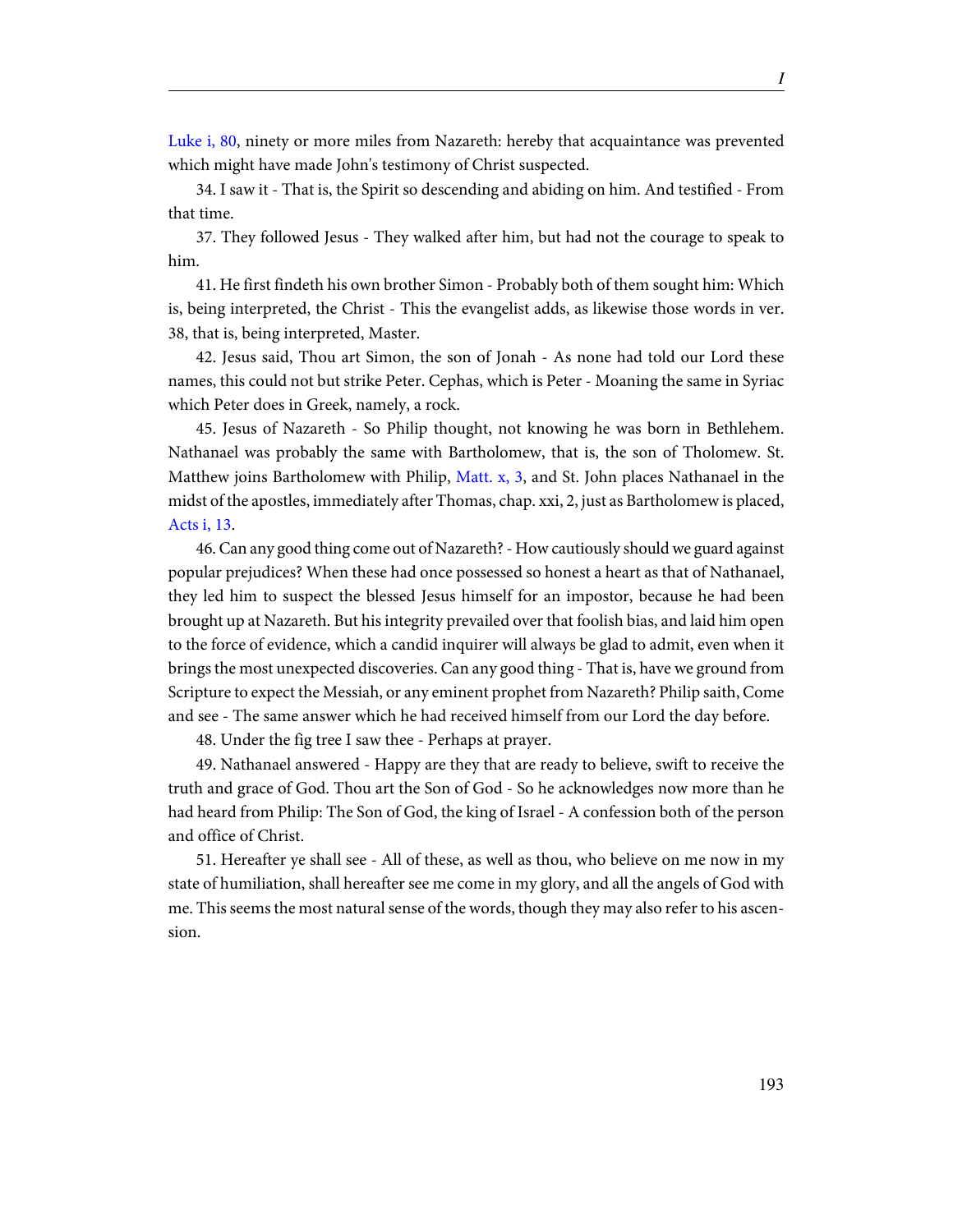**II**

1. And the third day - After he had said this. In Cana of Galilee - There were two other towns of the same name, one in the tribe of Ephraim, the other in Caelosyria.

2. Jesus and his disciples were invited to the marriage - Christ does not take away human society, but sanctifies it. Water might have quenched thirst; yet our Lord allows wine; especially at a festival solemnity. Such was his facility in drawing his disciples at first, who were afterward to go through rougher ways.

3. And wine falling short - How many days the solemnity had lasted, and on which day our Lord came, or how many disciples might follow him, does not appear. His mother saith to him, They have not wine - Either she might mean, supply them by miracle; or, Go away, that others may go also, before the want appears.

4. Jesus saith to her, Woman - So our Lord speaks also, chap. xix, 26. It is probable this was the constant appellation which he used to her. He regarded his Father above all, not knowing even his mother after the flesh. What is it to me and thee? A mild reproof of her inordinate concern and untimely interposal. Mine hour is not yet come - The time of my working this miracle, or of my going away. May we not learn hence, if his mother was rebuked for attempting to direct him in the days of his flesh, how absurd it is to address her as if she had a right to command him, on the throne of his glory? Likewise how indecent it is for us to direct his supreme wisdom, as to the time or manner in which he shall appear for us in any of the exigencies of life!

5. His mother saith to the servants - Gathering from his answer he was about to do something extraordinary.

6. The purifying of the Jews - Who purified themselves by frequent washings particularly before eating.

9. The governor of the feast - The bridegroom generally procured some friend to order all things at the entertainment.

10. And saith - St. John barely relates the words he spoke, which does not imply his approving them. When they have well drunk - does not mean any more than toward the close of the entertainment.

11. And his disciples believed - More steadfastly.

14. Oxen, and sheep, and doves - Used for sacrifice: And the changers of money - Those who changed foreign money for that which was current at Jerusalem, for the convenience of them that came from distant countries.

15. Having made a scourge of rushes - (Which were strewed on the ground, ) he drove all out of the temple, (that is, the court of it, ) both the sheep and the oxen - Though it does not appear that he struck even them; and much less, any of the men. But a terror from God, it is evident, fell upon them.

17. [Psalm lxix, 9](http://www.ccel.org/study/Bible:Ps.69.9).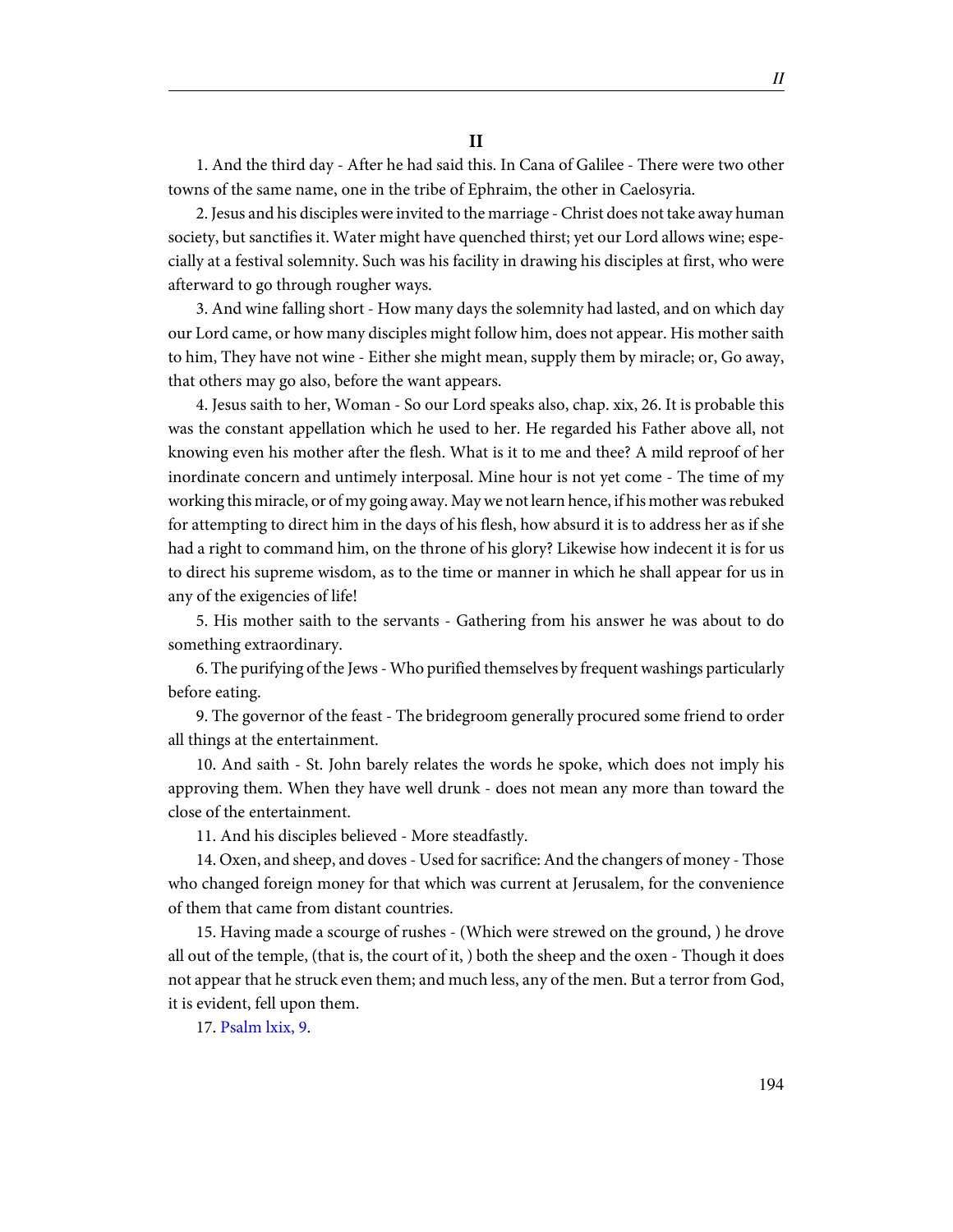18. Then answered the Jews - Either some of those whom he had just driven out, or their friends: What sign showest thou? - So they require a miracle, to confirm a miracle!

19. This temple - Doubtless pointing, while he spoke, to his body, the temple and habitation of the Godhead.

20. Forty and six years - Just so many years before the time of this conversation, Herod the Great had begun his most magnificent reparation of the temple, (one part after another, ) which he continued all his life, and which was now going on, and was continued thirtysix years longer, till within six or seven years of the destruction of the state, city, and temple by the Romans.

22. They believed the scripture, and the word which Jesus had said - Concerning his resurrection.

23. Many believed - That he was a teacher sent from God.

24. He did not trust himself to them - Let us learn hence not rashly to put ourselves into the power of others. Let us study a wise and happy medium between universal suspiciousness and that easiness which would make us the property of every pretender to kindness and respect.

25. He - To whom all things are naked, knew what was in man - Namely, a desperately deceitful heart.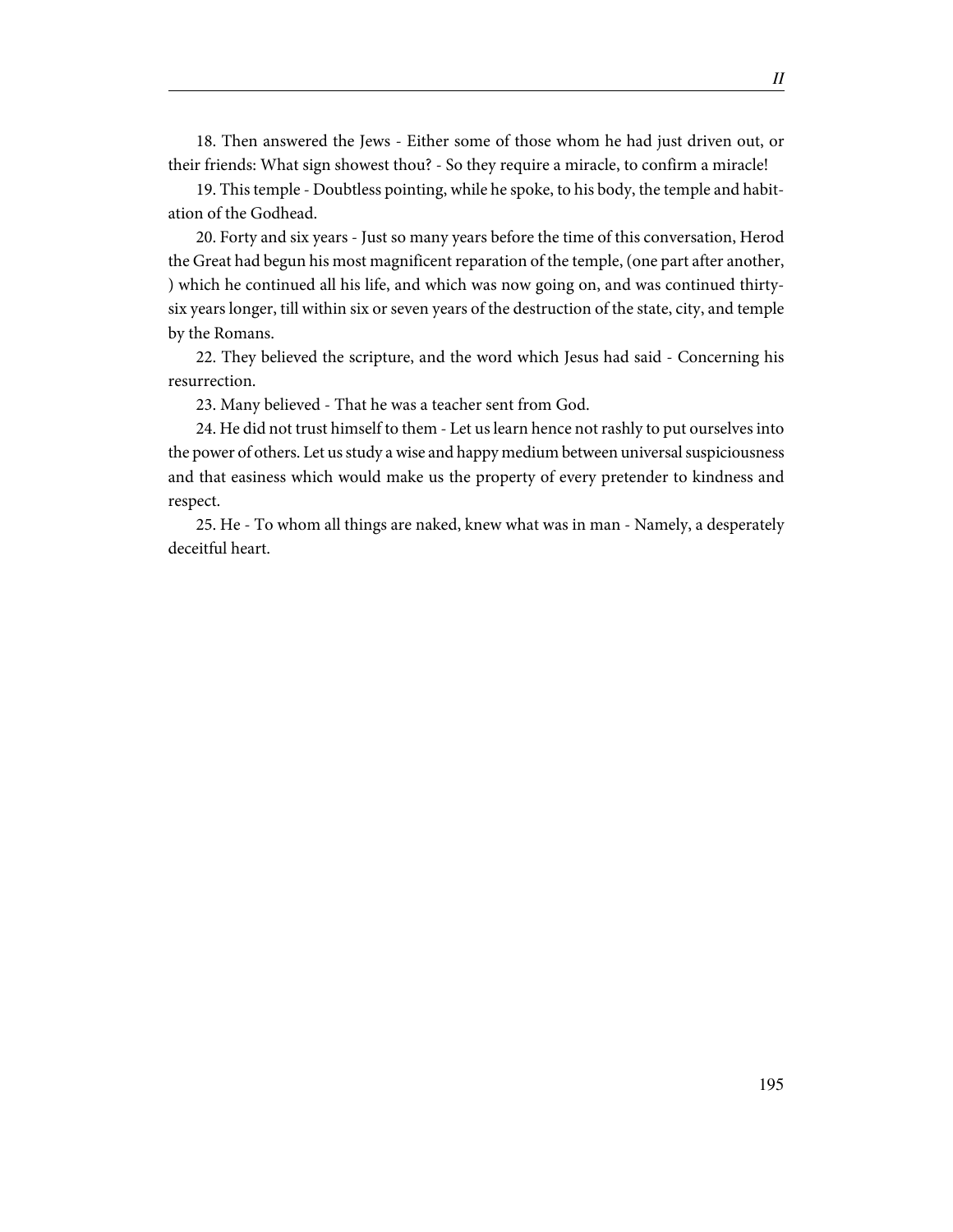**III**

1. A ruler - One of the great council.

2. The same came - Through desire; but by night - Through shame: We know - Even we rulers and Pharisees.

3. Jesus answered - That knowledge will not avail thee unless thou be born again - Otherwise thou canst not see, that is, experience and enjoy, either the inward or the glorious kingdom of God. In this solemn discourse our Lord shows, that no external profession, no ceremonial ordinances or privileges of birth, could entitle any to the blessings of the Messiah's kingdom: that an entire change of heart as well as of life was necessary for that purpose: that this could only be wrought in man by the almighty power of God: that every man born into the world was by nature in a state of sin, condemnation, and misery: that the free mercy of God had given his Son to deliver them from it, and to raise them to a blessed immortality: that all mankind, Gentiles as well as Jews, might share in these benefits, procured by his being lifted up on the cross, and to be received by faith in him: but that if they rejected him, their eternal, aggravated condemnation, would be the certain consequence. Except a man be born again - If our Lord by being born again means only reformation of life, instead of making any new discovery, he has only thrown a great deal of obscurity on what was before plain and obvious.

4. When he is old - As Nicodemus himself was.

5. Except a man be born of water and of the Spirit - Except he experience that great inward change by the Spirit, and be baptized (wherever baptism can be had) as the outward sign and means of it.

6. That which is born of the flesh is flesh - Mere flesh, void of the Spirit, yea, at enmity with it; And that which is born of the Spirit is spirit - Is spiritual, heavenly, divine, like its Author.

7. Ye must be born again - To be born again, is to be inwardly changed from all sinfulness to all holiness. It is fitly so called, because as great a change then passes on the soul as passes on the body when it is born into the world.

8. The wind bloweth - According to its own nature, not thy will, and thou hearest the sound thereof - Thou art sure it doth blow, but canst not explain the particular manner of its acting. So is every one that is born of the Spirit - The fact is plain, the manner of his operations inexplicable.

11. We speak what we know - I and all that believe in me.

12. Earthly things - Things done on earth; such as the new birth, and the present privileges of the children of God. Heavenly things - Such as the eternity of the Son, and the unity of the Father, Son, and Spirit.

13. For no one - For here you must rely on my single testimony, whereas there you have a cloud of witnesses: Hath gone up to heaven, but he that came down from heaven. Who is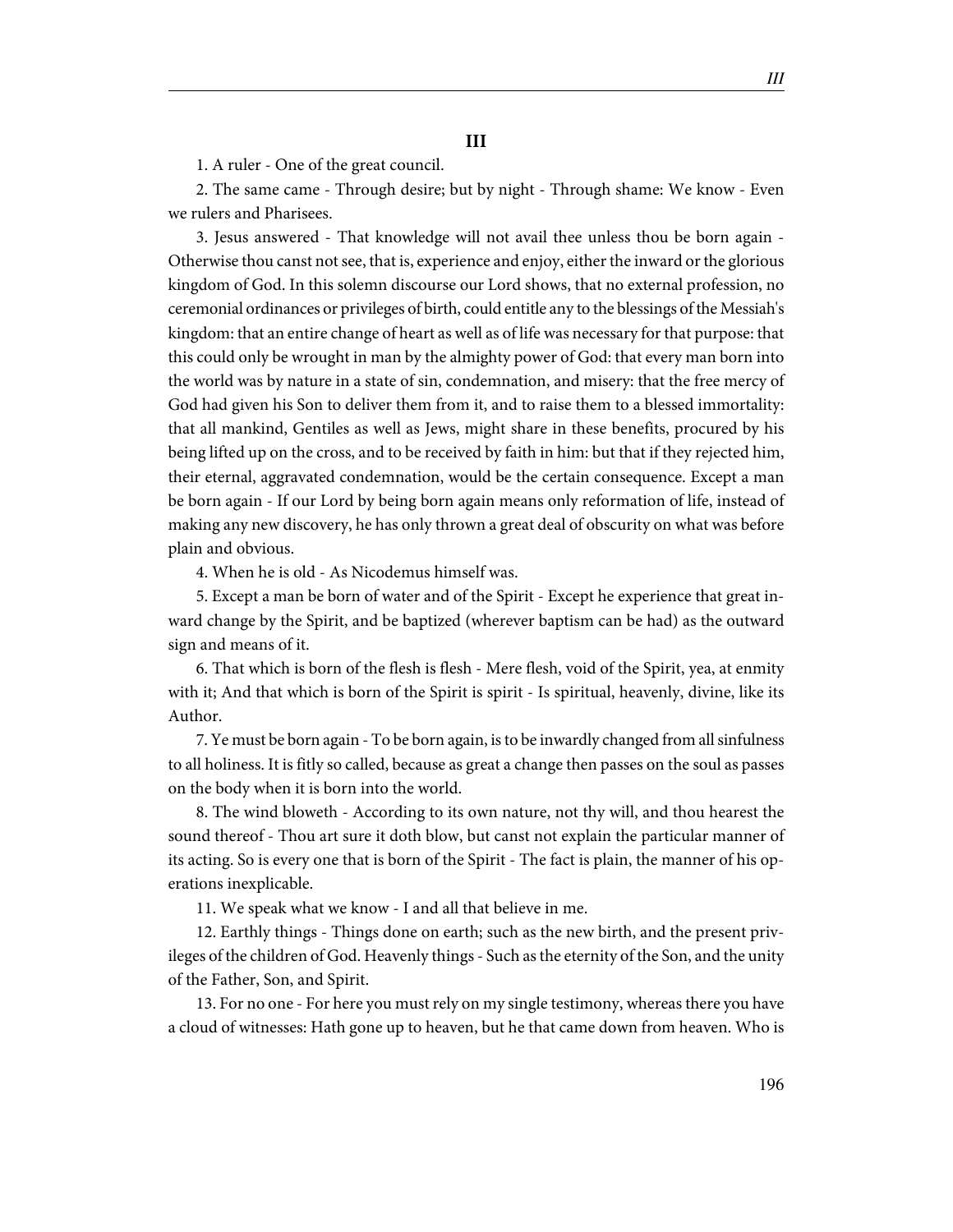in heaven - Therefore he is omnipresent; else he could not be in heaven and on earth at once. This is a plain instance of what is usually termed the communication of properties between the Divine and human nature; whereby what is proper to the Divine nature is spoken concerning the human, and what is proper to the human is, as here, spoken of the Divine.

14. And as Moses - And even this single witness will soon be taken from you; yea, and in a most ignominious manner. [Num. xxi, 8, 9.](http://www.ccel.org/study/Bible:Num.21.8-Num.21.9)

15. That whosoever - He must be lifted up, that hereby he may purchase salvation for all believers: all those who look to him by faith recover spiritual health, even as all that looked at that serpent recovered bodily health.

16. Yea, and this was the very design of God's love in sending him into the world. Whosoever believeth on him - With that faith which worketh by love, and hold fast the beginning of his confidence steadfast to the end. God so loved the world - That is, all men under heaven; even those that despise his love, and will for that cause finally perish. Otherwise not to believe would be no sin to them. For what should they believe? Ought they to believe that Christ was given for them? Then he was given for them. He gave his only Son - Truly and seriously. And the Son of God gave himself, [Gal. iv, 4,](http://www.ccel.org/study/Bible:Gal.4.4) truly and seriously.

17. God sent not his Son into the world to condemn the world - Although many accuse him of it.

18. He that believeth on him is not condemned - Is acquitted, is justified before God. The name of the only-begotten Son of God - The name of a person is often put for the person himself. But perhaps it is farther intimated in that expression, that the person spoken of is great and magnificent. And therefore it is generally used to express either God the Father or the Son.

19. This is the condemnation - That is, the cause of it. So God is clear.

21. He that practiceth the truth (that is, true religion) cometh to the light - So even Nicodemus, afterward did. Are wrought in God - That is, in the light, power, and love of God.

22. Jesus went - From the capital city, Jerusalem, into the land of Judea - That is, into the country. There he baptized - Not himself; but his disciples by his order, chap. iv, 2.

23. John also was baptizing - He did not repel them that offered, but he more willingly referred them to Jesus.

25. The Jews - Those men of Judea, who now went to be baptized by Jesus; and John's disciples, who were mostly of Galilee: about purifying - That is, baptism. They disputed, which they should be baptized by.

27. A man can receive nothing - Neither he nor I. Neither could he do this, unless God had sent him: nor can I receive the title of Christ, or any honour comparable to that which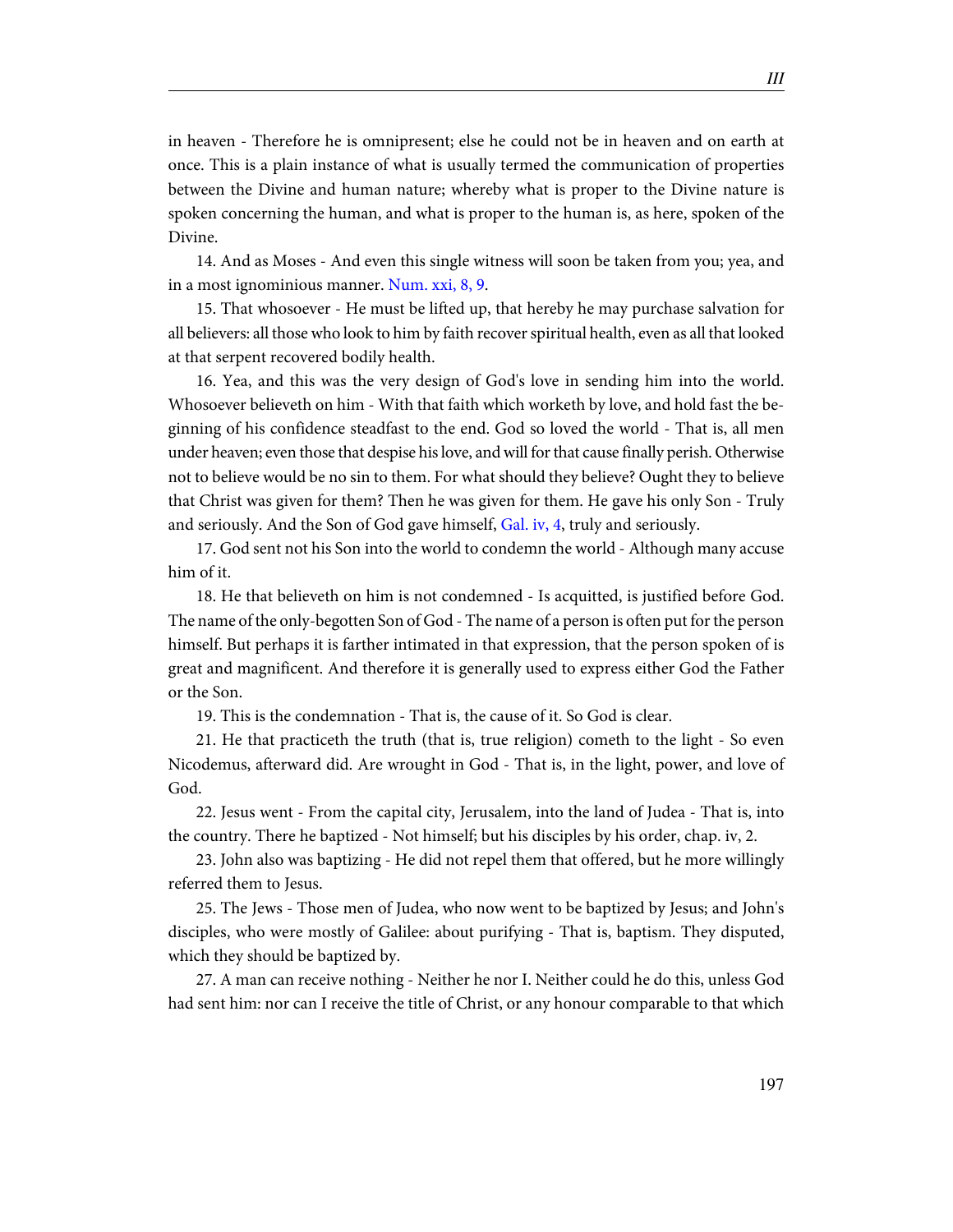he hath received from heaven. They seem to have spoken with jealousy and resentment; John answers with sweet composure of spirit.

29. He that hath the bride is the bridegroom - He whom the bride follows. But all men now come to Jesus. Hence it is plain he is the bridegroom. The friend who heareth him - Talk with the bride; rejoiceth greatly - So far from envying or resenting it.

30. He must increase, but I must decrease - So they who are now, like John, burning and shining lights, must (if not suddenly eclipsed) like him gradually decrease, while others are increasing about them; as they in their turns grew up, amidst the decays of the former generation. Let us know how to set, as well as how to rise; and let it comfort our declining days to trace, in those who are likely to succeed us in our work, the openings of yet greater usefulness.

31. It is not improbable, that what is added, to the end of the chapter, are the words of the evangelist, not the Baptist. He that is of the earth - A mere man; of earthly original, has a spirit and speech answerable to it.

32. No man - None comparatively, exceeding few; receiveth his testimony - With true faith.

33. Hath set to his seal - It was customary among the Jews for the witness to set his seal to the testimony he had given. That God is true - Whose words the Messiah speaks.

34. God giveth not him the Spirit by measure - As he did to the prophets, but immeasurably. Hence he speaketh the words of God in the most perfect manner.

36. He that believeth on the Son hath everlasting life - He hath it already. For he loves God. And love is the essence of heaven. He that obeyeth not - a consequence of not believing.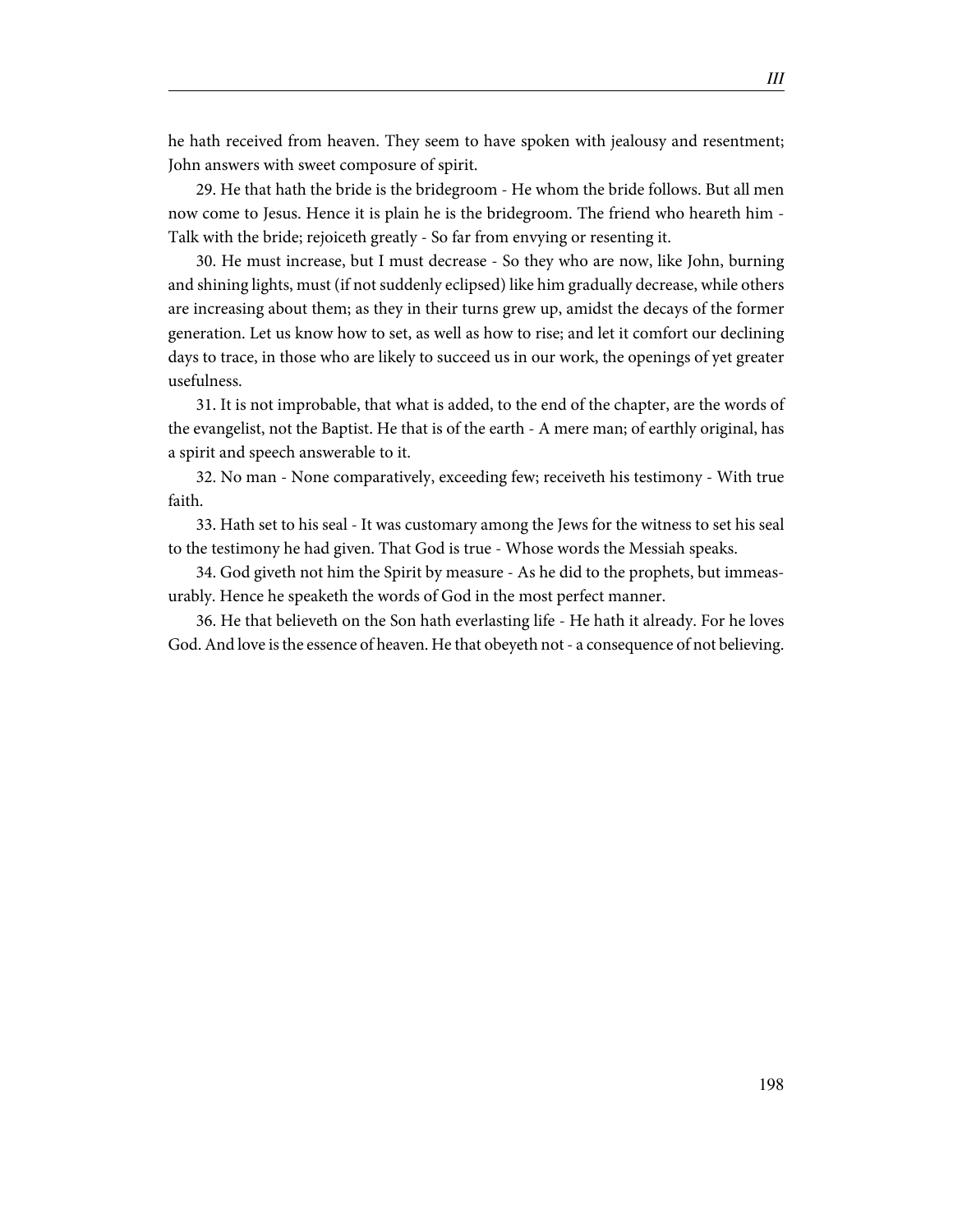1. The Lord knew - Though none informed him of it.

3. He left Judea - To shun the effects of their resentment.

4. And he must needs go through Samaria - The road lying directly through it.

5. Sychar - Formerly called Sichem or Shechem. Jacob gave - On his death bed, [Gen.](http://www.ccel.org/study/Bible:Gen.48.22) [xlviii, 22.](http://www.ccel.org/study/Bible:Gen.48.22)

6. Jesus sat down - Weary as he was. It was the sixth hour - Noon; the heat of the day.

7. Give me to drink - In this one conversation he brought her to that knowledge which the apostles were so long in attaining.

8. For his disciples were gone - Else he needed not have asked her.

9. How dost thou - Her open simplicity appears from her very first words. The Jews have no dealings - None by way of friendship. They would receive no kind of favour from them.

10. If thou hadst known the gift - The living water; and who it is - He who alone is able to give it: thou wouldst have asked of him - On those words the stress lies. Water - In like manner he draws the allegory from bread, chap. vi, 27, and from light, viii, 12; the first, the most simple, necessary, common, and salutary things in nature. Living water - The Spirit and its fruits. But she might the more easily mistake his meaning, because living water was a common phrase among the Jews for spring water.

12. Our father Jacob - So they fancied he was; whereas they were, in truth, a mixture of many nations, placed there by the king of Assyria, in the room of the Israelites whom he had carried away captive, [2 Kings xvii, 24](http://www.ccel.org/study/Bible:2Kgs.17.24). Who gave us the well - In Joseph their supposed forefather: and drank thereof - So even he had no better water than this.

14. Will never thirst - Will never (provided he continue to drink thereof) be miserable, dissatisfied, without refreshment. If ever that thirst returns, it will be the fault of the man, not the water. But the water that I shall give him - The spirit of faith working by love, shall become in him - An inward living principle, a fountain - Not barely a well, which is soon exhausted, springing up into everlasting life - Which is a confluence, or rather an ocean of streams arising from this fountain.

15. That I thirst not - She takes him still in a gross sense.

16. Jesus saith to her - He now clears the way that he might give her a better kind of water than she asked for. Go, call thy husband - He strikes directly at her bosom sin.

17. Thou hast well said - We may observe in all our Lord's discourses the utmost weightiness, and yet the utmost courtesy.

18. Thou hast had five husbands - Whether they were all dead or not, her own conscience now awakened would tell her.

19. Sir, I perceive - So soon was her heart touched.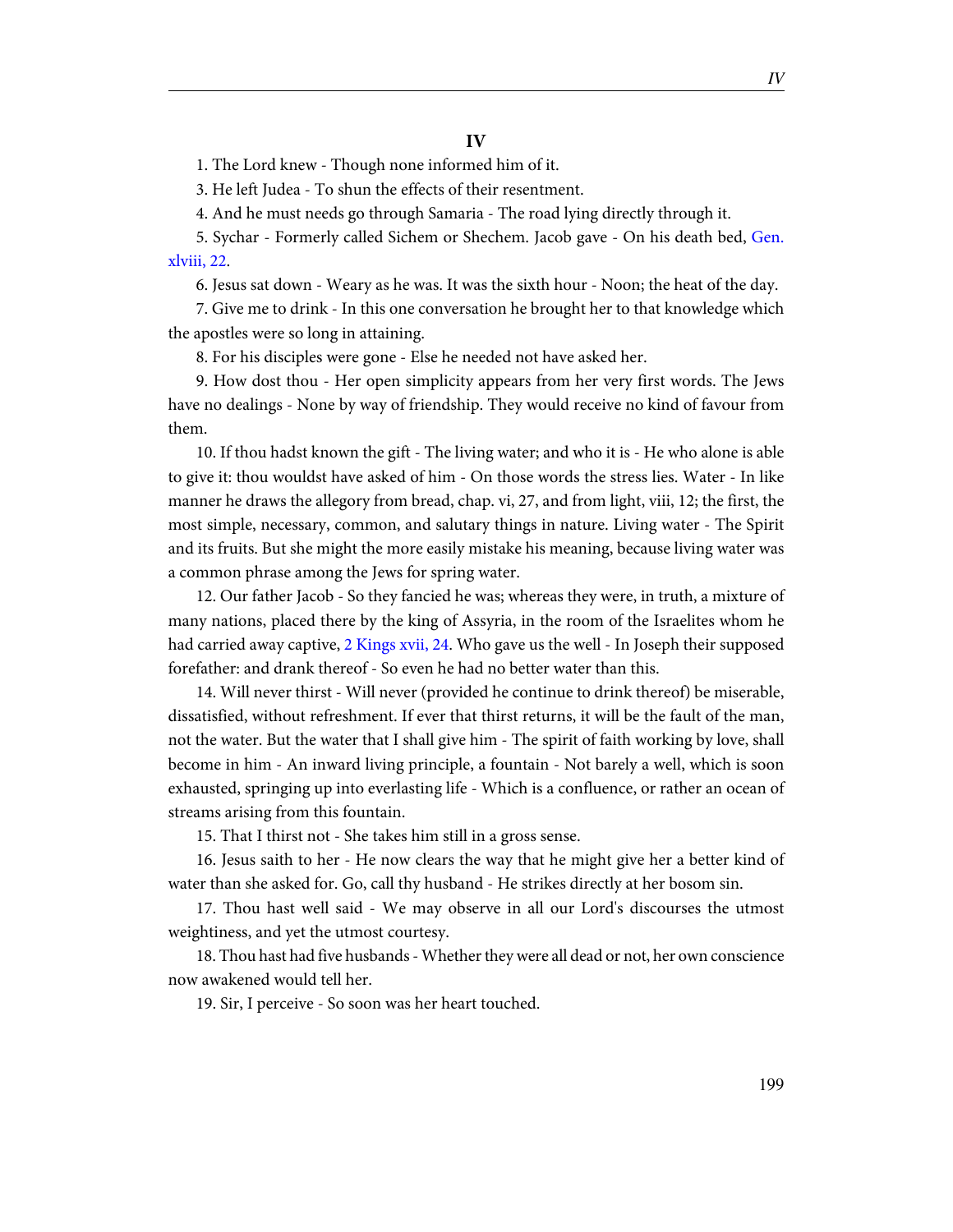20. The instant she perceived this, she proposes what she thought the most important of all questions. This mountain - Pointing to Mount Gerizim. Sanballat, by the permission of Alexander the Great, had built a temple upon Mount Gerizim, for Manasseh, who for marrying Sanballat's daughter had been expelled from the priesthood and from Jerusalem, [Neh. xiii, 28](http://www.ccel.org/study/Bible:Neh.13.28). This was the place where the Samaritans used to worship in opposition to Jerusalem. And it was so near Sychar, that a man's voice might be heard from the one to the other. Our fathers worshipped - This plainly refers to Abraham and Jacob (from whom the Samaritans pretended to deduce their genealogy) who erected altars in this place: [Gen. xii,](http://www.ccel.org/study/Bible:Gen.12.6-Gen.12.7) [6, 7](http://www.ccel.org/study/Bible:Gen.12.6-Gen.12.7), and [Gen. xxxiii, 18, 20](http://www.ccel.org/study/Bible:Gen.33.18 Bible:Gen.33.20). And possibly to the whole congregation, who were directed when they came into the land of Canaan to put the blessing upon Mount Gerizim, [Deut. xi,](http://www.ccel.org/study/Bible:Deut.11.29) [29.](http://www.ccel.org/study/Bible:Deut.11.29) Ye Jews say, In Jerusalem is the place - Namely, the temple.

21. Believe me - Our Lord uses this expression in this manner but once; and that to a Samaritan. To his own people, the Jews, his usual language is, I say unto you. The hour cometh when ye - Both Samaritans and Jews, shall worship neither in this mountain, nor at Jerusalem - As preferable to any other place. True worship shall be no longer confined to any one place or nation.

22. Ye worship ye know not what - Ye Samaritans are ignorant, not only of the place, but of the very object of worship. Indeed, they feared the Lord after a fashion; but at the same time served their own gods, [2 Kings xvii, 33](http://www.ccel.org/study/Bible:2Kgs.17.33). Salvation is from the Jews - So spake all the prophets, that the saviour should arise out of the Jewish nation: and that from thence the knowledge of him should spread to all nations under heaven.

23. The true worshippers shall worship the Father - Not here or there only, but at all times and in all places.

24. God is a Spirit - Not only remote from the body, and all the properties of it, but likewise full of all spiritual perfections, power, wisdom, love, holiness. And our worship should be suitable to his nature. We should worship him with the truly spiritual worship of faith, love, and holiness, animating all our tempers, thoughts, words, and actions.

25. The woman saith - With joy for what she had already learned, and desire of fuller instruction.

26. Jesus saith - Hasting to satisfy her desire before his disciples came. l am He - Our Lord did not speak this so plainly to the Jews who were so full of the Messiah's temporal kingdom. If he had, many would doubtless have taken up arms in his favour, and others have accused him to the Roman governor. Yet he did in effect declare the thing, though he denied the particular title. For in a multitude of places he represented himself, both as the Son of man, and as the Son of God: both which expressions were generally understood by the Jews as peculiarly applicable to the Messiah.

27. His disciples marvelled that he talked with a woman - Which the Jewish rabbis reckoned scandalous for a man of distinction to do. They marvelled likewise at his talking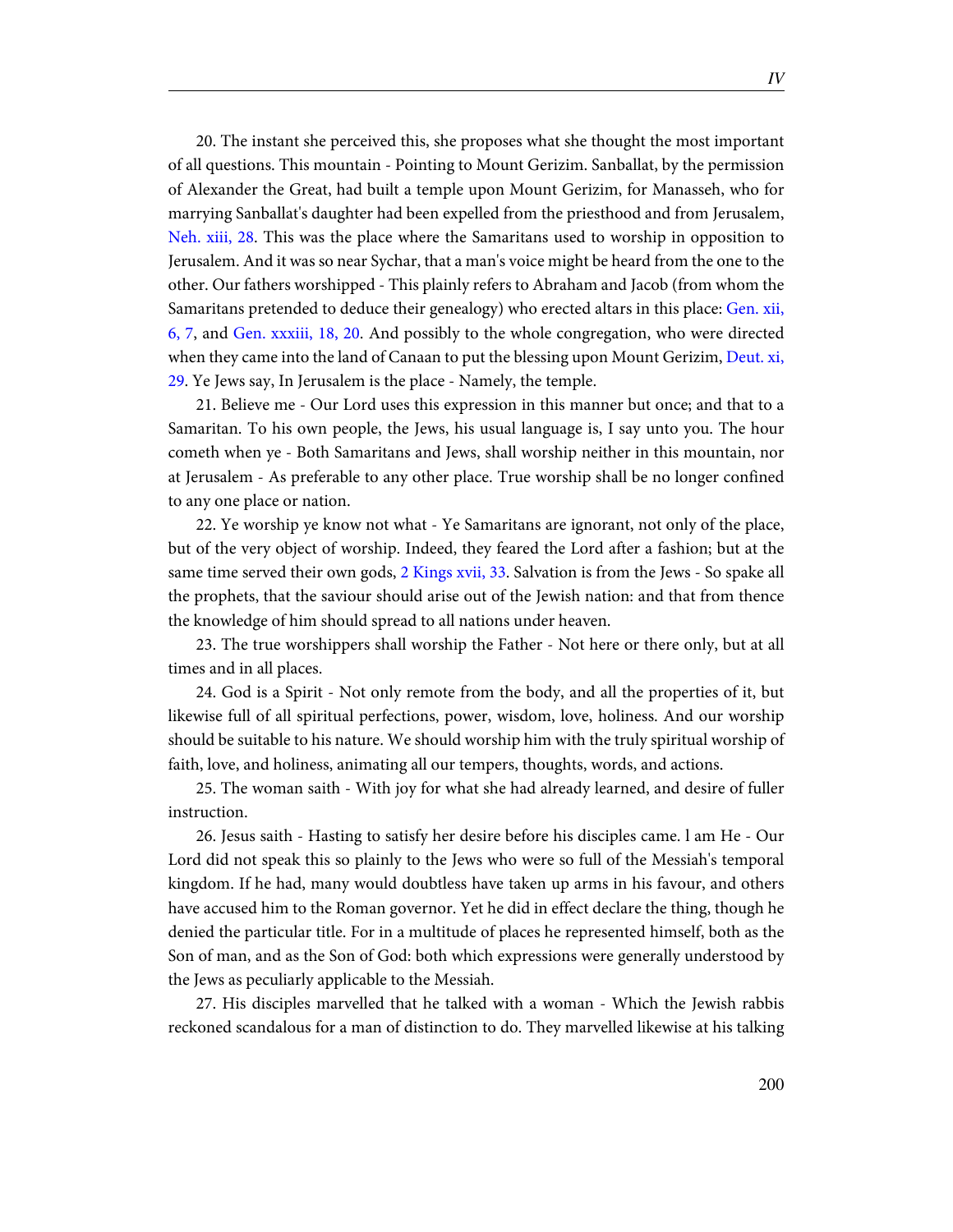with a woman of that nation, which was so peculiarly hateful to the Jews. Yet none said - To the woman, What seekest thou? - Or to Christ, Why talkest thou with her?

28. The woman left her water pot - Forgetting smaller things.

29. A man who told me all things that ever I did - Our Lord had told her but a few things. But his words awakened her conscience, which soon told her all the rest. Is not this the Christ? - She does not doubt of it herself, but incites them to make the inquiry.

31. In the meantime - Before the people came.

34. My meat - That which satisfies the strongest appetite of my soul.

35. The fields are white already - As if he had said, The spiritual harvest is ripe already. The Samaritans, ripe for the Gospel, covered the ground round about them.

36. He that reapeth - Whoever saves souls, receiveth wages - A peculiar blessing to himself, and gathereth fruit - Many souls: that he that soweth - Christ the great sower of the seed, and he that reapeth may rejoice together - In heaven.

37. That saying - A common proverb; One soweth - The prophets and Christ; another reapeth - The apostles and succeeding ministers.

38. I - he Lord of the whole harvest, have sent you - He had employed them already in baptizing, ver. 2.

42. We know that this is the saviour of the world - And not of the Jews only.

43. He went into Galilee - That is, into the country of Galilee: but not to Nazareth. It was at that town only that he had no honour. Therefore he went to other towns.

44. [Matt. xiii, 57.](http://www.ccel.org/study/Bible:Matt.13.57)

47. To come down - For Cana stood much higher than Capernaum.

48. Unless ye see signs and wonders - Although the Samaritans believed without them.

52. He asked the hour when he amended - The more exactly the works of God are considered, the more faith is increased.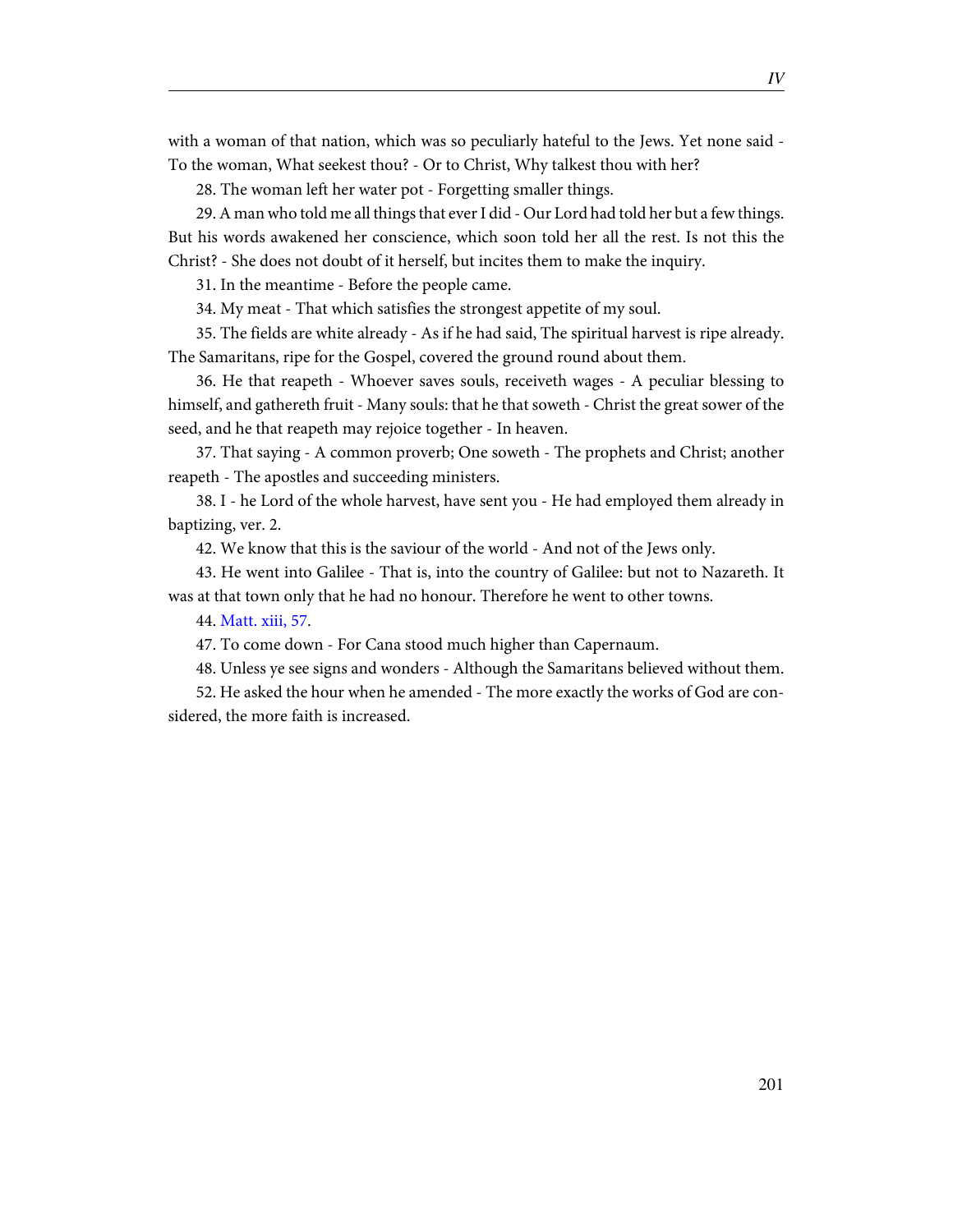**V**

1. A feast - Pentecost.

2. There is in Jerusalem - Hence it appears, that St. John wrote his Gospel before Jerusalem was destroyed: it is supposed about thirty years after the ascension. Having five porticos - Built for the use of the sick. Probably the basin had five sides! Bethesda signifies the house of mercy.

4. An angel - Yet many undoubtedly thought the whole thing to be purely natural. At certain times - Perhaps at a certain hour of the day, during this paschal week, went down - The Greek word implies that he had ceased going down, before the time of St. John's writing this. God might design this to raise expectation of the acceptable time approaching, to add a greater lustre to his Son's miracles, and to show that his ancient people were not entirely forgotten of him. The first - Whereas the Son of God healed every day not one only, but whole multitudes that resorted to him.

7. The sick man answered - Giving the reason why he was not made whole, notwithstanding his desire.

14. Sin no more - It seems his former illness was the effect or punishment of sin.

15. The man went and told the Jews, that it was Jesus who had made him whole - One might have expected, that when he had published the name of his benefactor, crowds would have thronged about Jesus, to have heard the words of his mouth, and to have received the blessings of the Gospel. Instead of this, they surround him with a hostile intent: they even conspire against his life, and for an imagined transgression in point of ceremony, would have put out this light of Israel. Let us not wonder then, if our good be evil spoken of: if even candour, benevolence, and usefulness, do not disarm the enmity of those who have been taught to prefer sacrifice to mercy; and who, disrelishing the genuine Gospel, naturally seek to slander and persecute the professors, but especially the defenders of it.

17. My Father worketh until now, and I work - From the creation till now he hath been working without intermission. I do likewise. This is the proposition which is explained ver. 19-30, confirmed and vindicated in ver. 31 and following verses.

18. His own Father - The Greek word means his own Father in such a sense as no creature can speak. Making himself equal with God - It is evident all the hearers so understood him, and that our Lord never contradicted, but confirmed it.

19. The Son can do nothing of himself - This is not his imperfection, but his glory, resulting from his eternal, intimate, indissoluble unity with the Father. Hence it is absolutely impossible, that the Son should judge, will, testify, or teach any thing without the Father, ver. 30, &c.; chap. vi, 38; chap. vii, 16; or that he should be known or believed on, separately from the Father. And he here defends his doing good every day, without intermission, by the example of his Father, from which he cannot depart: these doth the Son likewise - All these, and only these; seeing he and the Father are one.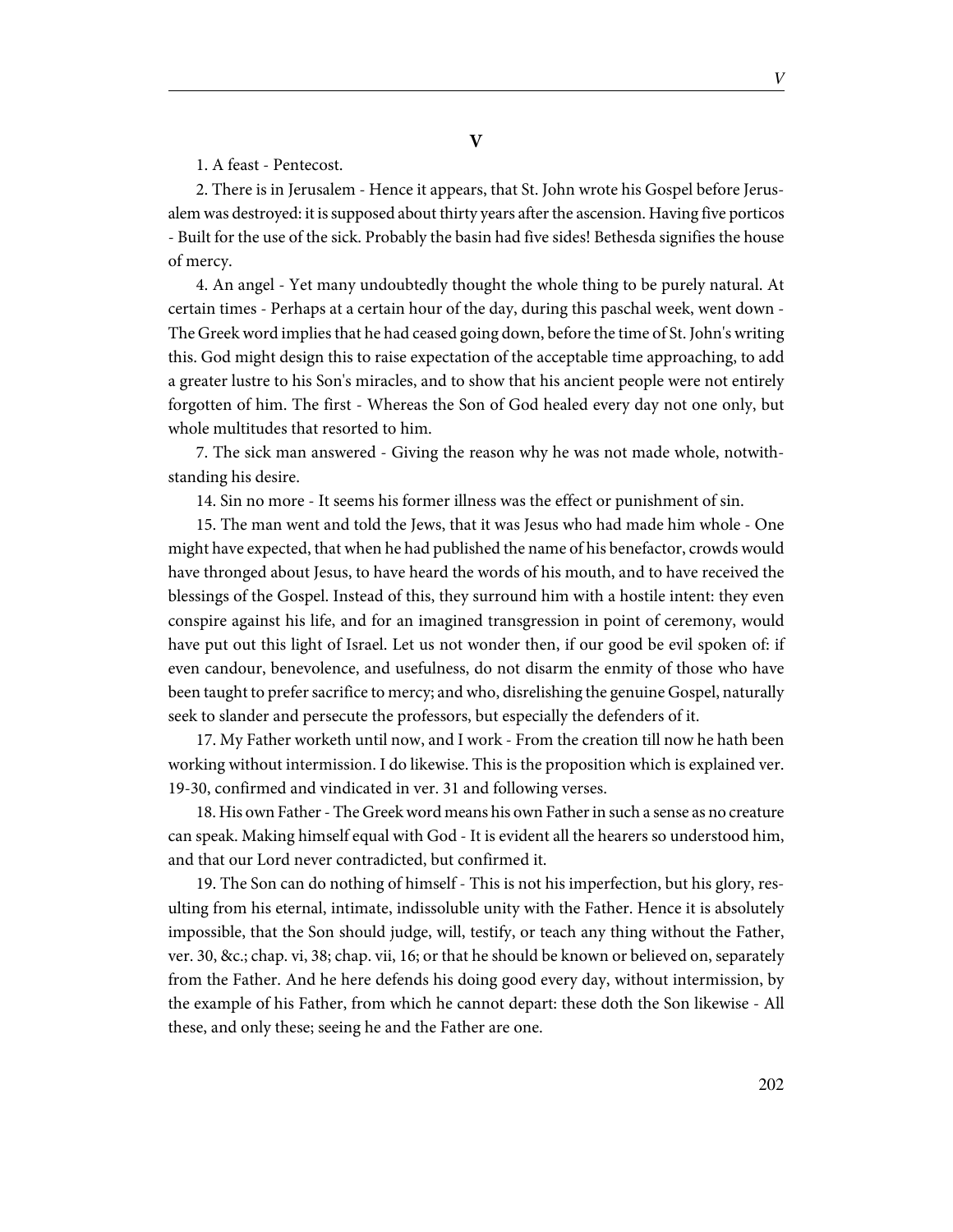20. The Father showeth him all things that himself doth - A proof of the most intimate unity. And he will show him - By doing them. At the same time (not at different times) the Father showeth and doth, and the Son seeth and doth. Greater works - Jesus oftener terms them works, than signs or wonders, because they were not wonders in his eyes. Ye will marvel - So they did, when he raised Lazarus.

21. For - He declares which are those greater works, raising the dead, and judging the world. The power of quickening whom he will follows from the power of judging. These two, quickening and judging, are proposed ver. 21, 22. The acquittal of believers, which presupposes judgment, is treated of ver. 24; the quickening some of the dead, ver. 25; and the general resurrection, ver. 28.

22. For neither doth the Father judge - Not without the Son: but he doth judge by that man whom he hath ordained, [Acts xvii, 31](http://www.ccel.org/study/Bible:Acts.17.31).

23. That all men may honour the Son, even as they honour the Father - Either willingly, and so escaping condemnation, by faith: or unwillingly, when feeling the wrath of the Judge. This demonstrates the EQUALITY of the Son with the Father. If our Lord were God only by office or investiture, and not in the unity of the Divine essence, and in all respects equal in Godhead with the Father, he could not be honoured even as, that is, with the same honour that they honoured the Father. He that honoureth not the Son - With the same equal honour, greatly dishonoureth the Father that sent him.

24. And cometh not into condemnation - Unless he make shipwreck of the faith.

25. The dead shall hear the voice of the Son of God - So did Jairus's daughter, the widow's son, Lazarus.

26. He hath given to the Son - By eternal generation, to have life in himself - Absolute, independent.

27. Because he is the Son of man - He is appointed to judge mankind because he was made man.

28. The time is coming - When not two or three, but all shall rise.

29. The resurrection of life - That resurrection which leads to life everlasting.

30. I can do nothing of myself - It is impossible I should do any thing separately from my Father. As I hear - Of the Father, and see, so I judge and do; A because I am essentially united to him. See ver. 19.

31. If I testify of myself - That is, if I alone, (which indeed is impossible,) my testimony is not valid.

32. There is another - The Father, ver. 37, and I know that, even in your judgment, his testimony is beyond exception.

33. He bare testimony - That I am the Christ.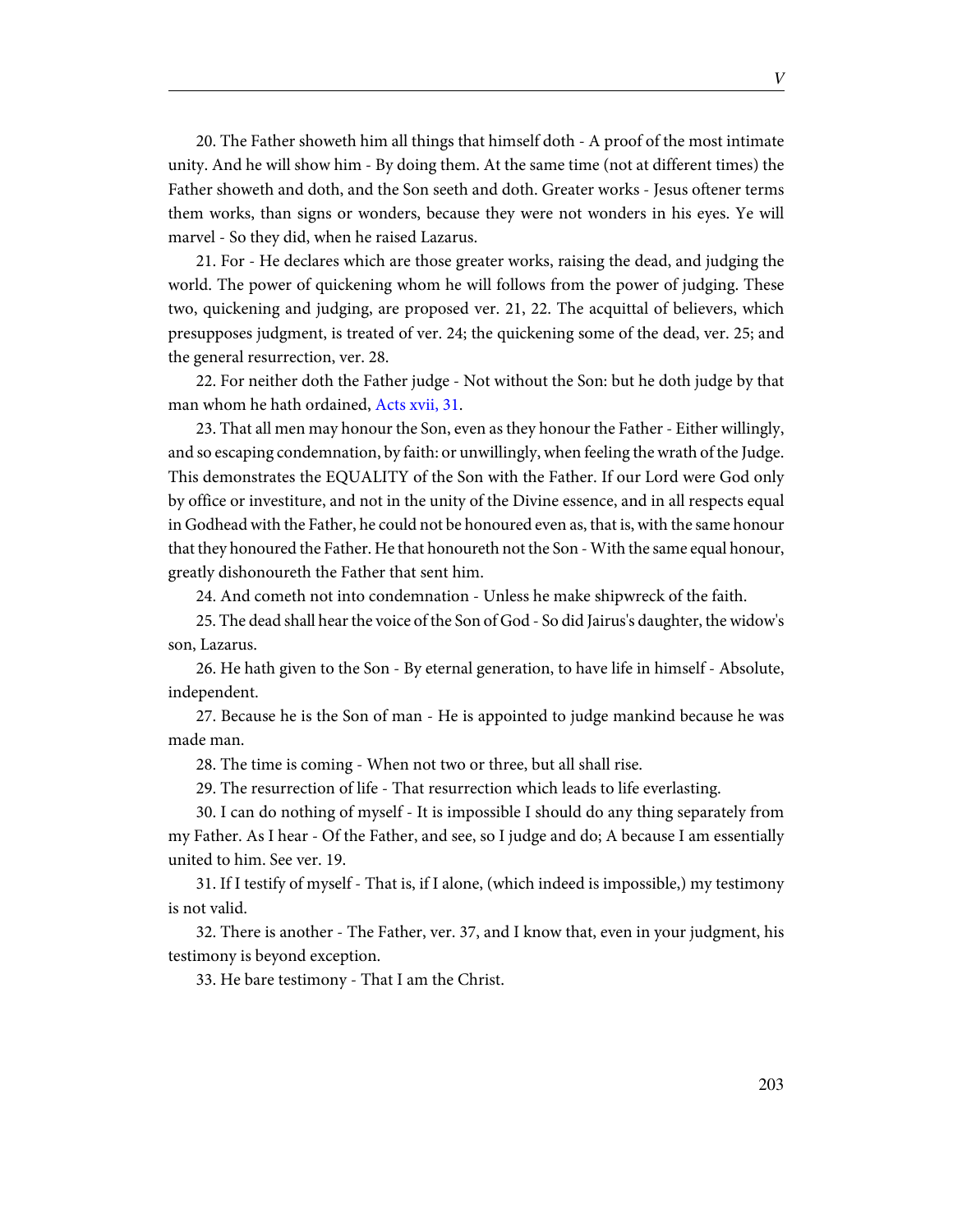34. But I have no need to receive, &c. But these things - Concerning John, whom ye yourselves reverence, I say, that ye may be saved - So really and seriously did he will their salvation. Yet they were not saved. Most, if not all of them, died in their sins.

35. He was a burning and a shining light - Inwardly burning with love and zeal, outwardly shining in all holiness. And even ye were willing for a season - A short time only.

37. He hath testified of me - Namely at my baptism. I speak not of my supposed father Joseph. Ye are utter strangers to him of whom I speak.

38. Ye have not his word - All who believe have the word of the Father (the same with the word of the Son) abiding in them, that is, deeply ingrafted in their hearts.

39. Search the Scriptures - A plain command to all men. In them ye are assured ye have eternal life - Ye know they show you the way to eternal life. And these very Scriptures testify of me.

40. Yet ye will not come unto me - As they direct you.

41. I receive not honour from men - I need it not. I seek it not from you for my own sake.

42. But I know you - With this ray he pierces the hearts of the hearers. And this doubtless he spake with the tenderest compassion.

43. If another shall come - Any false Christ.

44. While ye receive honour - That is, while ye seek the praise of men rather than the praise of God. At the feast of pentecost, kept in commemoration of the giving the law from Mount Sinai, their sermons used to be full of the praises of the law, and of the people to whom it was given. How mortifying then must the following words of our Lord be to them, while they were thus exulting in Moses and his law!

45. There is one that accuseth you - By his writings.

46. He wrote of me - Everywhere; in all his writings; particularly [Deut. xviii, 15, 18](http://www.ccel.org/study/Bible:Deut.18.15 Bible:Deut.18.18).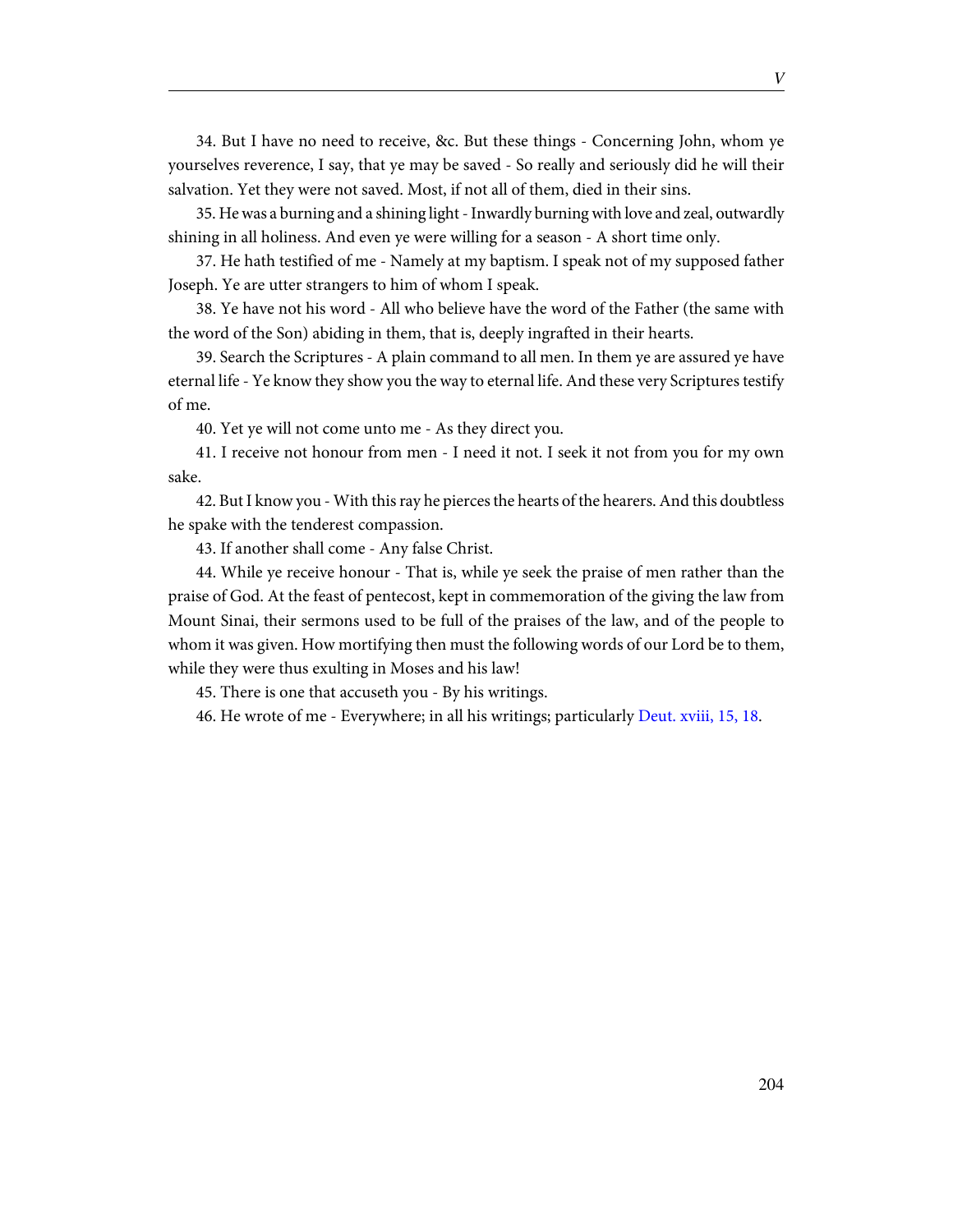**VI**

1. After these things - The history of between ten and eleven months is to be supplied here from the other evangelists. [Matt. xiv, 13](http://www.ccel.org/study/Bible:Matt.14.13); [Mark vi, 32;](http://www.ccel.org/study/Bible:Mark.6.32) [Luke ix, 10.](http://www.ccel.org/study/Bible:Luke.9.10)

3. Jesus went up - Before the people overtook him.

5. Jesus saith to Philip - Perhaps he had the care of providing victuals for the family of the apostles.

15. He retired to the mountain alone - Having ordered his disciples to cross over the lake.

16. [Matt. xiv, 22;](http://www.ccel.org/study/Bible:Matt.14.22) [Mark vi, 45.](http://www.ccel.org/study/Bible:Mark.6.45)

22. Who had stood on the other side - They were forced to stay a while, because there were then no other vessels; and they stayed the less unwillingly, because they saw that Jesus was not embarked.

26. Our Lord does not satisfy their curiosity, but corrects the wrong motive they had in seeking him: because ye did eat - Merely for temporal advantage. Hitherto Christ had been gathering hearers: he now begins to try their sincerity, by a figurative discourse concerning his passion, and the fruit of it, to be received by faith.

27. labour not for the meat which perisheth - For bodily food: not for that only not chiefly: not at all, but in subordination to grace, faith, love, the meat which endureth to everlasting life. labour, work for this; foreverlasting life. So our Lord expressly commands, work for life, as well as from life: from a principle of faith and love. Him hath the Father sealed - By this very miracle, as well as by his whole testimony concerning him. See chap. iii, 33. Sealing is a mark of the authenticity of a writing.

28. The works of God - Works pleasing to God.

29. This is the work of God - The work most pleasing to God, and the foundation of all others: that ye believe - He expresses it first properly, afterward figuratively.

30. What sign dost thou? - Amazing, after what they had just seen!

31. Our fathers ate manna - This sign Moses gave them. He gave them bread from heaven - From the lower sublunary heaven; to which Jesus opposes the highest heaven: in which sense he says seven times, ver. 32, 33, 38, 50, 58, 62, that he himself came down from heaven.

32. Moses gave you not bread from heaven - It was not Moses who gave the manna to your fathers; but my Father who now giveth the true bread from heaven. [Psalm lxxviii, 24.](http://www.ccel.org/study/Bible:Ps.78.24)

33. He that - giveth life to the world - Not (like the manna) to one people only: and that from generation to generation. Our Lord does not yet say, I am that bread; else the Jews would not have given him so respectful an answer, ver. 34.

34. Give us this bread - Meaning it still, in a literal sense: yet they seem now to be not far from believing.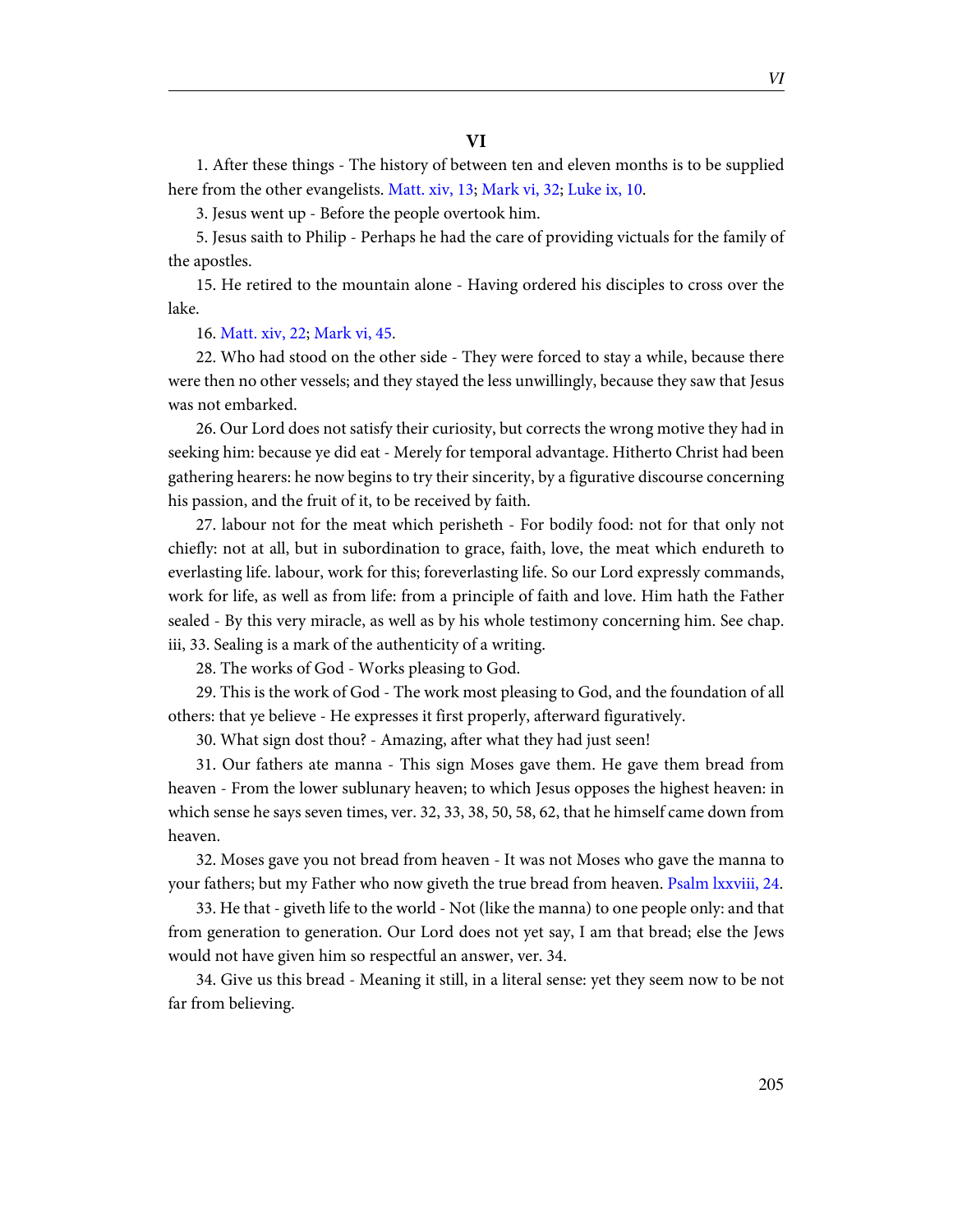35. I am the bread of life - Having and giving life: he that cometh -he that believeth - Equivalent expressions: shall never hunger, thirst - Shall be satisfied, happy, forever.

36. I have told you - Namely, ver. 26.

37. All that the Father giveth me - All that feel themselves lost, and follow the drawings of the Father, he in a peculiar manner giveth to the Son: will come to me - By faith. And him that thus cometh to me, I will in nowise cast out - I will give him pardon, holiness, and heaven, if he endure to the end - to rejoice in his light.

39. Of all which he hath already given me - See chap. xvii, 6, 12. If they endure to the end. But Judas did not.

40. Here is the sum of the three foregoing verses. This is the will of him that sent me - This is the whole of what I have said: this is the eternal, unchangeable will of God. Everyone who truly believeth, shall have everlasting life. Everyone that seeth and believeth - The Jews saw, and yet believed not. And I will raise him up - As this is the will of him that sent me, I will perform it effectually.

44. Christ having checked their murmuring, continues what he was saying, ver. 40. No man comes to me, unless my Father draw him - No man can believe in Christ, unless God give him power: he draws us first, by good desires. Not by compulsion, not by laying the will under any necessity; but by the strong and sweet, yet still resistible, motions of his heavenly grace.

45. Every man that hath heard - The secret voice of God, he, and he only believeth. [Isaiah liv, 13](http://www.ccel.org/study/Bible:Isa.54.13).

46. Not that any one - Must expect him to appear in a visible shape. He who is from or with God - In a more eminent manner than any creature.

50. Not die - Not spiritually; not eternally.

51. If any eat of this bread - That is, believe in me: he shall live forever - In other words, he that believeth to the end shall be saved. My flesh which I will give you - This whole discourse concerning his flesh and blood refers directly to his passion, and but remotely, if at all, to the Lord's Supper.

52. Observe the degrees: the Jews are tried here; the disciples, ver. 60-66, the apostles, ver. 67.

53. Unless ye eat the flesh of the Son of man - Spiritually: unless ye draw continual virtue from him by faith. Eating his flesh is only another expression for believing.

55. Meat - drink indeed - With which the soul of a believer is as truly fed, as his body with meat and drink.

57. I live by the Father - Being one with him. He shall live by me -Being one with me. Amazing union!

58. This is - That is, I am the bread - Which is not like the manna your fathers ate, who died notwithstanding.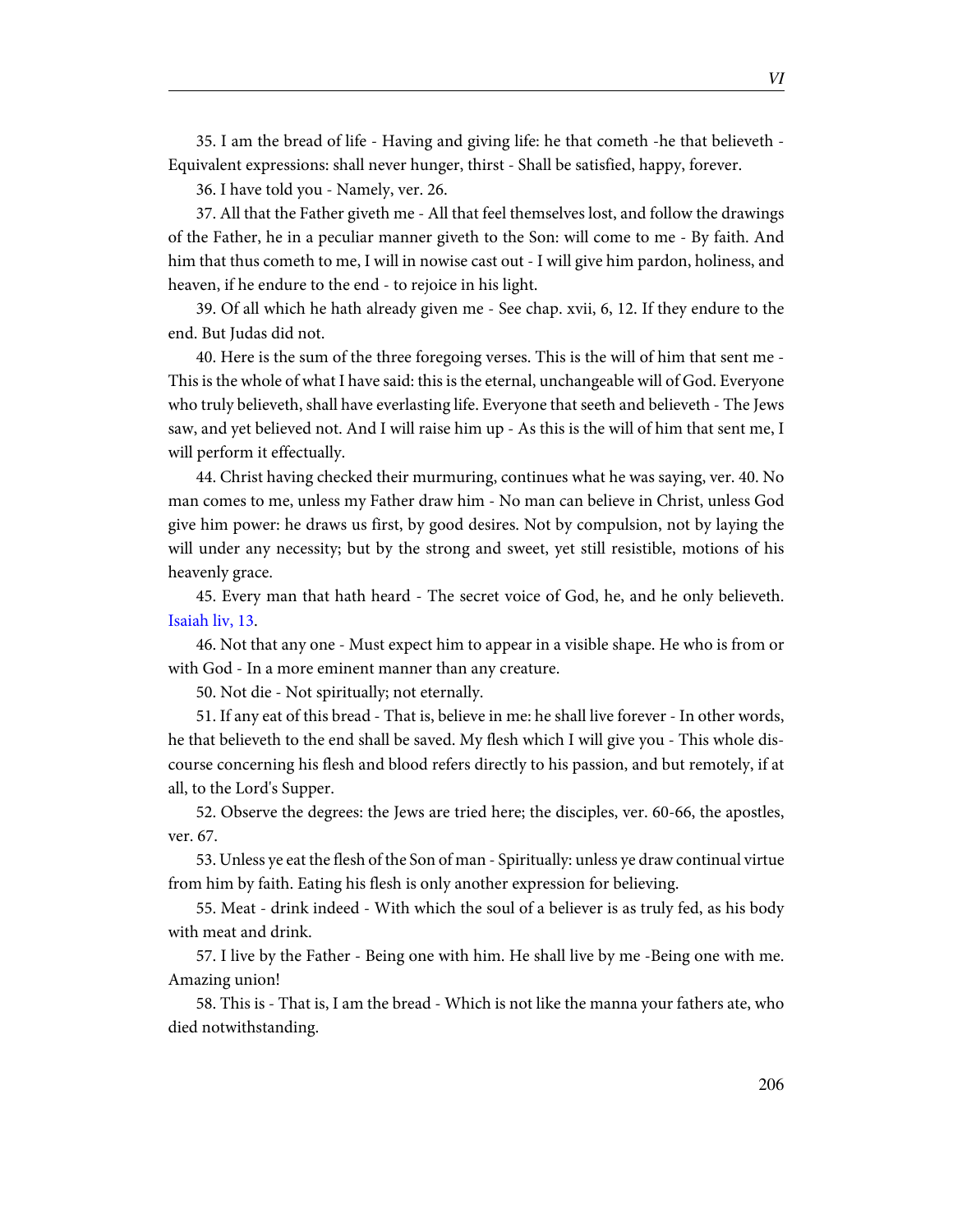60. This is a hard saying - Hard to the children of the world, but sweet to the children of God. Scarce ever did our Lord speak more sublimely, even to the apostles in private. Who can hear - Endure it?

62. What if ye shall see the Son of man ascend where he was before? - How much more incredible will it then appear to you, that he should give you his flesh to eat?

63. It is the Spirit - The spiritual meaning of these words, by which God giveth life. The flesh - The bare, carnal, literal meaning, profiteth nothing. The words which I have spoken, they are spirit - Are to be taken in a spiritual sense and, when they are so understood, they are life - That is, a means of spiritual life to the hearers.

64. But there are some of you who believe not - And so receive no life by them, because you take them in a gross literal sense. For Jesus knew from the beginning - Of his ministry: who would betray him - Therefore it is plain, God does foresee future contingencies:- "But his foreknowledge causes not the fault, Which had no less proved certain unforeknown."

65. Unless it be given - And it is given to those only who will receive it on God's own terms.

66. From this time many of his disciples went back - So our Lord now began to purge his floor: the proud and careless were driven away, and those remained who were meet for the Master's use.

68. Thou hast the words of eternal life - Thou, and thou alone, speakest the words which show the way to life everlasting.

69. And we - Who have been with thee from the beginning, whatever others do, have known - Are absolutely assured, that thou art the Christ.

70. Jesus answered the - And yet even ye have not all acted suitable to this knowledge. Have I not chosen or elected you twelve? - But they might fall even from that election. Yet one of you - On this gracious warning, Judas ought to have repented; is a devil - Is now influenced by one.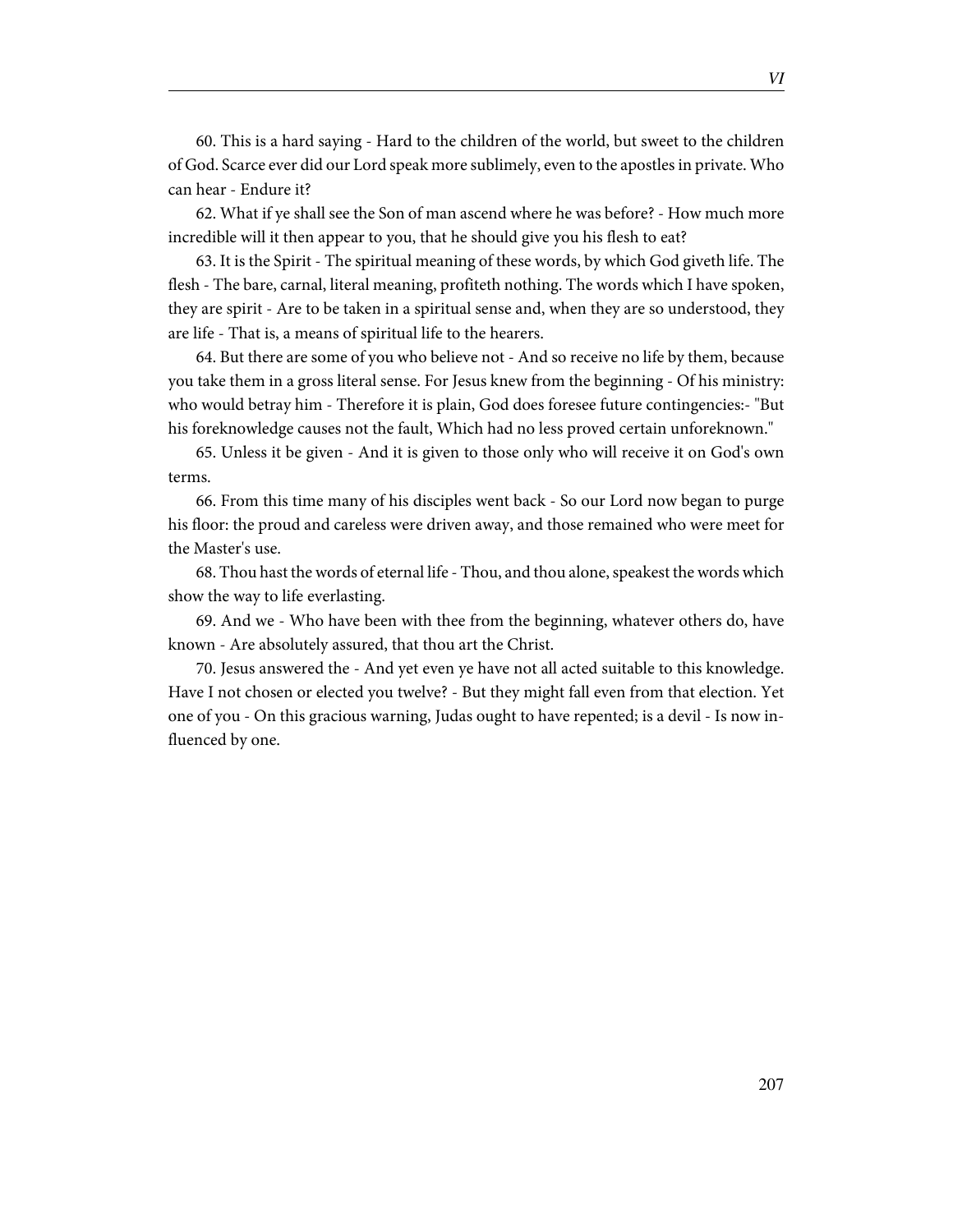#### **VII**

1. After these things Jesus walked in Galilee - That is, continued there, for some months after the second passover. For he would not walk - Continue in Judea; because the Jews - Those of them who did not believe; and in particular the chief priests, scribes, and Pharisees, sought an opportunity to kill him.

2. The feast of tabernacles - The time, manner, and reason of this feast may be seen, [Lev. xxiii, 34,](http://www.ccel.org/study/Bible:Lev.23.34) &c.

3. His brethren -- so called according to the Jewish way of speaking. They were his cousins, the sons of his mother's sister. Depart hence - From this obscure place.

4. For no man doth any thing - Of this kind, in secret; but rather desireth to be of public use. If thou really dost these things -These miracles which are reported; show thyself to the world - To all men.

6. Jesus saith, Your time is always ready - This or any time will suit you.

7. The world cannot hate you - Because ye are of the world. But me it hateth - And all that bear the same testimony.

10. He also went up to the feast - This was his last journey but one to Jerusalem. The next time he went up he suffered.

11. The Jews - The men of Judea, particularly of Jerusalem.

12. There was much murmuring among the multitude - Much whispering; many private debates with each other, among those who were come from distant parts.

13. However no man spake openly of him - Not in favour of him: for fear of the Jews - Those that were in authority.

14. Now at the middle of the feast - Which lasted eight days. It is probable this was on the Sabbath day. Jesus went up into the temple - Directly, without stopping any where else.

15. How does this man know letters, having never learned? - How come he to be so well acquainted with sacred literature as to be able thus to expound the Scripture, with such propriety and gracefulness, seeing he has never learned this, at any place of education?

16. My doctrine is not mine - Acquired by any labour of learning; but his that sent me - Immediately infused by him.

17. If any man be willing to do his will, he shall know of the doctrine, whether it be of God - This is a universal rule, with regard to all persons and doctrines. He that is thoroughly willing to do it, shall certainly know what the will of God is.

18. There is no unrighteousness in him - No deceit or falsehood.

19. But ye are unrighteous; for ye violate the very law which ye profess so much zeal for.

20. The people answered, Thou hast a devil - A lying spirit. Who seeketh to kill thee? - These, coming from distant parts, probably did not know the design of the priests and rulers.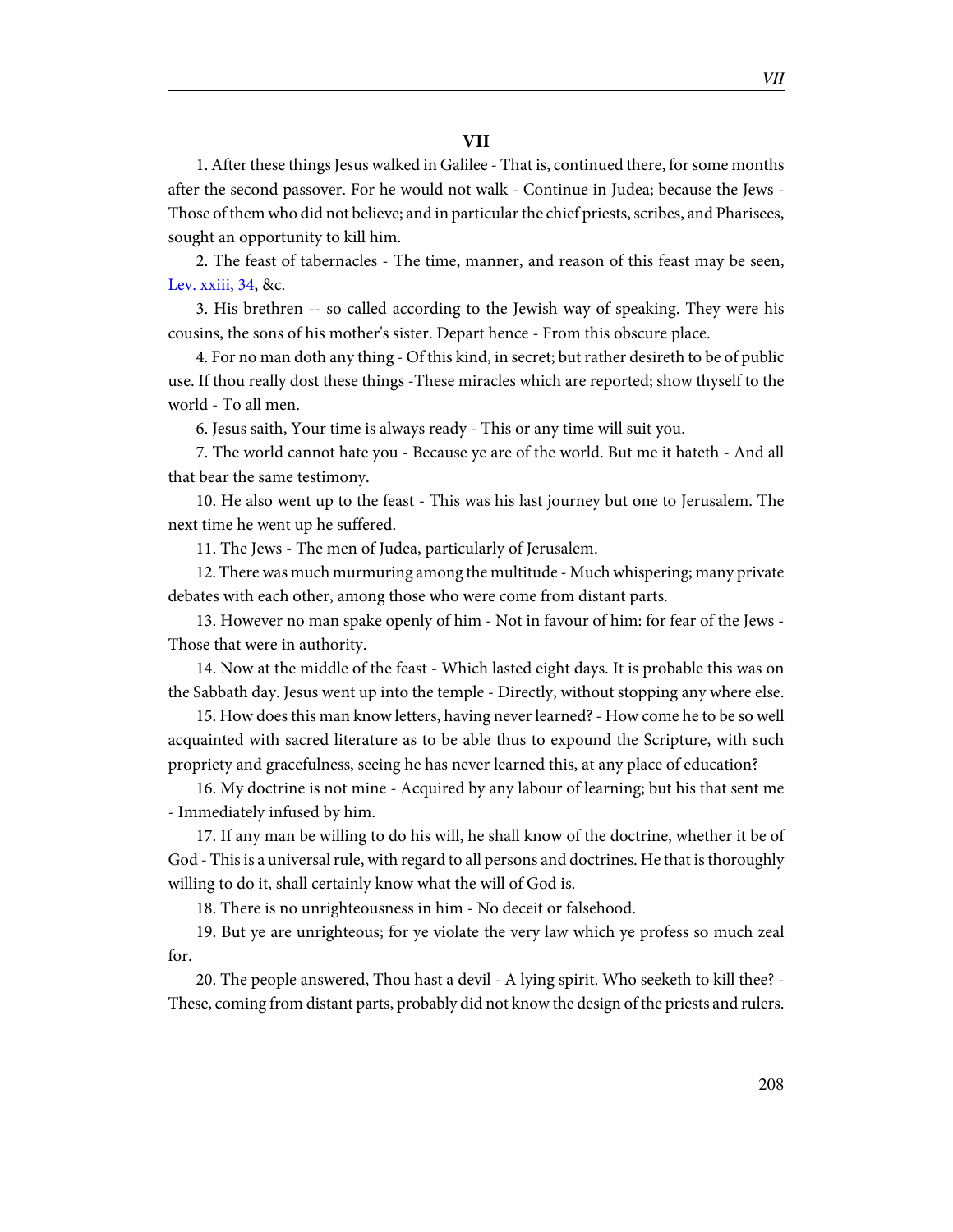21. I did - At the pool of Bethesda: one work - Out of many: and ye all marvelled at it - Are amazed, because I did it on the Sabbath day.

22. Moses gave you circumcision - The sense is, because Moses enjoined your circumcision (though indeed it was far more ancient than him) you think it no harm to circumcise a man on the Sabbath: and are ye angry at me (which anger had now continued sixteen months) for doing so much greater a good, for healing a man, body and soul, on the Sabbath?

27. When Christ cometh, none knoweth whence he is - This Jewish tradition was true, with regard to his Divine nature: in that respect none could declare his generation. But it was not true with regard to his human nature, for both his family and the place of his birth were plainly foretold.

28. Then cried Jesus - With a loud and earnest voice. Do ye both know me, and know whence I am? - Ye do indeed know whence I am as a man. But ye know not my Divine nature, nor that I am sent from God.

29. l am from him - By eternal generation: and he hath sent me - His mission follows from his generation. These two points answer those: Do ye know me? Do ye know whence I am?

30. His hour - The time of his suffering.

33. Then said Jesus - Continuing his discourse (from ver. 29) which they had interrupted.

34. Ye shall seek me - Whom ye now despise. These words are, as it were, the text which is commented upon in this and the following chapter. Where I am - Christ's so frequently saying while on earth, where I am, when he spake of his being in heaven, intimates his perpetual presence there in his Divine nature: though his going thither was a future thing, with regard to his human nature.

35. Will he go to the dispersed among the Greeks - The Jews scattered abroad in heathen nations, Greece particularly. Or, Will he teach the Greeks? - The heathens themselves.

37. On the last, the great day of the feast - On this day there was the greatest concourse of people, and they were then wont to fetch water from the fountain of Siloam, which the priests poured out on the great altar, singing one to an other, With joy shall ye draw water from the wells of salvation. On this day likewise they commemorated God's miraculously giving water out of the rock, and offered up solemn prayers for seasonable rains.

38. He that believeth - This answers to let him come to me. And whosoever doth come to him by faith, his inmost soul shall be filled with living water, with abundance of peace, joy, and love, which shall likewise flow from him to others. As the Scripture hath said - Not expressly in any one particular place. But here is a general reference to all those scriptures which speak of the effusion of the Spirit by the Messiah, under the similitude of pouring out water. [Zech. xiv, 8](http://www.ccel.org/study/Bible:Zech.14.8).

39. The Holy Ghost was not yet given - That is, those fruits of the Spirit were not yet given even to true believers, in that full measure.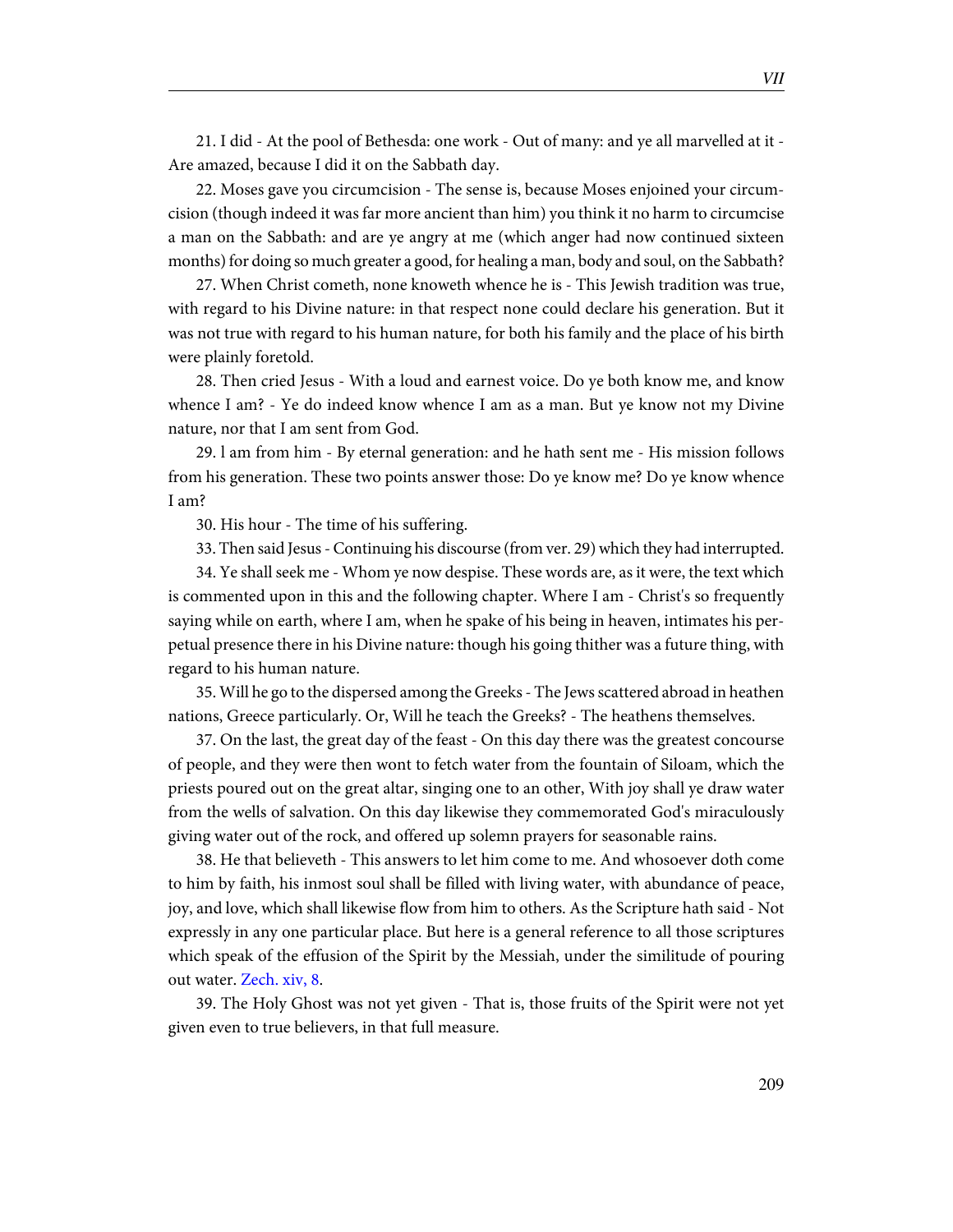40. The prophet - Whom we expect to be the forerunner of the Messiah.

42. From Bethlehem - And how could they forget that Jesus was born there? Had not Herod given them terrible reason to remember it? [Micah v, 2](http://www.ccel.org/study/Bible:Mic.5.2).

48. Hath any of the rulers - Men of rank or eminence, or of the Pharisees - Men of learning or religion, believed on him?

49. But this populace, who know not the law - This ignorant rabble; are accursed - Are by that ignorance exposed to the curse of being thus seduced.

50. Nicodemus, he that came to him by night - Having now a little more courage, being one of them - Being present as a member of the great council, saith to them - Do not we ourselves act as if we knew not the law, if we pass sentence on a man before we hear him?

52. They answered - By personal reflection; the argument they could not answer, and therefore did not attempt it. Art thou also a Galilean? - One of his party? Out of Galilee ariseth no prophet - They could not but know the contrary. They knew Jonah arose out of Gethhepher; and Nahum from another village in Galilee. Yea, and Thisbe, the town of Elijah, the Tishbite, was in Galilee also. They might likewise have known that Jesus was not born in Galilee, but at Bethlehem, even from the public register there, and from the genealogies of the family of David. They were conscious this poor answer would not bear examination, and so took care to prevent a reply.

53. And every man went to his own house - So that short plain question of Nicodemus spoiled all their measures, and broke up the council! A word spoken in season, how good it is! Especially when God gives it his blessing.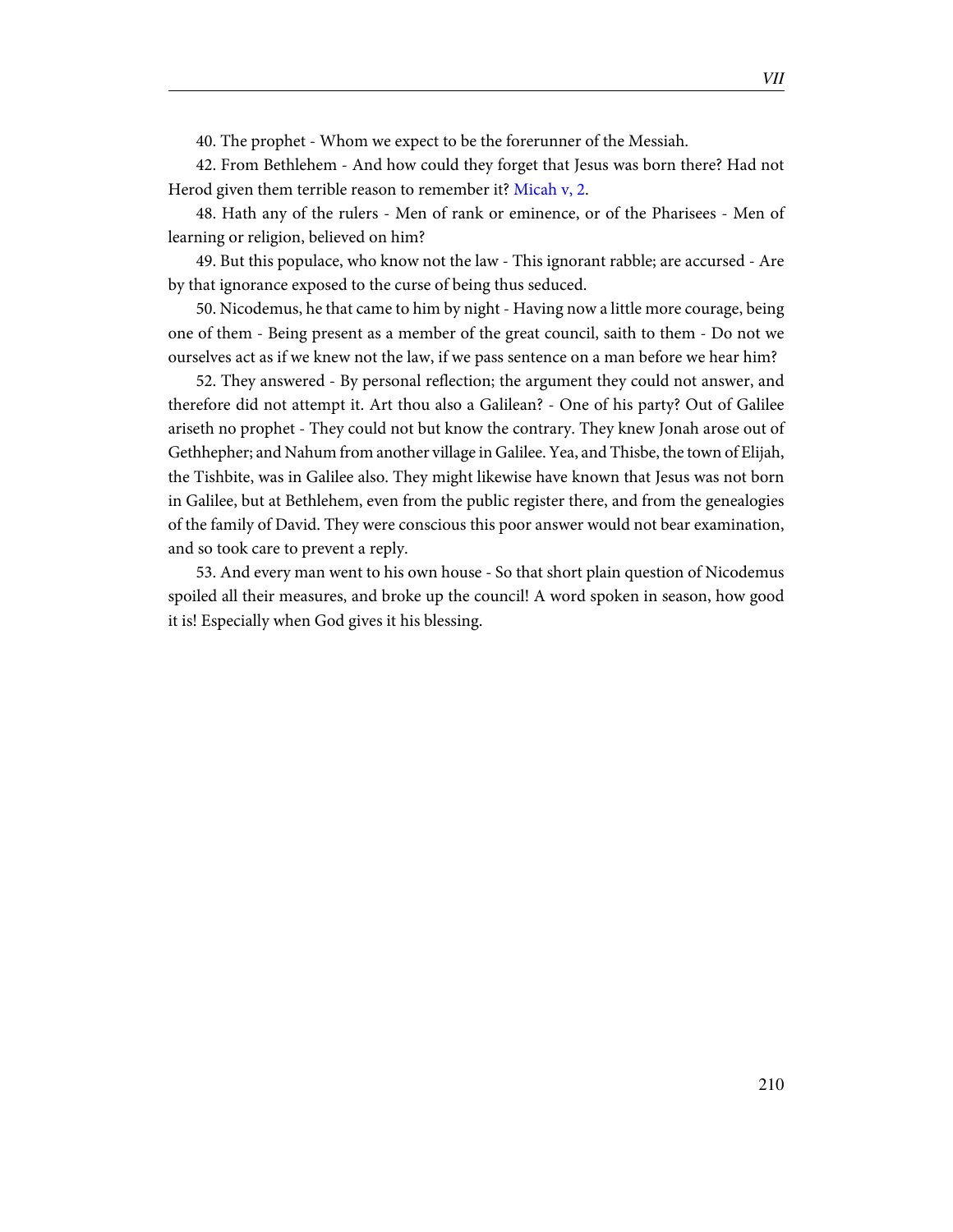#### **VIII**

5. Moses hath commanded us to stone such - If they spoke accurately, this must have been a woman, who, having been betrothed to a husband, had been guilty of this crime before the marriage was completed; for such only Moses commanded to be stoned. He commanded indeed that other adulteresses should be put to death; but the manner of death was not specified. [Deut. xxii, 23.](http://www.ccel.org/study/Bible:Deut.22.23)

6. That they might have to accuse him - Either of usurping the office of a judge, if he condemned her, or of being an enemy to the law, if he acquitted her. Jesus stooping down, wrote with his finger on the ground - God wrote once in the Old Testament; Christ once in the New: perhaps the words which he afterward spoke, when they continued asking him. By this silent action, he, 1, fixed their wandering, hurrying thoughts, in order to awaken their consciences: and, 2, signified that he was not then come to condemn but to save the world.

7. He that is without sin - He that is not guilty: his own conscience being the judge) either of the same sin, or of some nearly resembling it; let him - as a witness, cast the first stone at her.

9. Beginning at the eldest - Or the elders. Jesus was left alone -By all those scribes and Pharisees who proposed the question. But many others remained, to whom our Lord directed his discourse presently after.

10. Hath no man condemned thee? - Hath no judicial sentence been passed upon thee?

11. Neither do I condemn thee - Neither do I take upon me to pass any such sentence. Let this deliverance lead thee to repentance.

12. He that followeth me shall in nowise walk in darkness - In ignorance, wickedness, misery: but shall have the light of life -He that closely, humbly, steadily follows me, shall have the Divine light continually shining upon him, diffusing over his soul knowledge, holiness, joy, till he is guided by it to life everlasting.

13. Thou testifiest of thyself; thy testimony is not valid - They retort upon our Lord his own words, chap. v, 31; if I testify of myself, my testimony is not valid. He had then added, There is another who testifieth of me. To the same effect he replies here, verse 14, Though I testify of myself, yet my testimony is valid; for I am inseparably united to the Father. I know - And from firm and certain knowledge proceeds the most unexceptionable testimony: whence I came, and whither I go - To these two heads may be referred all the doctrine concerning Christ. The former is treated of verse 16, &c., the latter ver. 21, &c. For I know whence I came - That is, For I came from God, both as God and as man. And I know it, though ye do not.

15. Ye judge after the flesh - As the flesh, that is, corrupt nature dictates. I judge no man - Not thus; not now; not at my first coming.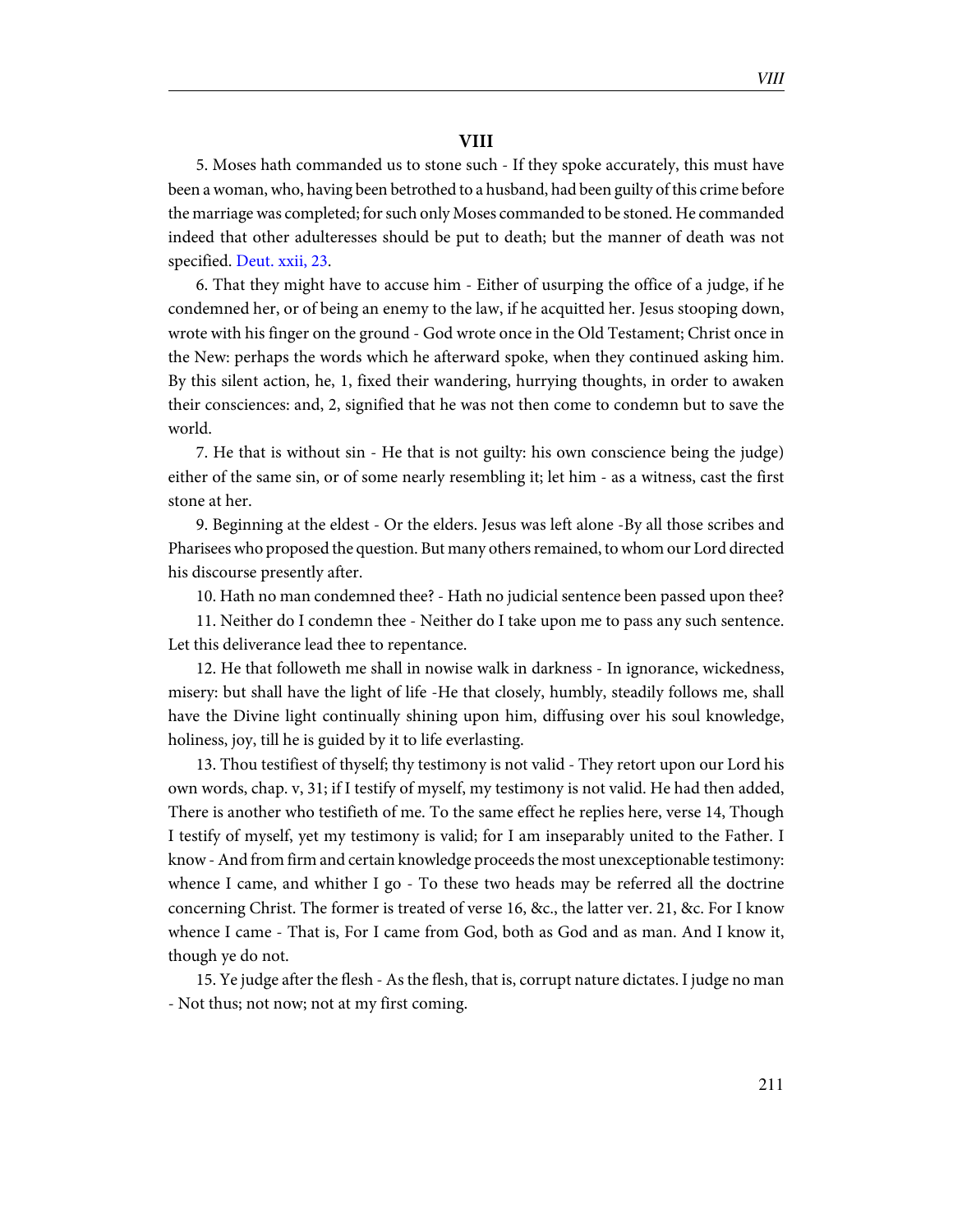16. I am not alone - No more in judging, than in testifying: but I and the Father that sent me - His Father is in him, and he is in the Father, chap. xiv, 10, 11; and so the Father is no more alone without the Son, than the Son is without the Father, [Prov. viii, 22, 23, 30.](http://www.ccel.org/study/Bible:Prov.8.22-Prov.8.23 Bible:Prov.8.30) His Father and he are not one and another God, but one God, (though distinct persons,) and so inseparable from each other. And though the Son came from the Father, to assume human nature, and perform his office as the Messiah upon earth, as God is sometimes said to come from heaven, for particular manifestations of himself; yet Christ did not leave the Father, nor the Father leave him, any more than God leaves heaven when he is said to come down to the earth.

#### 17. [Deut. xix, 15](http://www.ccel.org/study/Bible:Deut.19.15).

19. Then said they to him, Where is thy Father? Jesus answered - Showing the perverseness of their question; and teaching that they ought first to know the Son, if they would know the Father. Where the Father is - he shows, ver. 23. Meantime he plainly intimates that the Father and he were distinct persons, as they were two witnesses; and yet one in essence, as the knowledge of him includes the knowledge of the Father.

23. Ye are - Again he passes over their interruption, and proves what he advanced, ver. 21. Of them that are beneath - From the earth. I am of them that are above - Here he directly shows whence he came, even from heaven, and whither he goes.

24. If ye believe not that I AM - Here (as in ver. 58) our Lord claims the Divine name, I AM, [Exod. iii, 14](http://www.ccel.org/study/Bible:Exod.3.14). But the Jews, as if he had stopped short, and not finished the sentence, answered, Who art thou?

25. Even what I say to you from the beginning - The same which I say to you, as it were in one discourse, with one even tenor from the time I first spake to you.

26. I have many things to say and to judge of you - I have much to say concerning your inexcusable unbelief: but he that sent me is true - Whether ye believe or no. And I speak the things which I have heard from him - I deliver truly what he hath given me in charge.

27. They understood not - That by him that sent him he meant God the Father. Therefore in ver. 28, 29 he speaks plainly of the Father, and again claims the Divine name, I AM.

28. When ye shall have lifted up - On the cross, ye shall know - And so many of them did, that I AM - God over all; and that I do nothing of myself - Being one with the Father.

29. The Father hath not left me alone - Never from the moment I came into the world.

32. The truth - Written in your hearts by the Spirit of God, shall make you free - From guilt, sin, misery, Satan.

33. They - The other Jews that were by, (not those that believed,) as appears by the whole tenor of the conversation. We were never enslaved to any man - A bold, notorious untruth. At that very time they were enslaved to the Romans.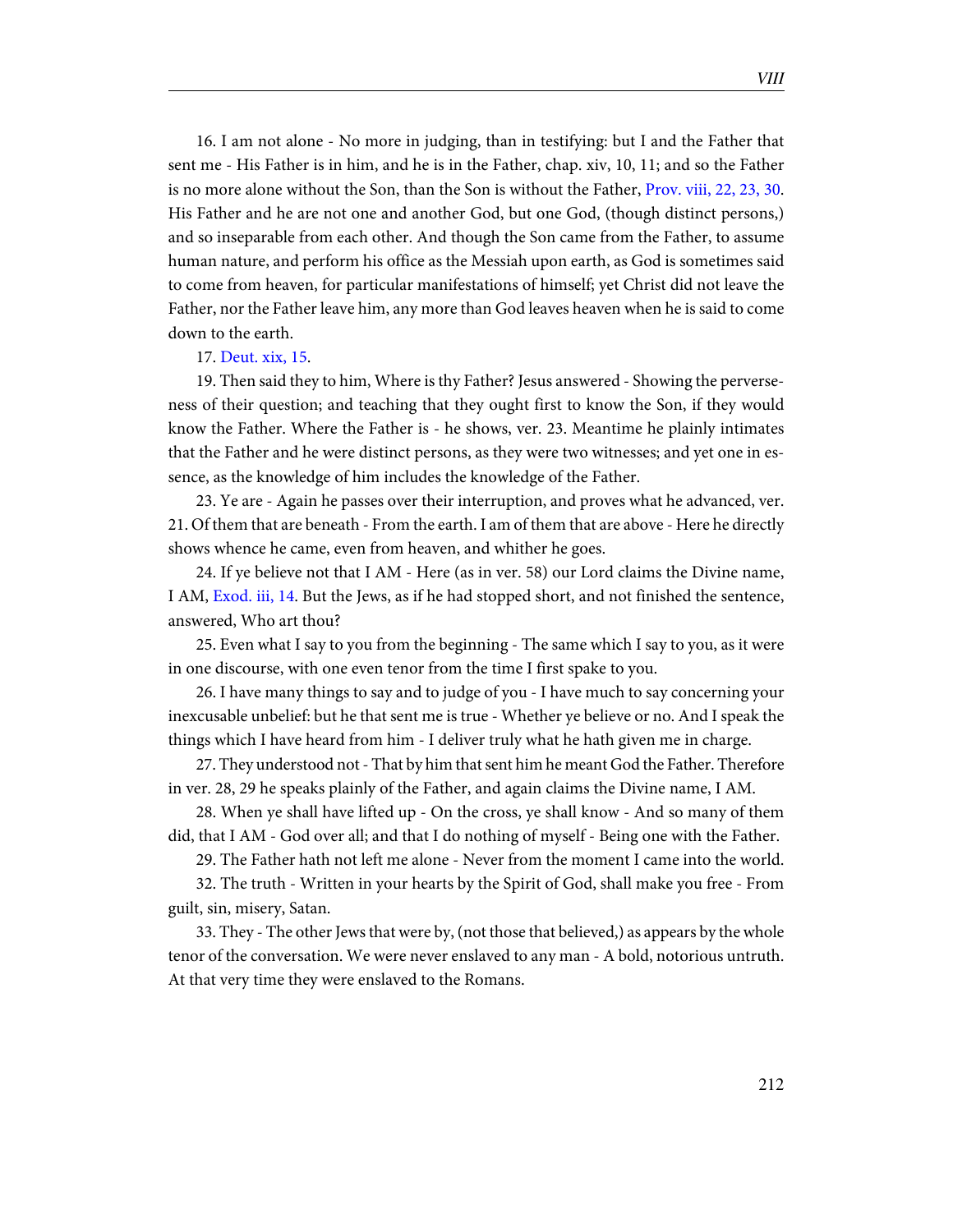34. Jesus answered - Each branch of their objection, first concerning freedom, then concerning their being Abraham's offspring, ver. 37, &c. He that committeth sin, is, in fact, the slave of sin.

35. And the slave abideth not in the house - All sinners shall be cast out of God's house, as the slave was out of Abraham's: but I, the Son, abide therein forever.

36. If I therefore make you free, ye - shall partake of the same privilege: being made free from all guilt and sin, ye shall abide in the house of God forever.

37. I know that ye are Abraham's offspring - As to the other branch of your objection, I know that, ye are Abraham's offspring, after the flesh; but not in a spiritual sense. Ye are not followers of the faith of Abraham: my word hath no place in your hearts.

41. Ye do the deeds of your father - He is not named yet. But when they presumed to call God their Father, then he is expressly called the devil, ver. 44.

42. I proceeded forth - As God, and come - As Christ.

43. Ye cannot - Such is your stubbornness and pride, hear - Receive, obey my word. Not being desirous to do my will, ye cannot understand my doctrine, chap. vii, 17.

44. He was a murderer - In inclination, from the beginning - Of his becoming a devil; and abode not in the truth - Commencing murderer and liar at the same time. And certainly he was a killer of men (as the Greek word properly signifies) from the beginning of the world: for from the very creation he designed and contrived the ruin of men. When he speaketh a lie, he speaketh of his own - For he is the proper parent, and, as it were, creator of it. See the origin not only of lies, but of evil in general!

45. Because I speak the truth - Which liars hate.

46. Which of you convicteth me of sin? - And is not my life as unreprovable as my doctrine? Does not my whole behaviour confirm the truth of what I teach?

47. He that is of God - That either loves or fears him, heareth - With joy and reverence, God's words - Which I preach.

48. Say we not well - Have we not just cause to say, Thou art, a Samaritan - An enemy to our Church and nation; and hast a devil? -Art possessed by a proud and lying spirit?

49. I honour my Father - I seek his honour only.

50. I seek not my own glory - That is, as I am the Messiah, I consult not my own glory. I need not. For my Father consulteth it, and will pass sentence on you accordingly.

51. If a man keep my word - So will my Father consult my glory. We keep his doctrine by believing, his promises by hoping, his command by obeying. He shall never see death - That is, death eternal. He shall live forever. Hereby he proves that he was no Samaritan; for the Samaritans in general were Sadducees.

54. If I honour myself - Referring to their words, Whom makest thou thyself?

56. He saw it - By faith in types, figures, and promises; as particularly in Melchisedec; in the appearance of Jehovah to him in the plains of Mamre, [Gen. xviii, 1;](http://www.ccel.org/study/Bible:Gen.18.1) and in the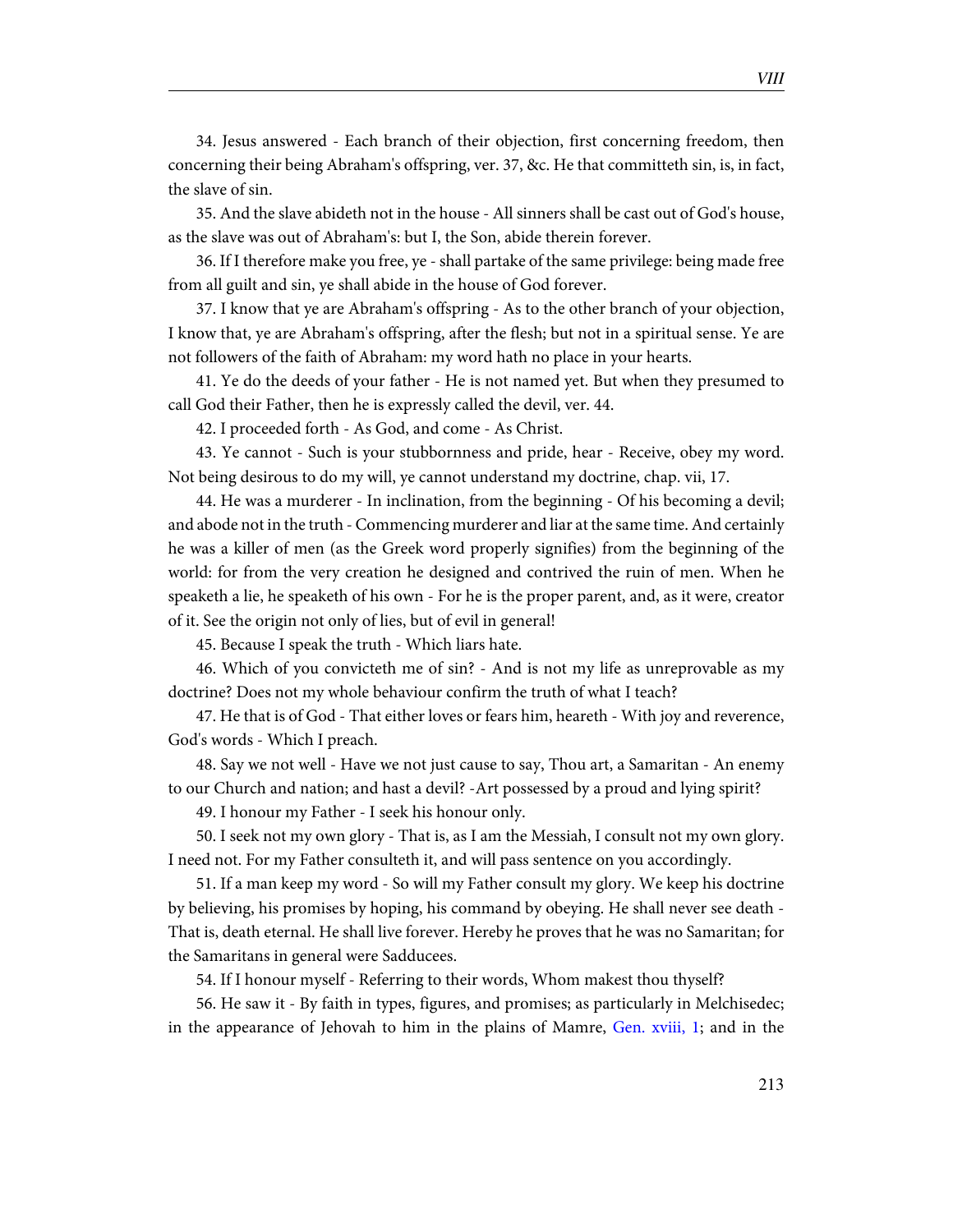57. Thou art not yet fifty years old - At the most. Perhaps the gravity of our Lord's countenance, together with his afflictions and labours, might make him appear older than he really was. Hast thou seen Abraham - Which they justly supposed must have been, if Abraham had seen him.

58. Before Abraham was I AM - Even from everlasting to everlasting. This is a direct answer to the objection of the Jews, and shows how much greater he was than Abraham.

59. Then they took up stones - To stone him as a blasphemer; but Jesus concealed himself - Probably by becoming invisible; and so passed on - With the same ease as if none had been there.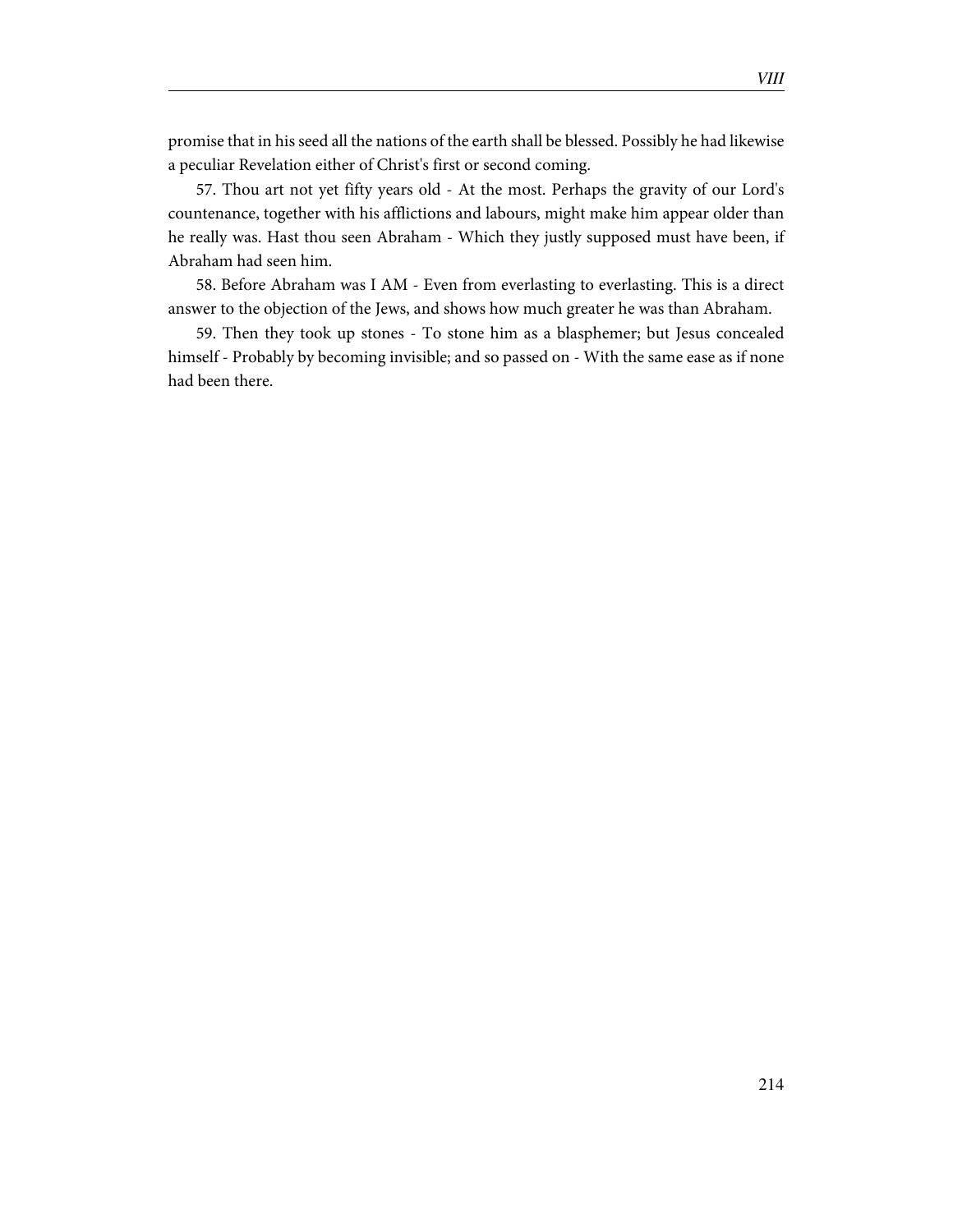2. Who sinned, this man or his parents, that he was born blind? - That is, was it for his own sins, or the sins of his parents? They suppose (as many of the Jews did, though without any ground from Scripture) that he might have sinned in a pre-existent state, before he came into the world.

3. Jesus answered, Neither hath this man sinned, nor his parents - It was not the manner of our Lord to answer any questions that were of no use, but to gratify an idle curiosity. Therefore he determines nothing concerning this. The scope of his answer is, It was neither for any sins of his own, nor yet of his parents; but that the power of God might be displayed.

4. The night is coming - Christ is the light. When the light is withdrawn night comes, when no man can work - No man can do any thing toward working out his salvation after this life is ended. Yet Christ can work always. But he was not to work upon earth, only during the day, or season which was appointed for him.

5. I am the light of the world - I teach men inwardly by my Spirit, and outwardly by my preaching, what is the will of God; and I show them, by my example, how they must do it.

6. He anointed the eyes of the blind man with the clay - This might almost have blinded a man that had sight. But what could it do toward curing the blind? It reminds us that God is no farther from the event, when he works either with, or without means, and that all the creatures are only that which his almighty operation makes them.

7. Go, wash at the pool of Siloam - Perhaps our Lord intended to make the miracle more taken notice of. For a crowd of people would naturally gather round him to observe the event of so strange a prescription, and it is exceeding probable, the guide who must have led him in traversing a great part of the city, would mention the errand he was going upon, and so call all those who saw him to a greater attention. From the fountain of Siloam, which was without the walls of Jerusalem, a little stream flowed into the city, and was received in a kind of basin, near the temple, and called the pool of Siloam. Which is, by interpretation, Sent - And so was a type of the Messiah, who was sent of God. He went and washed, and came seeing - He believed, and obeyed, and found a blessing. Had he been wise in his own eyes, and reasoned, like Naaman, on the impropriety of the means, he had justly been left in darkness. Lord, may our proud hearts be subdued to the methods of thy recovering grace! May we leave thee to choose how thou wilt bestow favours, which it is our highest interest to receive on any terms.

11. A man called Jesus - He seems to have been before totally ignorant of him.

14. Anointing the eyes - With any kind of medicine on the Sabbath, was particularly forbidden by the tradition of the elders.

16. This man is not of God - Not sent of God. How can a man that is a sinner - That is, one living in wilful sin, do such miracles?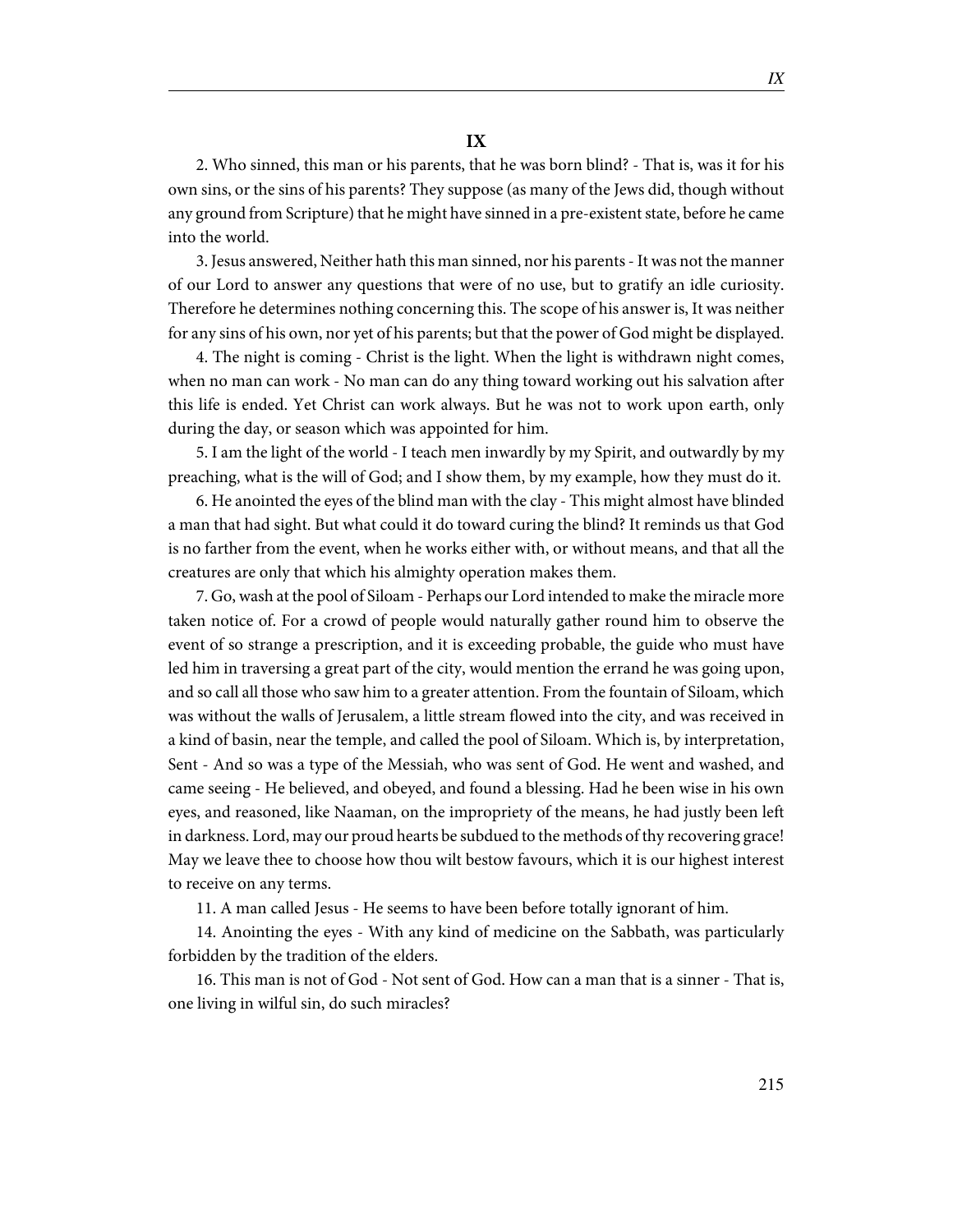17. What sayest thou of him, for that he hath opened thine eyes? - What inference dost thou draw herefrom?

22. He should be put out of the synagogue - That is be excommunicated.

27. Are ye also - As well as I, at length convinced and willing to be his disciples?

29. We know not whence he is - By what power and authority he does these things.

30. The man answered - Utterly illiterate as he was. And with what strength and clearness of reason! So had God opened the eyes of his understanding, as well as his bodily eyes. Why, herein is a marvelous thing, that ye - The teachers and guides of the people, should not know, that a man who has wrought a miracle, the like of which was never heard of before, must be from heaven, sent by God.

31. We - Even we of the populace, know that God heareth not sinners - Not impenitent sinners, so as to answer their prayers in this manner. The honest courage of this man in adhering to the truth, though he knew the consequence, ver. 22, gives him claim to the title of a confessor.

33. He could do nothing - Of this kind; nothing miraculous.

34. Born in sin - And therefore, they supposed, born blind. They cast him out - Of the synagogue; excommunicated him.

35. Having found him - For he had sought him.

36. Who is he, that I may believe? - This implies some degree of faith already. He was ready to receive whatever Jesus said.

37. Lord, I believe - What an excellent spirit was this man of! Of so deep and strong an understanding; (as he had just shown to the confusion of the Pharisees,) and yet of so teachable a temper!

39. For judgment am I come into the world - That is, the consequence of my coming will be, that by the just judgment of God, while the blind in body and soul receive their sight, they who boast they see, will be given up to still greater blindness than before.

41. If ye had been blind - Invincibly ignorant; if ye had not had so many means of knowing: ye would have had no sin - Comparatively to what ye have now. But now ye say - Ye yourselves acknowledge, Ye see, therefore your sin remaineth - Without excuse, without remedy.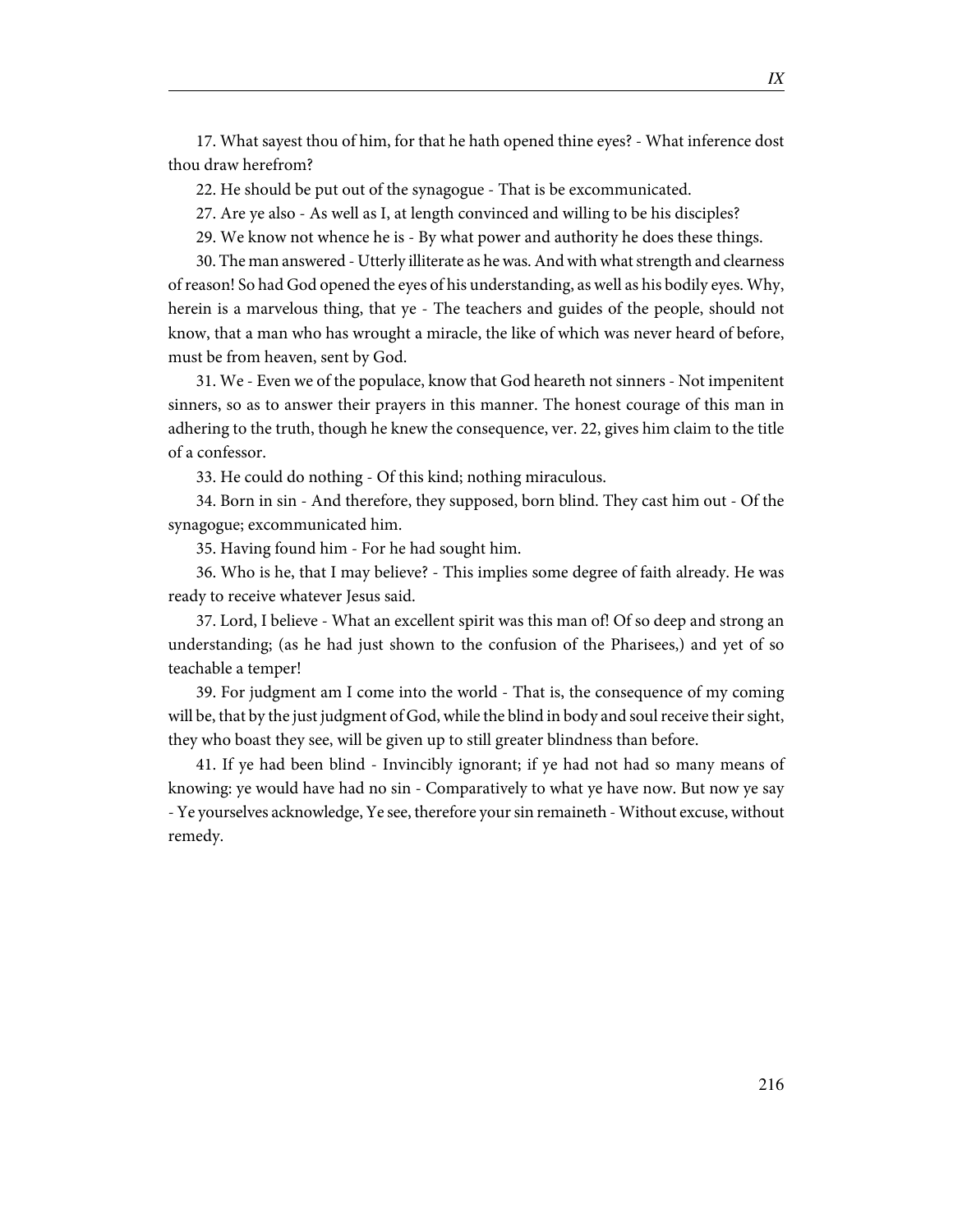1. He that entereth not by the door - By Christ. He is the only lawful entrance. Into the sheepfold - The Church. He is a thief and a robber - In God's account. Such were all those teachers, to whom our Lord had just been speaking.

3. To him the door keeper openeth - Christ is considered as the shepherd, ver. 11. As the door in the first and following verses. And as it is not unworthy of Christ to be styled the door, by which both the sheep and the true pastor enter, so neither is it unworthy of God the Father to be styled the door keeper. See [Acts xiv, 27](http://www.ccel.org/study/Bible:Acts.14.27); [Colossians iv, 3;](http://www.ccel.org/study/Bible:Col.4.3) [Rev. iii, 8;](http://www.ccel.org/study/Bible:Rev.3.8) [Acts xvi, 14](http://www.ccel.org/study/Bible:Acts.16.14). And the sheep hear his voice - The circumstances that follow, exactly agree with the customs of the ancient eastern shepherds. They called their sheep by name, went before them and the sheep followed them. So real Christians hear, listen to, understand, and obey the voice of the shepherd whom Christ hath sent. And he counteth them his own, dearer than any friend or brother: calleth, advises, directs each by name, and leadeth them out, in the paths of righteousness, beside the waters of comfort.

4. He goeth before them - In all the ways of God, teaching them in every point, by example as well as by precept; and the sheep follow him - They tread in his steps: for they know his voice - Having the witness in themselves that his words are the wisdom and the power of God. Reader, art thou a shepherd of souls? Then answer to God. Is it thus with thee and thy flock?

5. They will not follow a stranger - One whom Christ hath not sent, who doth not answer the preceding description. Him they will not follow - And who can constrain them to it? But will flee from him - As from the plague. For they know not the voice of strangers - They cannot relish it; it is harsh and grating to them. They find nothing of God therein.

6. They - The Pharisees, to whom our Lord more immediately spake, as appears from the close of the foregoing chapter.

7. I am the door - Christ is both the Door and the Shepherd, and all things.

8. Whosoever are come - Independently of me, assuming any part of my character, pretending, like your elders and rabbis, to a power over the consciences of men, attempting to make laws in the Church, and to teach their own traditions as the way of salvation: all those prophets and expounders of God's word, that enter not by the door of the sheepfold, but run before I have sent them by my Spirit. Our Lord seems in particular to speak of those that had undertaken this office since he began his ministry, are thieves -Stealing temporal profit to themselves, and robbers - Plundering and murdering the sheep.

9. If any one - As a sheep, enter in by me - Through faith, he shall be safe - From the wolf, and from those murdering shepherds. And shall go in and out - Shall continually attend on the shepherds whom I have sent; and shall find pasture - Food for his soul in all circumstances.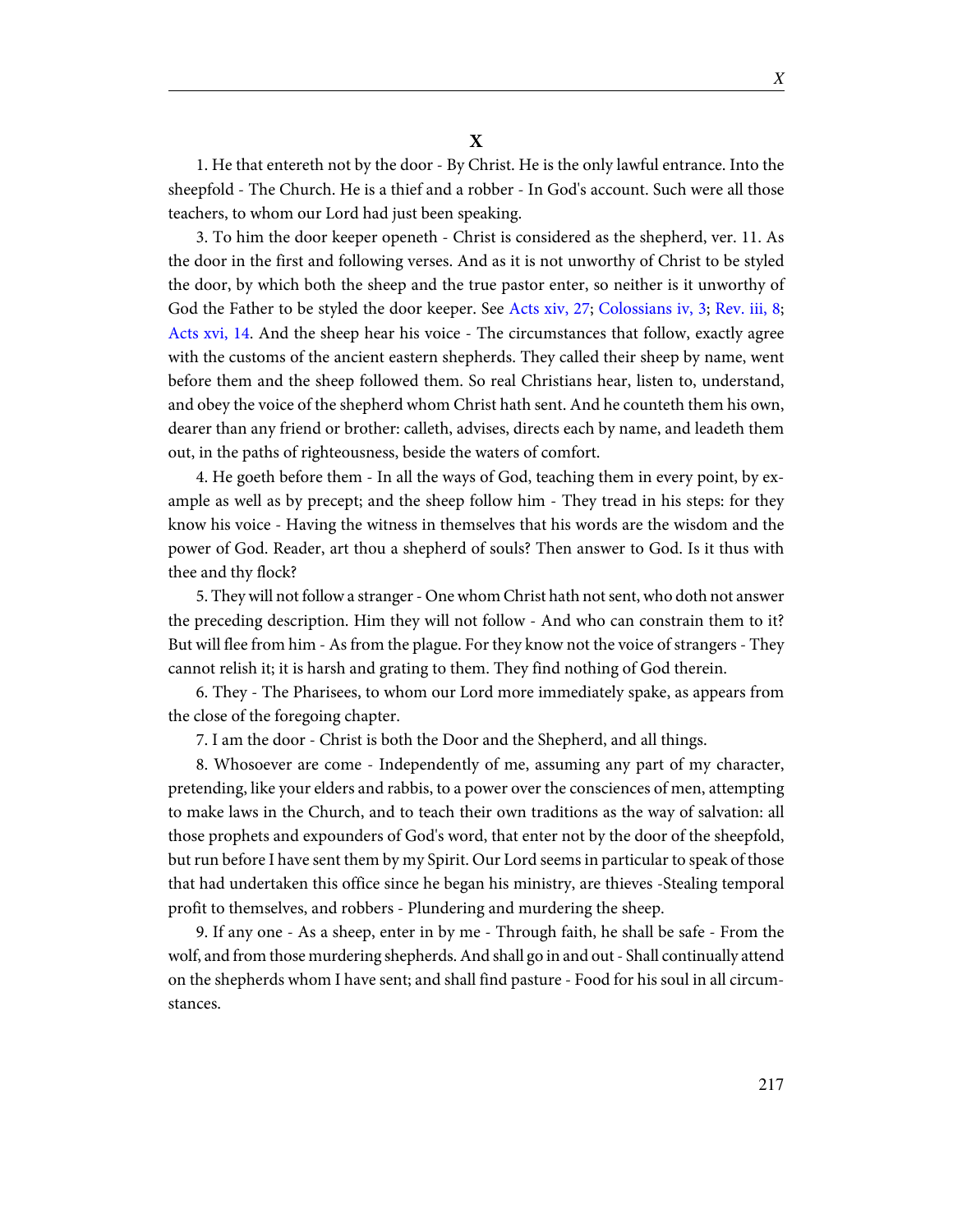10. The thief cometh not but to steal, and to kill, and to destroy - That is, nothing else can be the consequence of a shepherd's coming, who does not enter in by me.

12. But the hireling - It is not the bare receiving hire, which denominates a man a hireling: (for the labourer is worthy of his hire; Jesus Christ himself being the Judge: yea, and the Lord hath ordained, that they who preach the Gospel, should live of the Gospel:) but the loving hire: the loving the hire more than the work: the working for the sake of the hire. He is a hireling, who would not work, were it not for the hire; to whom this is the great (if not only) motive of working. O God! If a man who works only for hire is such a wretch, a mere thief and a robber, what is he who continually takes the hire, and yet does not work at all? The wolf - signifies any enemy who, by force or fraud, attacks the Christian's faith, liberty, or life. So the wolf seizeth and scattereth the flock - He seizeth some, and scattereth the rest; the two ways of hurting the flock of Christ.

13. The hireling fleeth because he is a hireling - Because he loves the hire, not the sheep.

14. I know my sheep - With a tender regard and special care: and am known of mine - With a holy confidence and affection.

15. As the Father knoweth me, and I know the Father - With such a knowledge as implies an inexpressible union: and I lay down my life - Speaking of the present time. For his whole life was only a going unto death.

16. I have also other sheep - Which he foreknew; which are not of this fold - Not of the Jewish Church or nation, but Gentiles. I must bring them likewise - Into my Church, the general assembly of those whose names are written in heaven. And there shall be one flock - (Not one fold, a plain false print) no corrupt or divided flocks remaining. And one shepherd - Who laid down his life for the sheep, and will leave no hireling among them. The unity both of the flock and the shepherd shall be completed in its season. The shepherd shall bring all into one flock: and the whole flock shall hear the one shepherd.

17. I lay down my life that I may take it again - I cheerfully die to expiate the sins of men, to the end I may rise again for their justification.

18. I lay it down of myself - By my own free act and deed. I have power to lay it down, and I have power to take it again - I have an original power and right of myself, both to lay it down as a ransom, and to take it again, after full satisfaction is made, for the sins of the whole world. This commission have I received of my Father - Which I readily execute. He chiefly spoke of the Father, before his suffering: of his own glory, after it. Our Lord's receiving this commission as mediator is not to be considered as the ground of his power to lay down and resume his life. For this he had in himself, as having an original right to dispose thereof, antecedent to the Father's commission. But this commission was the reason why he thus used his power in laying down his life. He did it in obedience to his Father.

21. These are not the words - The word in the original takes in actions too.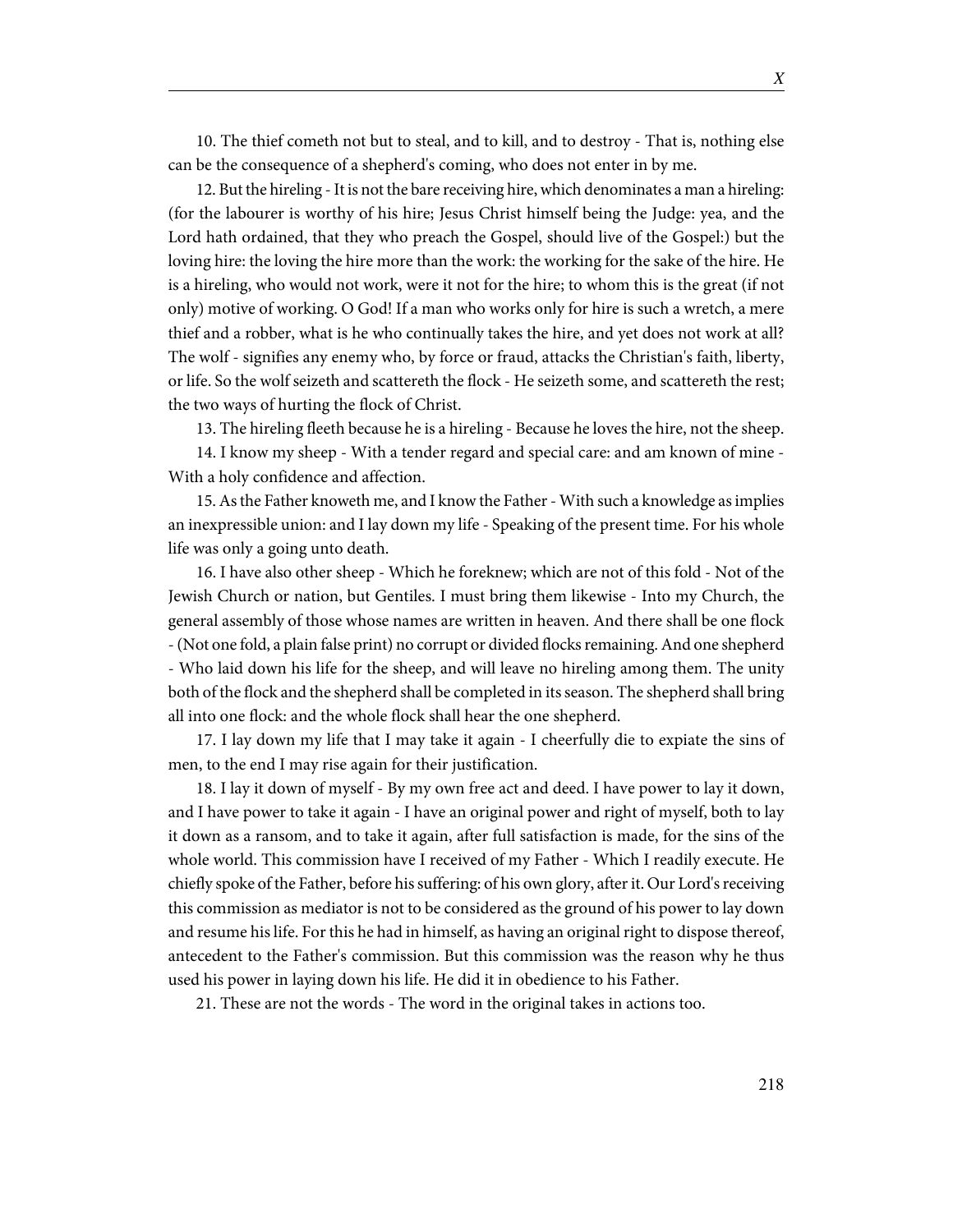22. It was the feast of the dedication - Instituted by Judas Maccabeus, [1 Macc. iv, 59,](http://www.ccel.org/study/Bible:1Macc.4.59) when he purged and dedicated the altar and temple after they had been polluted. So our Lord observed festivals even of human appointment. Is it not, at least, innocent for us to do the same?

23. In Solomon's portico - Josephus informs us, that when Solomon built the temple, he filled up a part of the adjacent valley, and built a portico over it toward the east. This was a noble structure, supported by a wall four hundred cubits high: and continued even to the time of Albinus and Agrippa, which was several years after the death of Christ.

26. Ye do not believe, because ye are not of my sheep - Because ye do not, will not follow me: because ye are proud, unholy, lovers of praise, lovers of the world, lovers of pleasure, not of God.

27, 28, 29. My sheep hear my voice, and I know them, and they follow me, &c.- Our Lord still alludes to the discourse he had before this festival. As if he had said, My sheep are they who,

1. Hear my voice by faith;

- 2. Are known (that is, approved) by me, as loving me; and
- 3. Follow me, keep my commandments, with a believing, loving heart. And to those who,
	- 1. Truly believe (observe three promises annexed to three conditions) I give eternal life. He does not say, I will, but I give. For he that believeth hath everlasting life. Those whom,
	- 2. I know truly to love me, shall never perish, provided they abide in my love.
	- 3. Those who follow me, neither men nor devils can pluck out of my hand. My Father who hath, by an unchangeable decree, given me all that believe, love, and obey, is greater than all in heaven or earth, and none is able to pluck them out of his hand.

30. I and the Father are one - Not by consent of will only, but by unity of power, and consequently of nature. Are - This word confutes Sabellius, proving the plurality of persons: one - This word confutes Arius, proving the unity of nature in God. Never did any prophet before, from the beginning of the world, use any one expression of himself, which could possibly be so interpreted as this and other expressions were, by all that heard our Lord speak. Therefore if he was not God he must have been the vilest of men.

34. [Psalm lxxxii, 6.](http://www.ccel.org/study/Bible:Ps.82.6)

35. If he (God) called them gods unto whom the word of God came, (that is, to whom God was then speaking,) and the Scripture cannot be broken - That is, nothing which is written therein can be censured or rejected.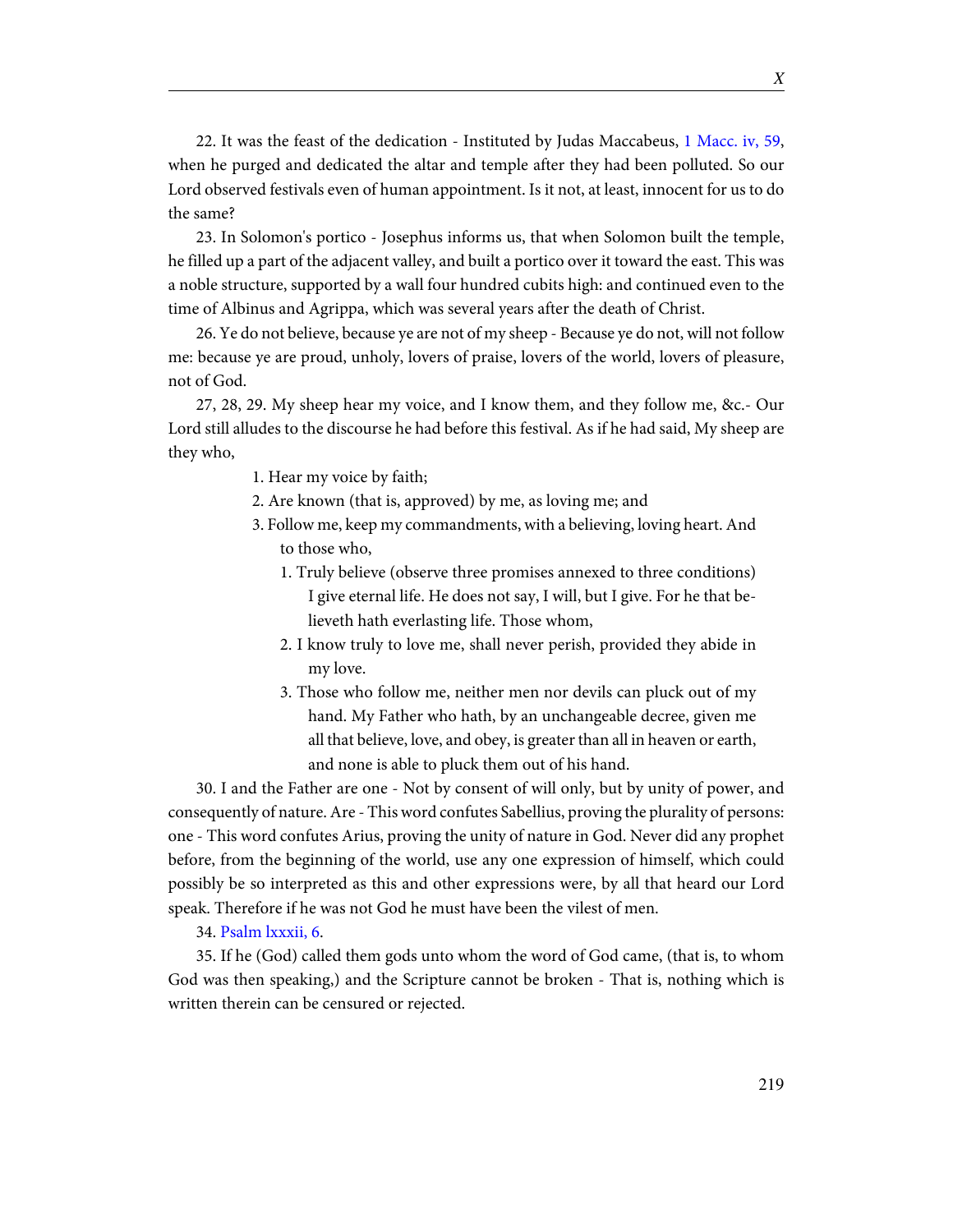36. Say ye of him whom the Father hath sanctified, and sent into the world - This sanctification (whereby he is essentially the Holy One of God) is mentioned as prior to his mission, and together with it implies, Christ was God in the highest sense, infinitely superior to that wherein those Judges were so called.

38. That ye may know and believe - In some a more exact knowledge precedes, in others it follows faith. I am in the Father and the Father in me. I and the Father are one - These two sentences illustrate each other.

40. To the desert place where John baptized, and gave so honourable a testimony of him.

41. John did no miracle - An honour reserved for him, whose forerunner he was.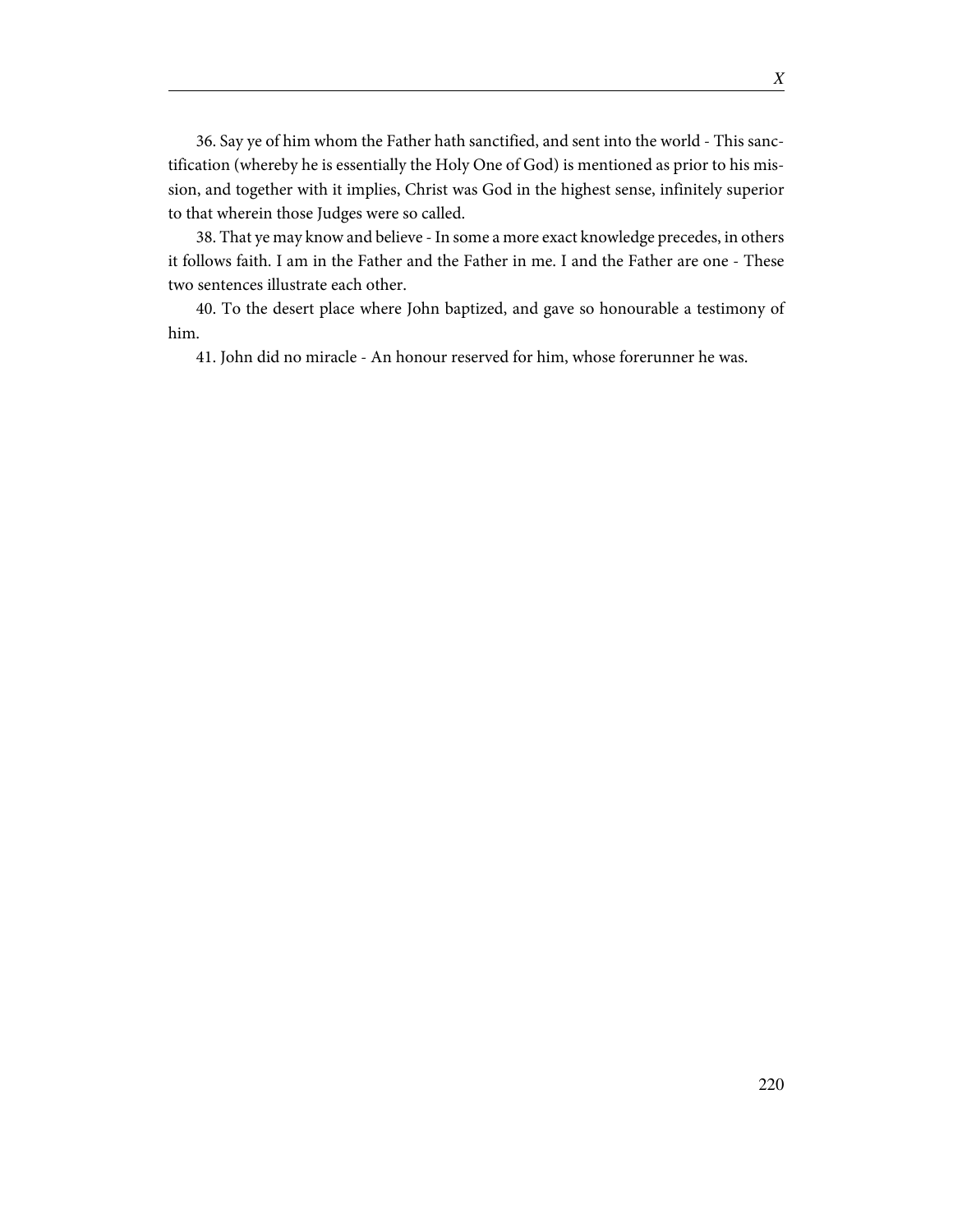1. One Lazarus - It is probable, Lazarus was younger than his sisters. Bethany is named, the town of Mary and Martha, and Lazarus is mentioned after them, ver. 5. Ecclesiastical history informs us, that Lazarus was now thirty years old, and that he lived thirty years after Christ's ascension.

2. It was that Mary who afterward anointed, &c. She was more known than her elder sister Martha, and as such is named before her.

4. This sickness is not to death, but for the glory of God - The event of this sickness will not be death, in the usual sense of the word, a final separation of his soul and body; but a manifestation of the glorious power of God.

7. Let us go into Judea - From the country east of Jordan, whither he had retired some time before, when the Jews sought to stone him, chap. x, 39, 40.

9. Are there not twelve hours in the day? - The Jews always divided the space from sunrise to sunset, were the days longer or shorter, into twelve parts: so that the hours of their day were all the year the same in number, though much shorter in winter than in summer. If any man walk in the day he stumbleth not - As if he had said, So there is such a space, a determined time, which God has allotted me. During that time I stumble not, amidst all the snares that are laid for me. Because he seeth the light of this world - And so I see the light of God surrounding me.

10. But if a man walk in the night - If he have not light from God; if his providence does no longer protect him.

11. Our friend Lazarus sleepeth - This he spoke, just when he died. Sleepeth - Such is the death of good men in the language of heaven. But the disciples did not yet understand this language. And the slowness of our understanding makes the Scripture often descend to our barbarous manner of speaking.

16. Thomas in Hebrew, as Didymus in Greek, signifies a twin. With him - With Jesus, whom he supposed the Jews would kill. It seems to be the language of despair.

20. Mary sat in the house - Probably not hearing what was said.

22. Whatsoever thou wilt ask, God will give it thee - So that she already believed he could raise him from the dead.

25. l am the resurrection - Of the dead. And the life - Of the living. He that believeth in me, though he die, yet shall he live - In life everlasting.

32. She fell at his feet - This Martha had not done. So she makes amends for her slowness in coming.

33. He groaned - So he restrained his tears. So he stopped them soon after, ver. 38. He troubled himself - An expression amazingly elegant, and full of the highest propriety. For the affections of Jesus were not properly passions, but voluntary emotions, which were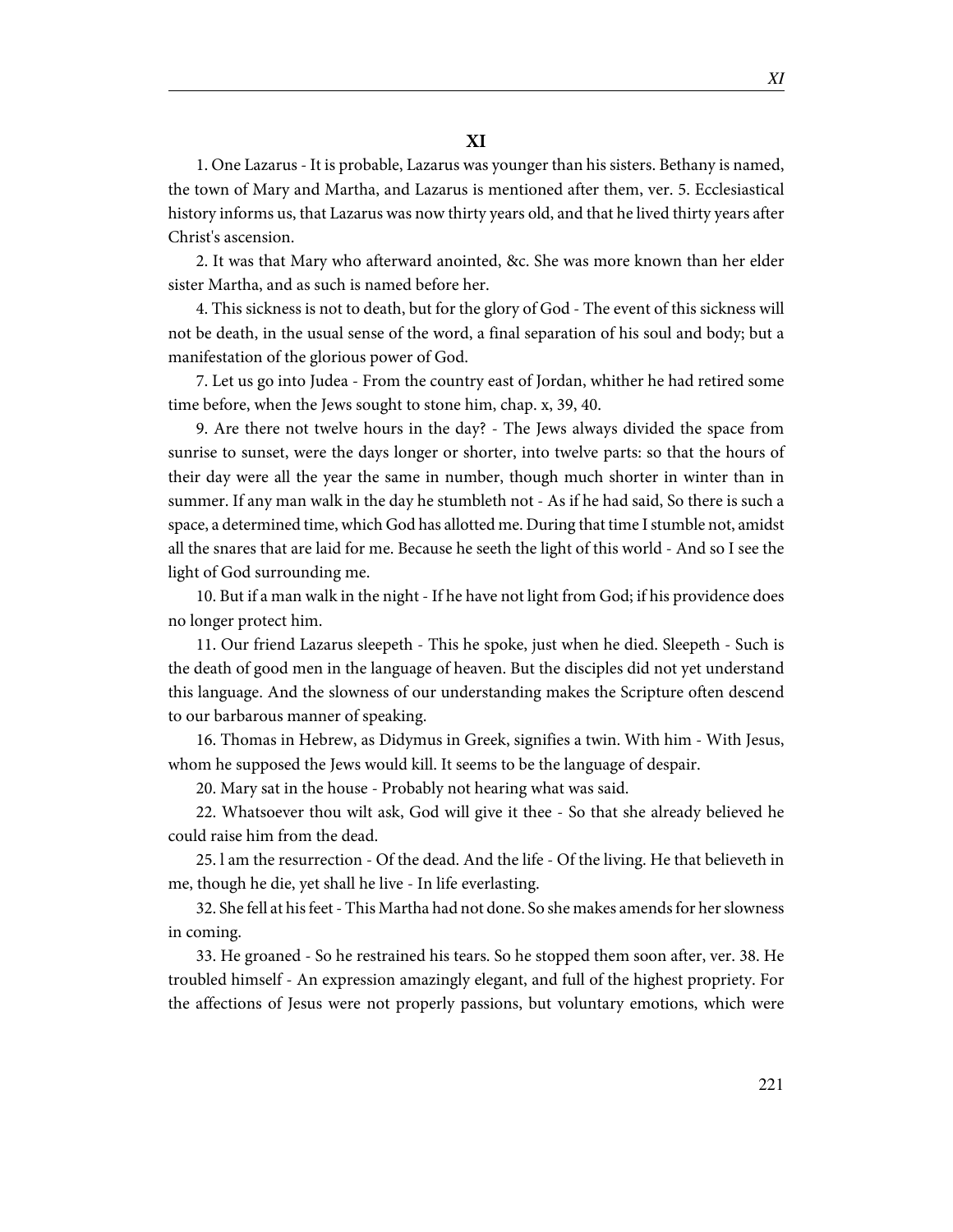wholly in his own power. And this tender trouble which he now voluntarily sustained, was full of the highest order and reason.

35. Jesus wept - Out of sympathy with those who were in tears all around him, as well as from a deep sense of the misery sin had brought upon human nature.

37. Could not this person have even caused, that this man should not have died? - Yet they never dreamed that he could raise him again! What a strange mixture of faith and unbelief.

38. It was a cave - So Abraham, Isaac, and Jacob, and their wives, except Rachel, were buried in the cave of Machpelah, [Gen. xlix, 29-31](http://www.ccel.org/study/Bible:Gen.49.29-Gen.49.31). These caves were commonly in rocks, which abounded in that country, either hollowed by nature or hewn by art. And the entrance was shut up with a great stone, which sometimes had a monumental inscription.

39. Lord, by this time he stinketh - Thus did reason and faith struggle together.

40. Said I not - It appears by this, that Christ had said more to Martha than is before recorded.

41. Jesus lifted up his eyes - Not as if he applied to his Father for assistance. There is not the least show of this. He wrought the miracle with an air of absolute sovereignty, as the Lord of life and death. But it was as if he had said, I thank thee, that by the disposal of thy providence, thou hast granted my desire, in this remarkable opportunity of exerting my power, and showing forth thy praise.

43. He cried with a loud voice - That all who were present might hear. Lazarus, come forth - Jesus called him out of the tomb as easily as if he had been not only alive, but awake also.

44. And he came forth bound hand and foot with grave clothes - Which were wrapt round each hand and each foot, and his face was wrapt about with a napkin - If the Jews buried as the Egyptians did, the face was not covered with it, but it only went round the forehead, and under the chin; so that he might easily see his way.

45. Many believed on Him - And so the Son of God was glorified, according to what our Lord had said, ver. 4.

46. But some of them went to the Pharisees - What a dreadful confirmation of that weighty truth, If they hear not Moses and the prophets, neither will they be persuaded though one rose from the dead!

47. What do we? - What? Believe. Yea, but death yields to the power of Christ sooner than infidelity.

48. All men will believe - And receive him as the Messiah. And this will give such umbrage to the Roman that they will come and subvert both our place - Temple; and nation - Both our Church and state. Were they really afraid of this? Or was it a fair colour only? Certainly it was no more. For they could not but know, that he that raised the dead was able to conquer the Romans.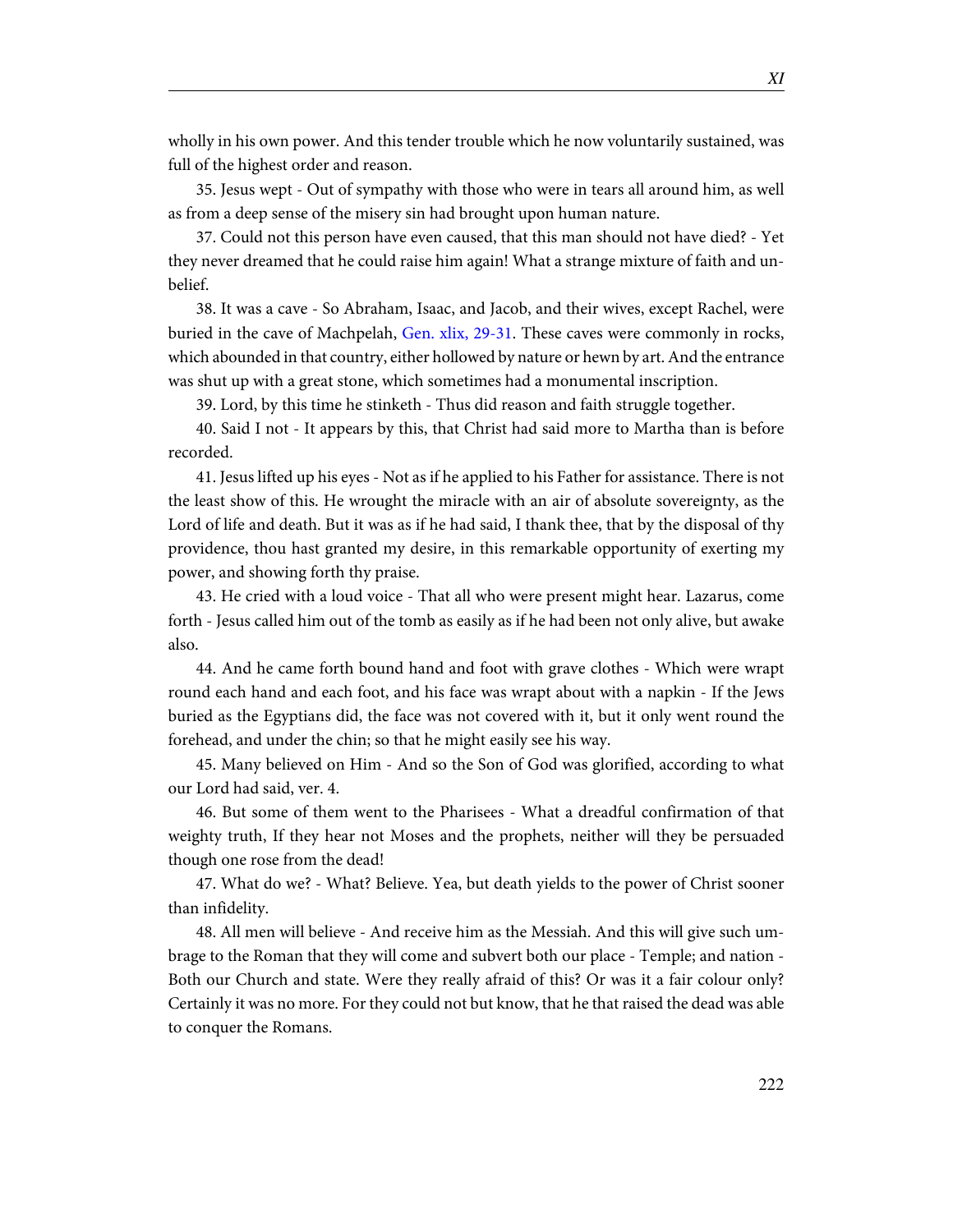49. That year - That memorable year, in which Christ was to die. It was the last and chief of Daniel's seventy weeks, the fortieth year before the destruction of Jerusalem, and was celebrated for various causes, in the Jewish history. Therefore that year is so peculiarly mentioned: Caiaphas was the high priest both before and after it. Ye know nothing - He reproves their slow deliberations in so clear a case.

50. It is expedient that one man should die for the people - So God overruled his tongue, for he spake not of himself, by his own spirit only, but by the spirit of prophecy. And thus he gave unawares as clear a testimony to the priestly, as Pilate did to the kingly office of Christ.

52. But that, he might gather into one - Church, all the children of God that were scattered abroad - Through all ages and nations.

55. Many went up to purify themselves - That they might remove all hindrances to their eating the passover.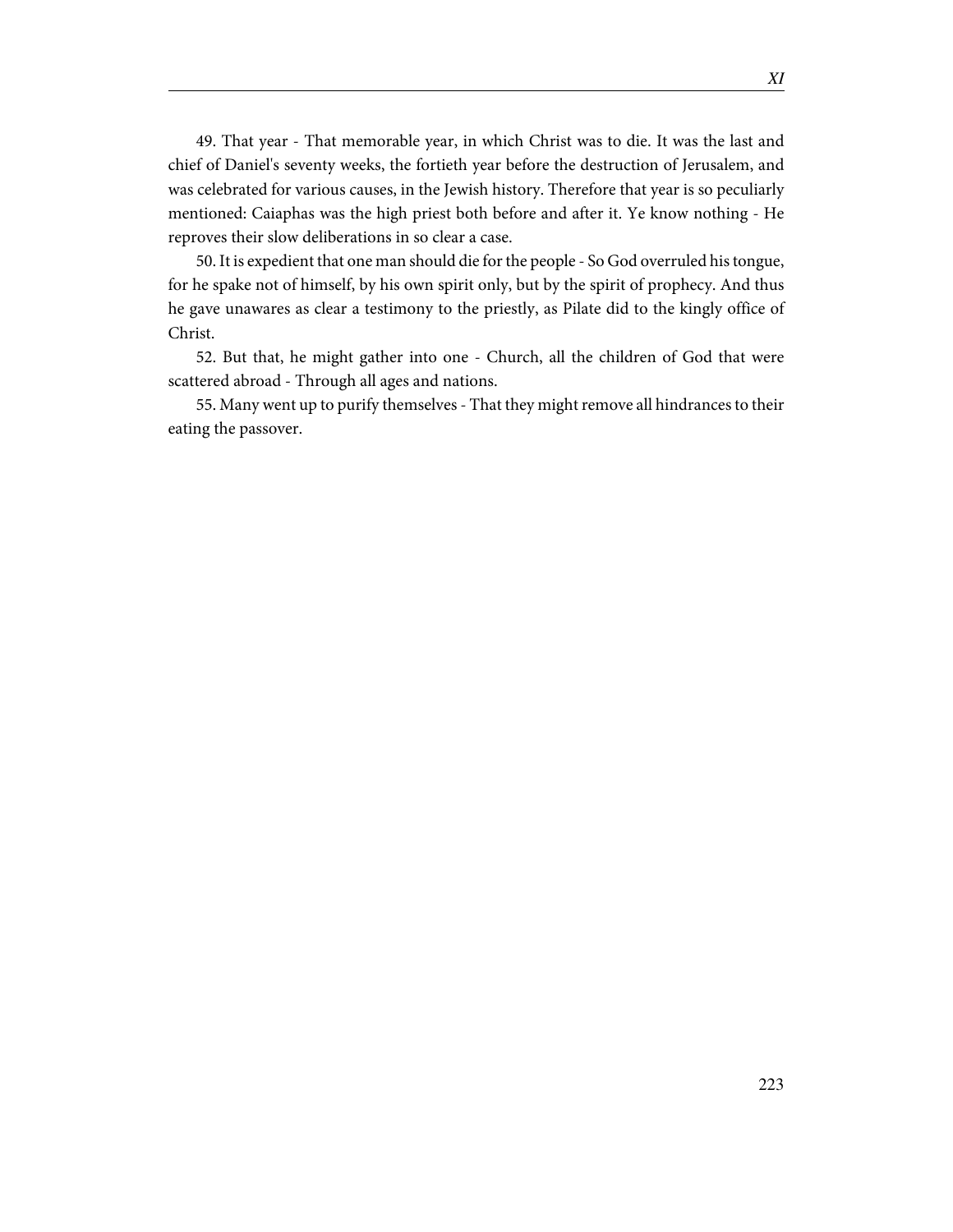1. Six days before the passover - Namely, on the Sabbath: that which was called by the Jews, "The Great Sabbath." This whole week was anciently termed "The great and holy week." Jesus came - From Ephraim, chap. xi, 54.

2. It seems Martha was a person of some figure, from the great respect which was paid to her and her sister, in visits and condolences on Lazarus' death, as well as from the costly ointment mentioned in the next verse. And probably it was at their house our Lord and his disciples lodged, when he returned from Jerusalem to Bethany, every evening of the last week of his life, upon which he was now entered.

3. Then Mary, taking a pound of ointment - There were two persons who poured ointment on Christ. One toward the beginning of his ministry, at or near Nain, [Luke vii, 37](http://www.ccel.org/study/Bible:Luke.7.37), &c. The other six days before his last passover, at Bethany; the account of whom is given here, as well as by St. Matthew and Mark.

7. Against the day of my burial - Which now draws nigh.

10. The chief priests consulted, how to kill Lazarus also - Here is the plain reason why the other evangelists, who wrote while Lazarus was living, did not relate his story.

12. The next day - On Sunday. Who were come to the feast - So that this multitude consisted chiefly of Galileans, not men of Jerusalem. [Matt. xxi, 8](http://www.ccel.org/study/Bible:Matt.21.8).

13. [Psalm cxviii, 26](http://www.ccel.org/study/Bible:Ps.118.26); [Mark xi, 8](http://www.ccel.org/study/Bible:Mark.11.8); [Luke xix, 36.](http://www.ccel.org/study/Bible:Luke.19.36)

15. Fear not - For his meekness forbids fear, as well as the end of his coming. [Zech. ix,](http://www.ccel.org/study/Bible:Zech.9.9) [9](http://www.ccel.org/study/Bible:Zech.9.9).

16. These things his disciples understood not at first - The design of God's providential dispensations is seldom understood at first. We ought therefore to believe, though we understand not, and to give ourselves up to the Divine disposal. The great work of faith is, to embrace those things which we knew not now, but shall know hereafter. When he had been glorified - At his ascension.

17. When he called Lazarus out of the tomb - How admirably does the apostle express, as well the greatness of the miracle, as the facility with which it was wrought! The easiness of the Scripture style on the most grand occurrences, is more sublime than all the pomp of orators.

18. The multitude went to meet him, because they heard - From those who had seen the miracle. So in a little time both joined together, to go before and to follow him.

20. Certain Greeks - A prelude of the Gentile Church. That these were circumcised does not appear. But they came up on purpose to worship the God of Israel.

21. These came to Philip of Bethsaida in Galilee - Perhaps they used to lodge there, in their journey to Jerusalem. Or they might believe, a Galilean would be more ready to serve them herein, than a Jew. Sir - They spake to him, as to one they were little acquainted with.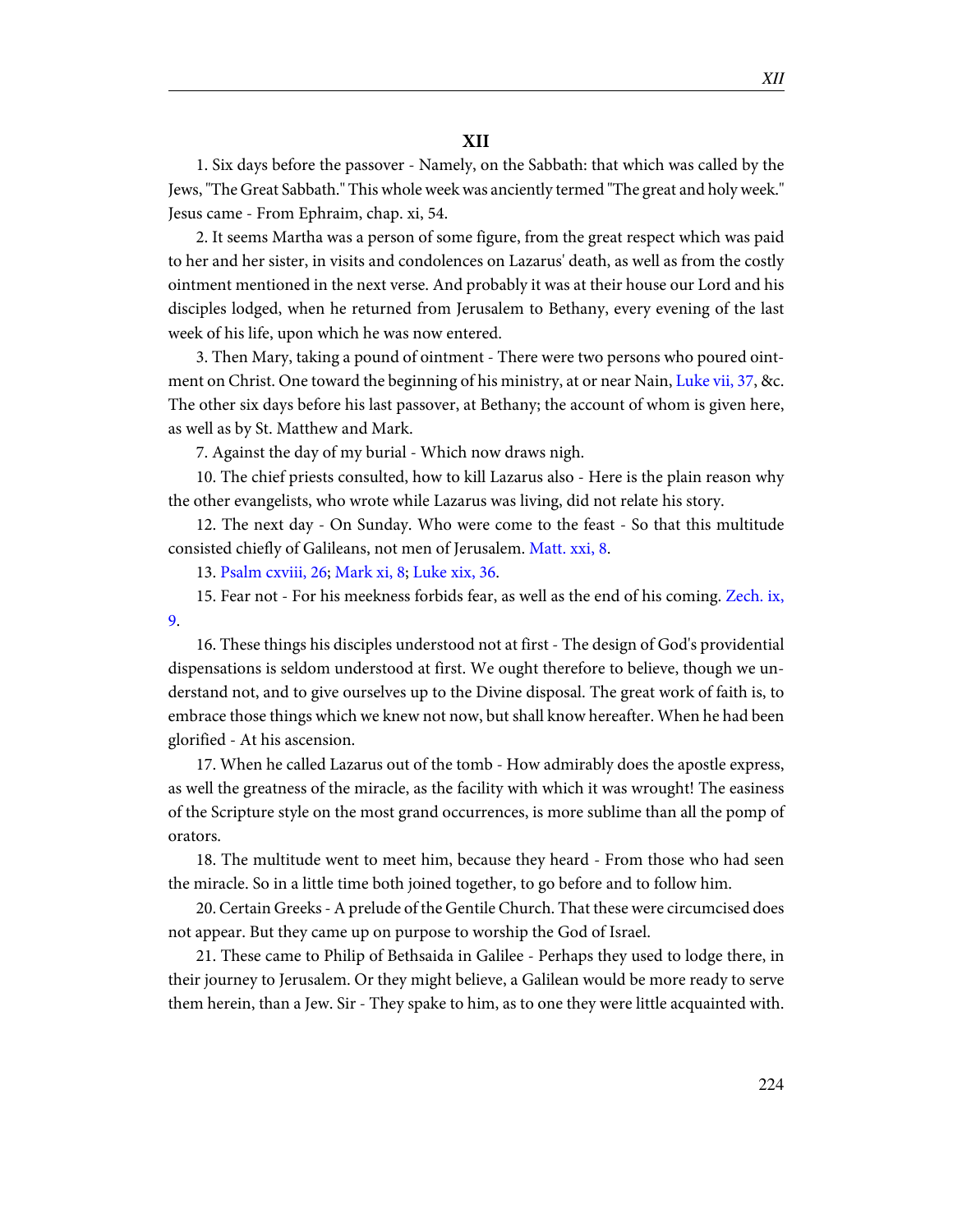We would see Jesus - A modest request. They could scarce expect that he would now have time to talk with them.

23. The hour is come that the Son of man should be glorified - With the Father and in the sight of every creature. But he must suffer first.

24. Unless a grain of wheat die - The late resurrection of Lazarus gave our Lord a natural occasion of speaking on this subject. And agreeable to his infinite knowledge, he singles out, from among so many thousands of seeds, almost the only one that dies in the earth: and which therefore was an exceeding proper similitude, peculiarly adapted to the purpose for which he uses it. The like is not to be found in any other grain, except millet, and the large bean.

25. He that loveth his life - More than the will of God; shall lose it eternally: and he that hateth his life - In comparison of the will of God, shall preserve it. [Matt. x, 39](http://www.ccel.org/study/Bible:Matt.10.39).

26. Let him follow me - By hating his life: and where I am - In heaven. If any man serve me - Thus, him will the Father honour.

27. Now is my soul troubled - He had various foretastes of his passion. And what shall I say? - Not what shall I choose? For his heart was fixed in choosing the will of his Father: but he laboured for utterance. The two following clauses, Save me from this hour - For this cause I came - Into the world; for the sake of this hour (of suffering) seem to have glanced through his mind in one moment. But human language could not so express it.

28. Father, glorify thy name - Whatever I suffer. Now the trouble was over. I have glorified it - By thy entrance into this hour. And I will glorify it - By thy passing through it.

29. The multitude who stood and heard - A sound, but not the distinct words - In the most glorious Revelations there may remain something obscure, to exercise our faith. Said, It thundered -Thunder did frequently attend a voice from heaven. Perhaps it did so now.

31. Now - This moment. And from this moment Christ thirsted more than ever, till his baptism was accomplished. Is the judgment of this world - That is, now is the judgment given concerning it, whose it shall be. Now shall the prince of this world - Satan, who had gained possession of it by sin and death, be cast out -That is, judged, condemned, cast out of his possession, and out of the bounds of Christ's kingdom.

32. Lifted up from the earth - This is a Hebraism which signifies dying. Death in general is all that is usually imported. But our Lord made use of this phrase, rather than others that were equivalent, because it so well suited the particular manner of his death. I will draw all men - Gentiles as well as Jews. And those who follow my drawings, Satan shall not be able to keep.

34. How sayest thou, The Son of man must be lifted up? - How can these things be reconciled? Very easily. He first dies, and then abideth forever. Who is this Son of man? - Is he the Christ? [Psalm cx, 4](http://www.ccel.org/study/Bible:Ps.110.4).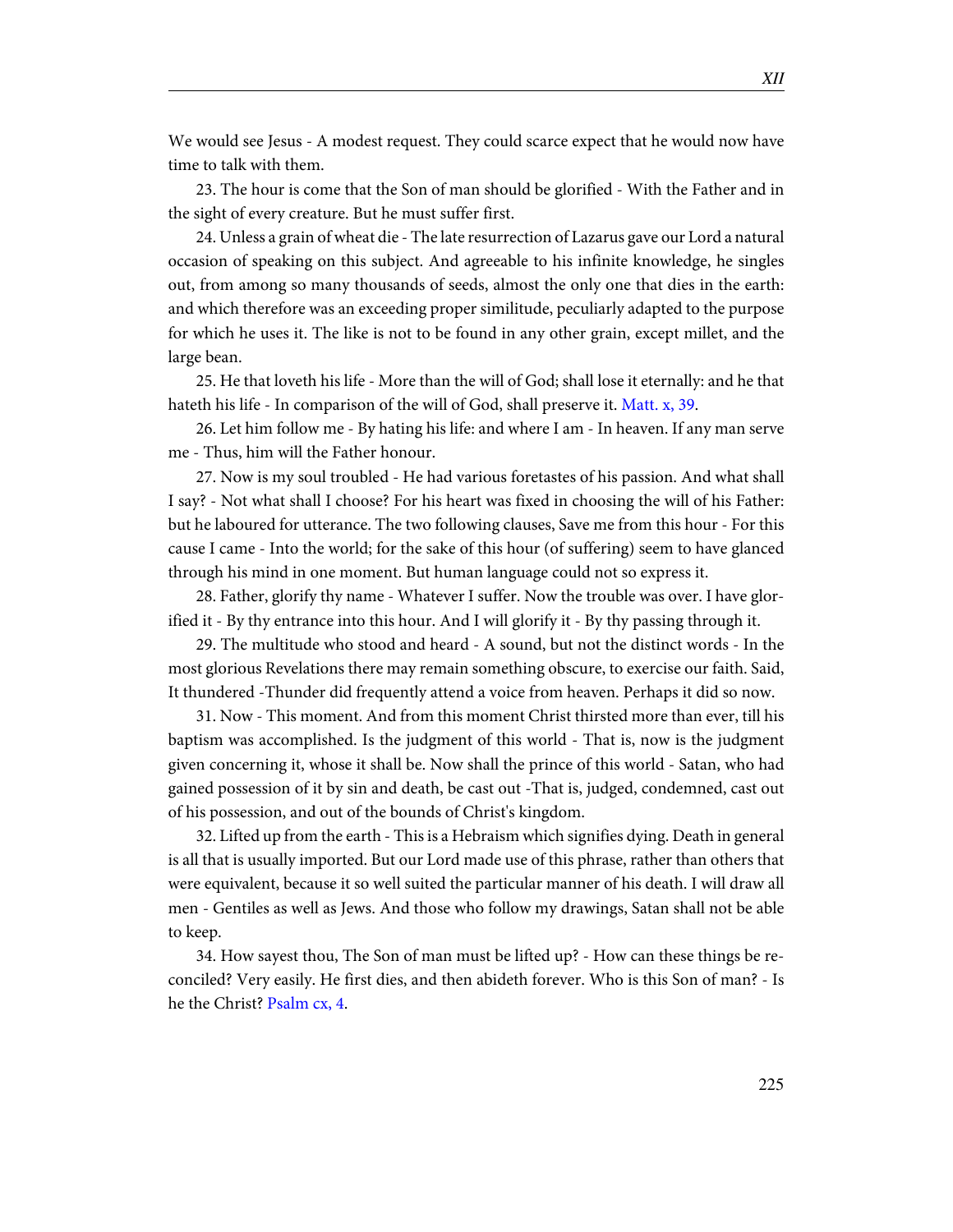35. Then Jesus said to them - Not answering them directly, but exhorting them to improve what they had heard already. The light - I and my doctrine.

36. The children of light - The children of God, wise, holy, happy.

37. Though he had done so many miracles before them - So that they could not but see them.

38. The arm of the Lord - The power of God manifested by Christ, in his preaching, miracles, and work of redemption. [Isaiah liii, 1](http://www.ccel.org/study/Bible:Isa.53.1).

39. Therefore now they could not believe - That is, by the just judgment of God, for their obstinacy and wilful resistance of the truth, they were at length so left to the hardness of their hearts, that neither the miracles nor doctrines of our Lord could make any impression upon them.

40. [Isaiah vi, 10;](http://www.ccel.org/study/Bible:Isa.6.10) [Matt. xiii, 14;](http://www.ccel.org/study/Bible:Matt.13.14) [Acts xxviii, 26.](http://www.ccel.org/study/Bible:Acts.28.26)

41. When he saw his glory - Christ's, [Isaiah vi, 1,](http://www.ccel.org/study/Bible:Isa.6.1) &c. And it is there expressly said to be the glory of the Lord, Jehovah, the Supreme God.

44. Jesus said with a loud voice - This which follows to the end of the chapter, is with St. John the epilogue of our Lord's public discourses, and a kind of recapitulation of them. Believeth not on me - Not on me alone, but also on him that sent me: because the Father hath sent the Son, and because he and the Father are one.

45. And he that seeth me - By the eye of faith.

47. I judge him not - Not now: for I am not come to judge the world. See, Christ came to save even them that finally perish! Even these are a part of that world, which he lived and died to save.

50. His commandment - Kept, is life everlasting - That is the way to it, and the beginning of it.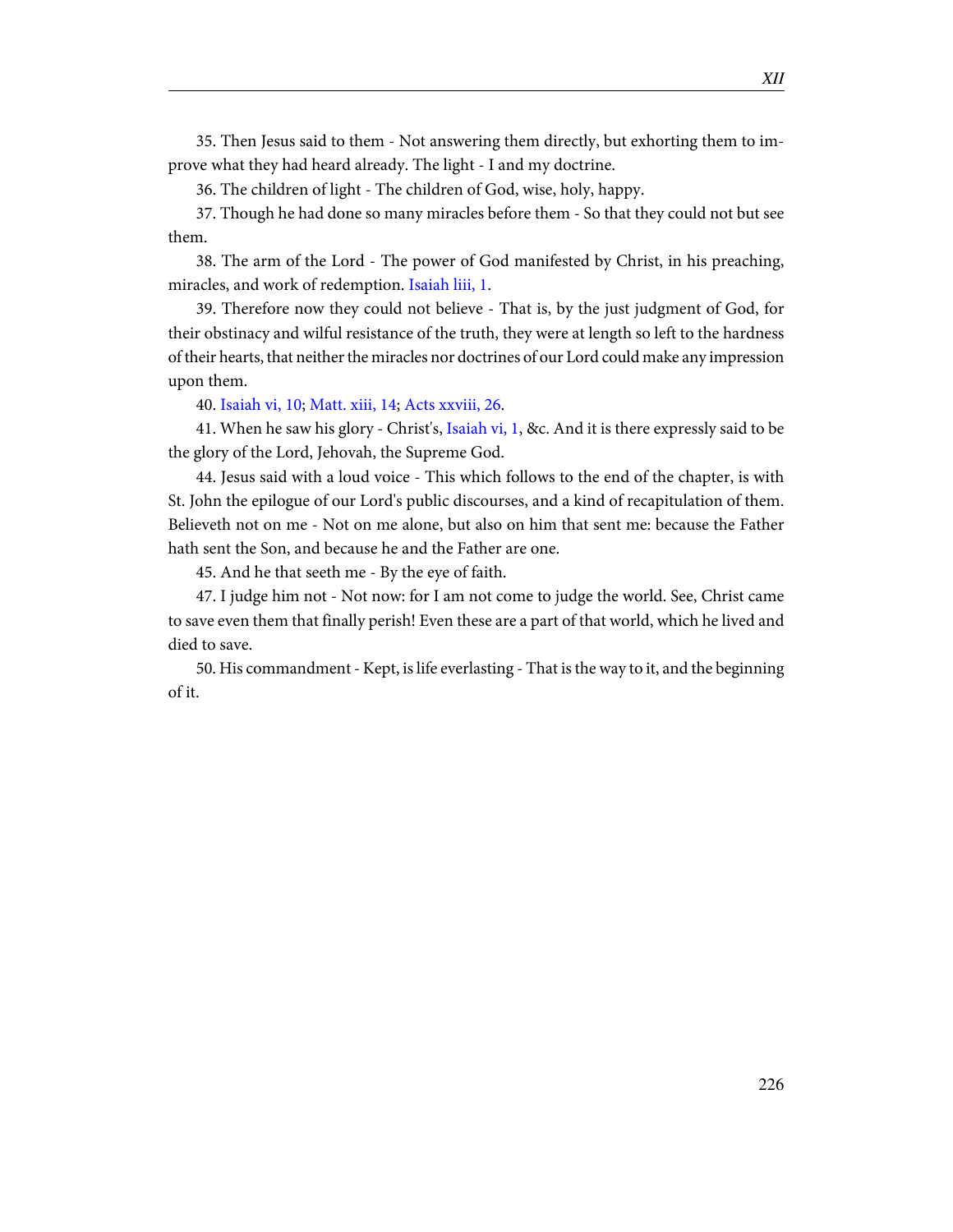## **XIII**

1. Before the feast - Namely, on Wednesday, in the paschal week. Having loved his own - His apostles, he loved them to the end - Of his life.

2. Having now - Probably now first.

3. Jesus knowing - Though conscious of his own greatness, thus humbled himself.

4. Layeth aside his garments - That part of them which would have hindered him.

5. Into the basin - A large vessel was usually placed for this very purpose, wherever the Jews supped.

7. What I do thou knowest not now; but thou shalt know hereafter - We do not now know perfectly any of his works, either of creation, providence, or grace. It is enough that we can love and obey now, and that we shall know hereafter.

8. If I wash thee not - If thou dost not submit to my will, thou hast no part with me - Thou art not my disciple. In a more general sense it may mean, If I do not wash thee in my blood, and purify thee by my Spirit, thou canst have no communion with me, nor any share in the blessings of my kingdom.

9. Lord, not my feet only - How fain would man be wiser than God! Yet this was well meant, though ignorant earnestness.

10. And so ye, having been already cleansed, need only to wash your feet - That is, to walk holy and undefiled.

14. Ye ought also to wash one another's feet - And why did they not? Why do we not read of any one apostle ever washing the feet of any other? Because they understood the Lord better. They knew he never designed that this should be literally taken. He designed to teach them the great lesson of humble love, as well as to confer inward purity upon them. And hereby he teaches us,

1. In every possible way to assist each other in attaining that purity;

2. To wash each other's feet, by performing all sorts of good offices to each other, even those of the lowest kind, when opportunity serves, and the necessity of any calls for them.

16. The servant is not greater than his Lord - Nor therefore ought to think much of either doing or suffering the same things.

18. I speak not of you all - When I call you happy, I know one of you twelve whom I have chosen, will betray me; whereby that scripture will be fulfilled. [Psalm xli, 9.](http://www.ccel.org/study/Bible:Ps.41.9)

20. And I put my own honour upon you, my ambassadors. [Matt. x, 40.](http://www.ccel.org/study/Bible:Matt.10.40)

21. One of you - The speaking thus indefinitely at first was profitable to them all.

23. There was lying in the bosom of Jesus -- that is, sitting next to him at table. This phrase only expresses the then customary posture at meals, where the guests all leaned sidewise on couches. And each was said to lie in the bosom of him who was placed next above him. One of the disciples whom Jesus loved - St. John avoids with great care the ex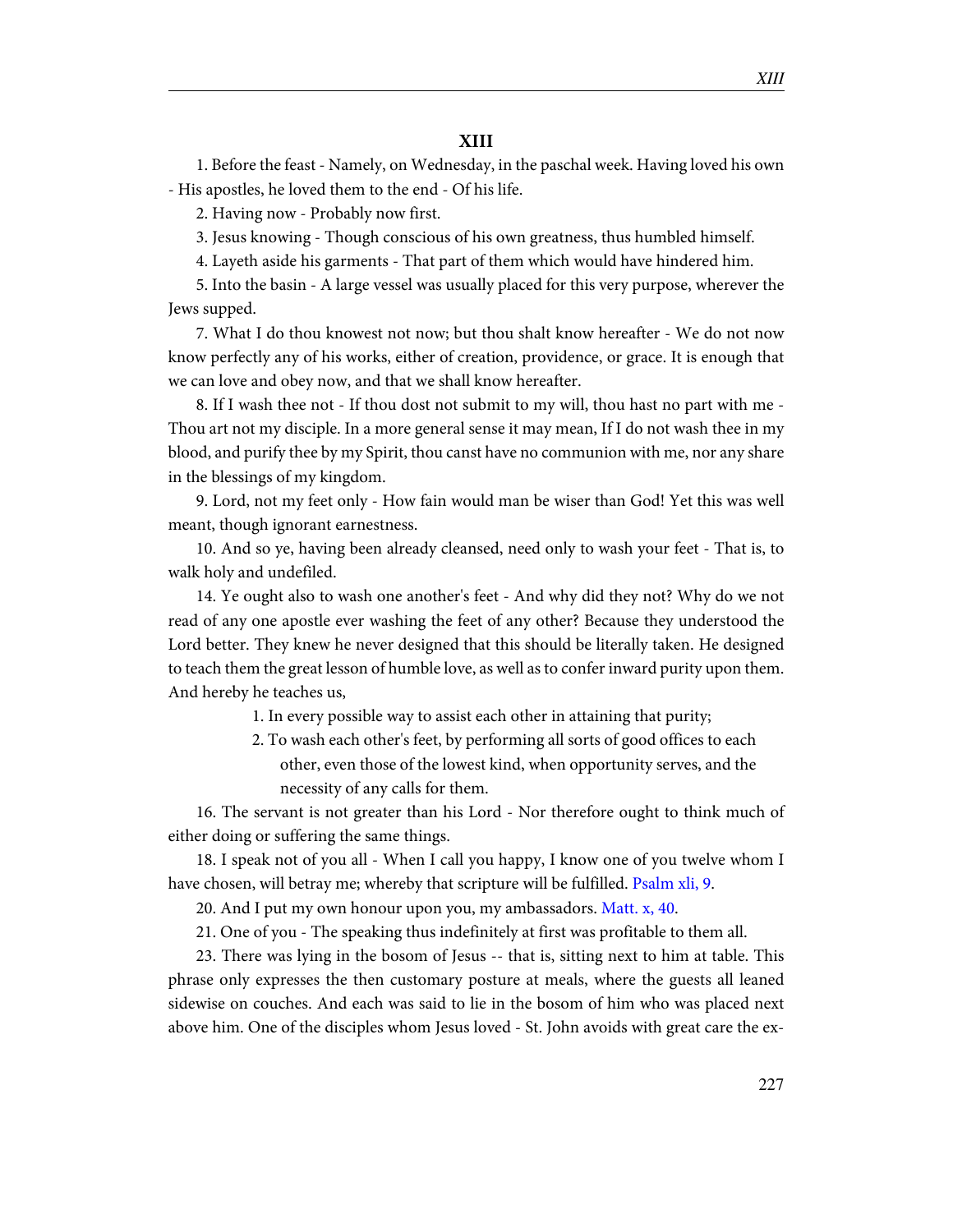pressly naming himself. Perhaps our Lord now gave him the first proof of his peculiar love, by disclosing this secret to him.

24. Simon Peter - Behind Jesus, who lay between them.

25. Leaning down, and so asking him privately.

26. Jesus answered - In his ear. So careful was he not to offend (if it had been possible) even Judas himself. The sop - Which he took up while he was speaking. He giveth it to Judas - And probably the other disciples thought Judas peculiarly happy! But when even this instance of our Lord's tenderness could not move him, then Satan took full possession.

27. What thou doest, do quickly - This is not a permission, much less a command. It is only as if he had said, If thou art determined to do it, why dost thou delay? Hereby showing Judas, that he could not be hid, and expressing his own readiness to suffer.

28. None knew why he said this - Save John and Judas.

30. He went out - To the chief priests. But he returned afterward, and was with them when they ate the passover, [Matt. xxvi, 20](http://www.ccel.org/study/Bible:Matt.26.20), though not at the Lord's Supper.

31. Jesus saith - Namely, the next day; on Thursday, in the morning. Here the scene, as it were, is opened, for the discourse which is continued in the following chapters. Now - While I speak this, the Son of man is glorified - Being fully entered into his glorious work of redemption. This evidently relates to the glory which belongs to his suffering in so holy and victorious a manner.

33. Ye cannot come - Not yet; being not yet ripe for it. [John vii, 34](http://www.ccel.org/study/Bible:John.7.34).

34. A new commandment - Not new in itself; but new in the school of Christ: for he had never before taught it them expressly. Likewise new, as to the degree of it, as I have loved you.

36. Peter saith, Lord, whither goest thou? - St. Peter seems to have thought, that Christ, being rejected by the Jews, would go to some other part of the earth to erect his throne, where he might reign without disturbance, according to the gross notions he had of Christ's kingdom. Thou canst not follow me now - But Peter would not believe him. And he did follow him, Chap. xviii, 15. But it was afar off. And not without great loss.

38. The cock shall not have crowed - That is, cock crowing shall not be over, till thou hast denied me thrice - His three-fold denial was thrice foretold; first, at the time mentioned here; secondly, at that mentioned by St. Luke; lastly, at that recorded by St. Matthew and Mark.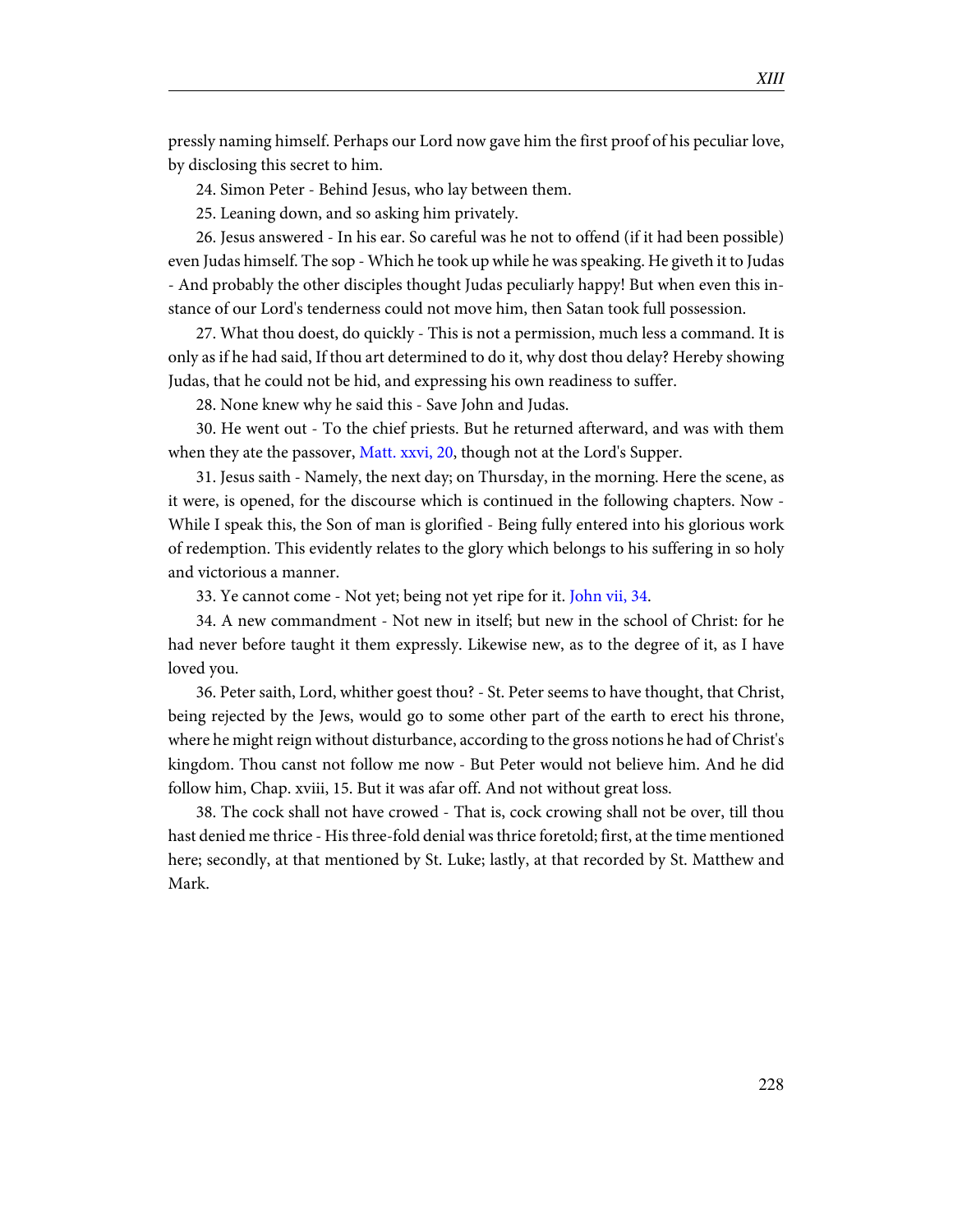#### **XIV**

1. Let not your heart be troubled - At my departure. Believe - This is the sum of all his discourse, which is urged till they did believe, Chap. xvi, 30. And then our Lord prays and departs.

2. In my Father's house are many mansions - Enough to receive both the holy angels, and your predecessors in the faith, and all that now believe, and a great multitude, which no man can number.

4. The way - Of faith, holiness, sufferings.

5. Thomas saith - Taking him in a gross sense.

6. To the question concerning the way, he answers, I am the way. To the question concerning knowledge, he answers, I am the truth. To the question whither, I am the life. The first is treated of in this verse; the second, ver. 7-17; the third, xiv, 18, &c.

7. Ye have known - Ye have begun to know him.

10. I am in the Father - The words that I speak, &c. - That is, I am one with the Father, in essence, in speaking, and in acting.

11. Believe me - On my own word, because I am God. The works - This respects not merely the miracles themselves, but his sovereign, Godlike way of performing them.

12. Greater works than these shall he do - So one apostle wrought miracles merely by his shadow, [Acts v, 15](http://www.ccel.org/study/Bible:Acts.5.15); another by handkerchiefs carried from his body, [Acts xix, 12;](http://www.ccel.org/study/Bible:Acts.19.12) and all spake with various tongues. But the converting one sinner is a greater work than all these. Because I go to my Father - To send you the Holy Ghost.

15. If ye love me, keep my commandments - Immediately after faith he exhorts to love and good works.

16. And I will ask the Father - The 21st verse, ver. 21, shows the connection between this and the preceding verses. And he will give you another Comforter - The Greek word signifies also an advocate, instructer, or encourager. Another - For Christ himself was one. To remain with you forever - With you, and your followers in faith, to the end of the world.

17. The Spirit of truth - Who has, reveals, testifies, and defends the truth as it is in Jesus. Whom the world - All who do not love or fear God, cannot receive, because it seeth him not - Having no spiritual senses, no internal eye to discern him; nor consequently knoweth him. He shall be in you - As a constant guest. Your bodies and souls shall be temples of the Holy Ghost dwelling in you.

18. I will not leave you orphans - A word that is elegantly applied to those who have lost any dear friend. I come to you - What was certainly and speedily to be, our Lord speaks of as if it were already.

19. But ye see me - That is, ye shall certainly see me. Because I live, ye shall live also - Because I am the living One in my Divine nature, and shall rise again in my human nature,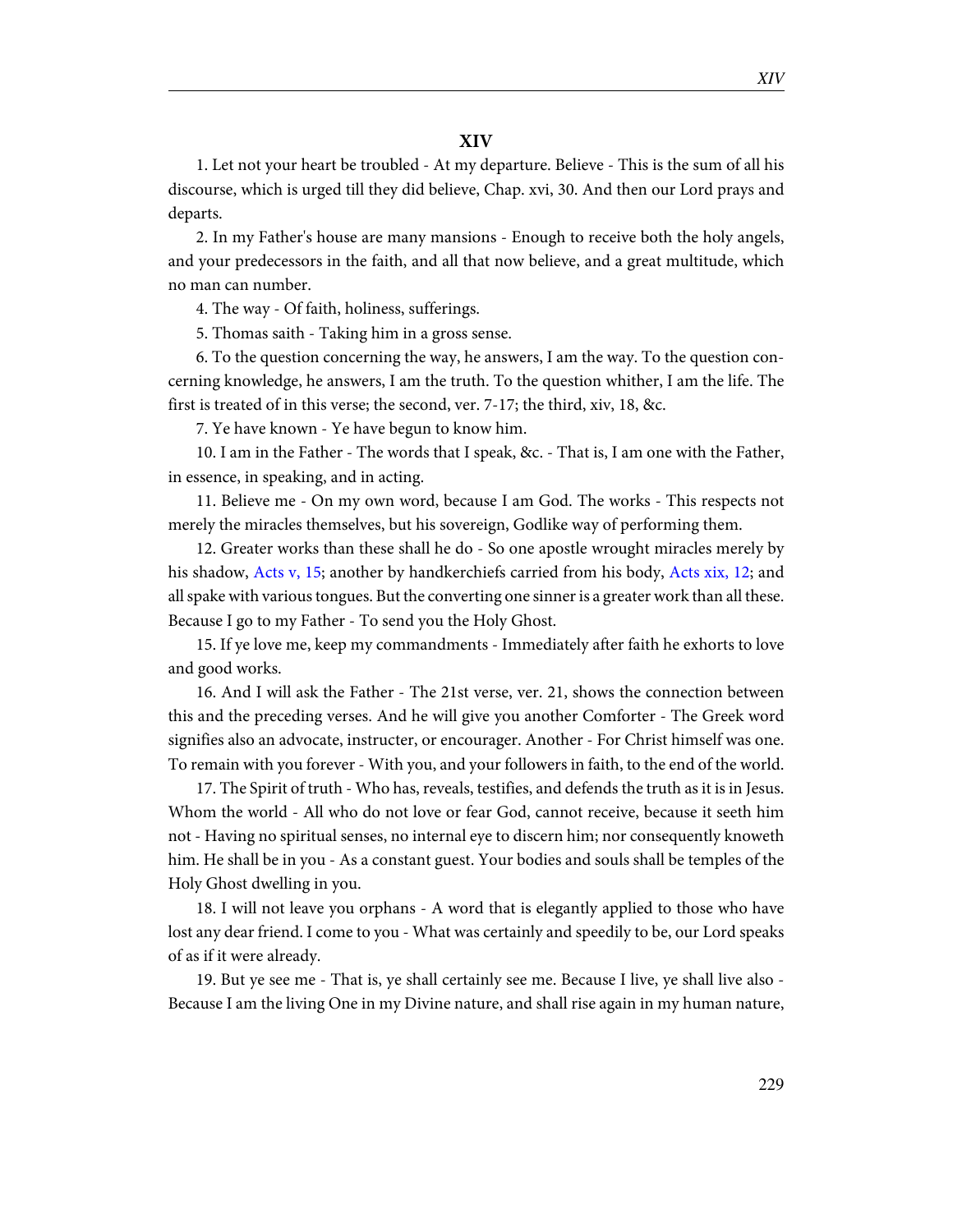and live for ever in heaven: therefore ye shall live the life of faith and love on earth, and hereafter the life of glory.

20. At that day - When ye see me after my resurrection; but more eminently at the day of pentecost.

21. He that hath my commandments - Written in his heart. I will manifest myself to him - More abundantly.

23. Jesus answered - Because ye love and obey me, and they do not, therefore I will reveal myself to you, and not to them. My Father will love him - The more any man loves and obeys, the more God will love him. And we will come to him, and make our abode with him - Which implies such a large manifestation of the Divine presence and love, that the former in justification is as nothing in comparison of it.

26. In my name - For my sake, in my room, and as my agent. He will teach you all things - Necessary for you to know. Here is a clear promise to the apostles, and their successors in the faith, that the Holy Ghost will teach them all that truth which is needful for their salvation.

27. Peace I leave with you - Peace in general; peace with God and with your own consciences. My peace - In particular; that peace which I enjoy, and which I create, I give - At this instant. Not as the world giveth - Unsatisfying unsettled, transient; but filling the soul with constant, even tranquillity. Lord, evermore give us this peace! How serenely may we pass through the most turbulent scenes of life, when all is quiet and harmonious within! Thou hast made peace through the blood of thy cross. May we give all diligence to preserve the inestimable gift inviolate, till it issue in everlasting peace!

28. God the Father is greater than I - As he was man. As God, neither is greater nor less than the other.

29. I have told you - Of my going and return.

30. The prince of this world is coming - To make his grand assault. But he hath nothing in me - No right, no claim, or power. There is no guilt in me, to give him power over me; no corruption to take part with his temptation.

31. But I suffer him thus to assault me,

1. Because it is the Father's commission to me, Chap. x, 18.

2. To convince the world of my love to the Father, in being obedient unto death, [Phil. ii, 8](http://www.ccel.org/study/Bible:Phil.2.8). Arise, let us go hence - Into the city, to the passover. All that has been related from Chap. xii, 31, was done and said on Thursday, without the city. But what follows in the fifteenth, sixteenth, and seventeenth chapters, was said in the city, on the very evening of the passover just before he went over the brook Kedron.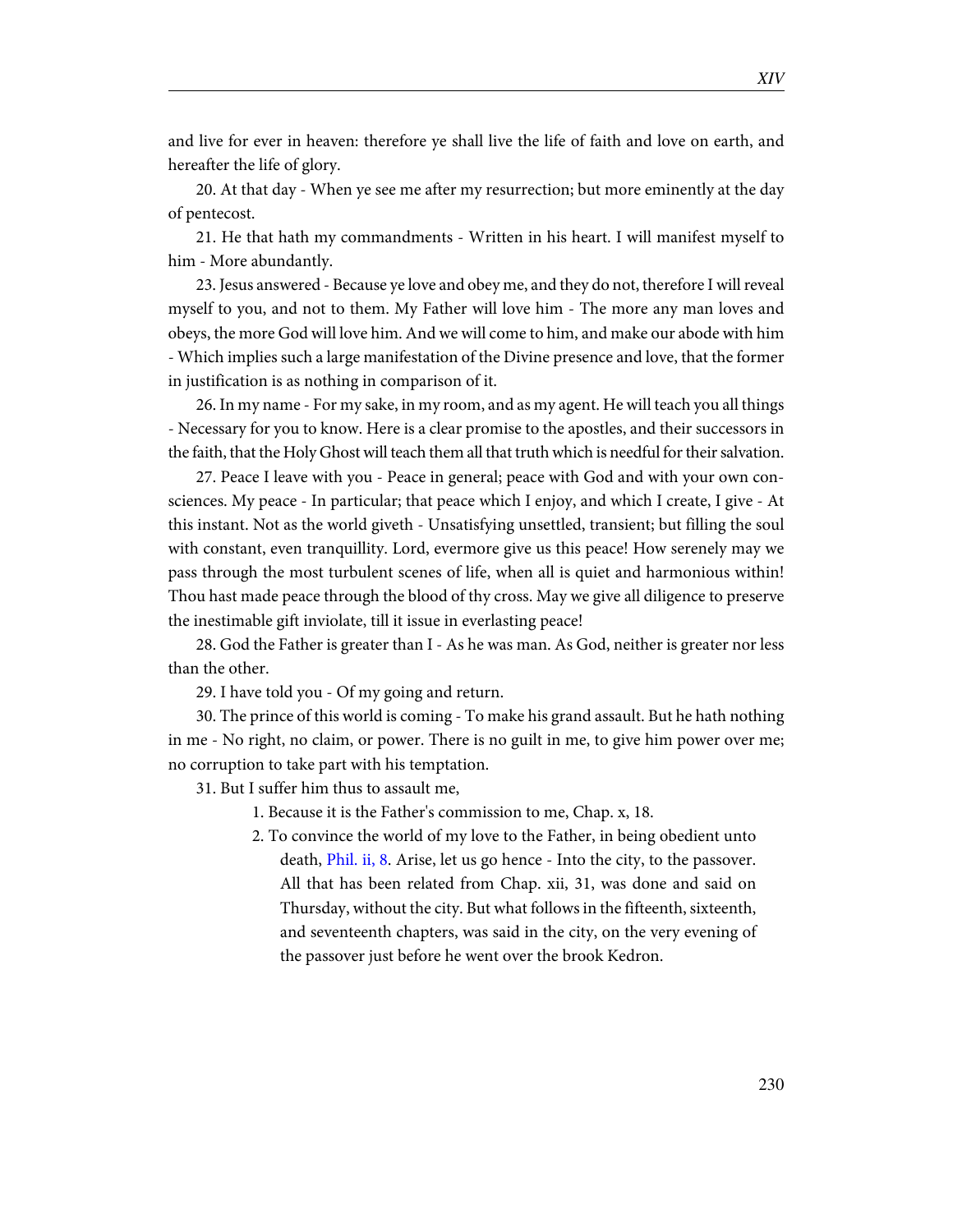#### **XV**

1. I am the true vine - So the true bread, Chap. vi, 32; that is, the most excellent.

2. Everyone that beareth fruit, he purifieth - by obeying the truth, [1 Pet. i, 22](http://www.ccel.org/study/Bible:1Pet.1.22); and by inward or outward sufferings, [Heb. xii, 10, 11.](http://www.ccel.org/study/Bible:Heb.12.10-Heb.12.11) So purity and fruitfulness help each other. That it may bear more fruit - For this is one of the noblest rewards God can bestow on former acts of obedience, to make us yet more holy, and fit for farther and more eminent service.

3. Ye are clean - All of you, to whom I now speak, are purged from the guilt and power of sin; by the word - Which, applied by the Spirit, is the grand instrument of purifying the soul.

4. Abide in me - Ye who are now pure by living faith, producing all holiness; by which alone ye can be in me.

5. I am the vine, ye are the branches - Our Lord in this whole passage speaks of no branches but such as are, or at least were once, united to him by living faith.

6. If any one abide not in me - By living faith; not by Church communion only. He may thus abide in Christ, and be withered all the time, and cast into the fire at last. He is cast out - Of the vineyard, the invisible Church. Therefore he was in it once.

7. If ye abide in me, ye shall ask - Prayers themselves are a fruit of faith, and they produce more fruit.

8. So shall ye be my disciples - Worthy of the name. To be a disciple of Christ is both the foundation and height of Christianity.

9. Abide ye in my love - Keep your place in my affection. See that ye do not forfeit that invaluable blessing. How needless a caution, if it were impossible for them not to abide therein?

10. If ye keep my commandments, ye shall abide in my love - On these terms, and no other, ye shall remain the objects of my special affection.

11. That my joy might remain in you - The same joy which I feel in loving the Father, and keeping his commandments.

12. Your joy will be full, if ye so love one another.

13. Greater love - To his friends. He here speaks of them only.

14. Ye are my friends, if ye do whatsoever I command you - On this condition, not otherwise. A thunderbolt for Antinomianism! Who then dares assert that God's love does not at all depend on man's works?

15. All things - Which might be of service to you.

16. Ye - My apostles, have not chosen me, but I have chosen you - As clearly appears from the sacred history: and appointed you, that ye may go and bear fruit - I have chosen and appointed you for this end, that ye may go and convert sinners: and that your fruit may remain - That the fruit of your labours may remain to the end of the world; yea, to eternity;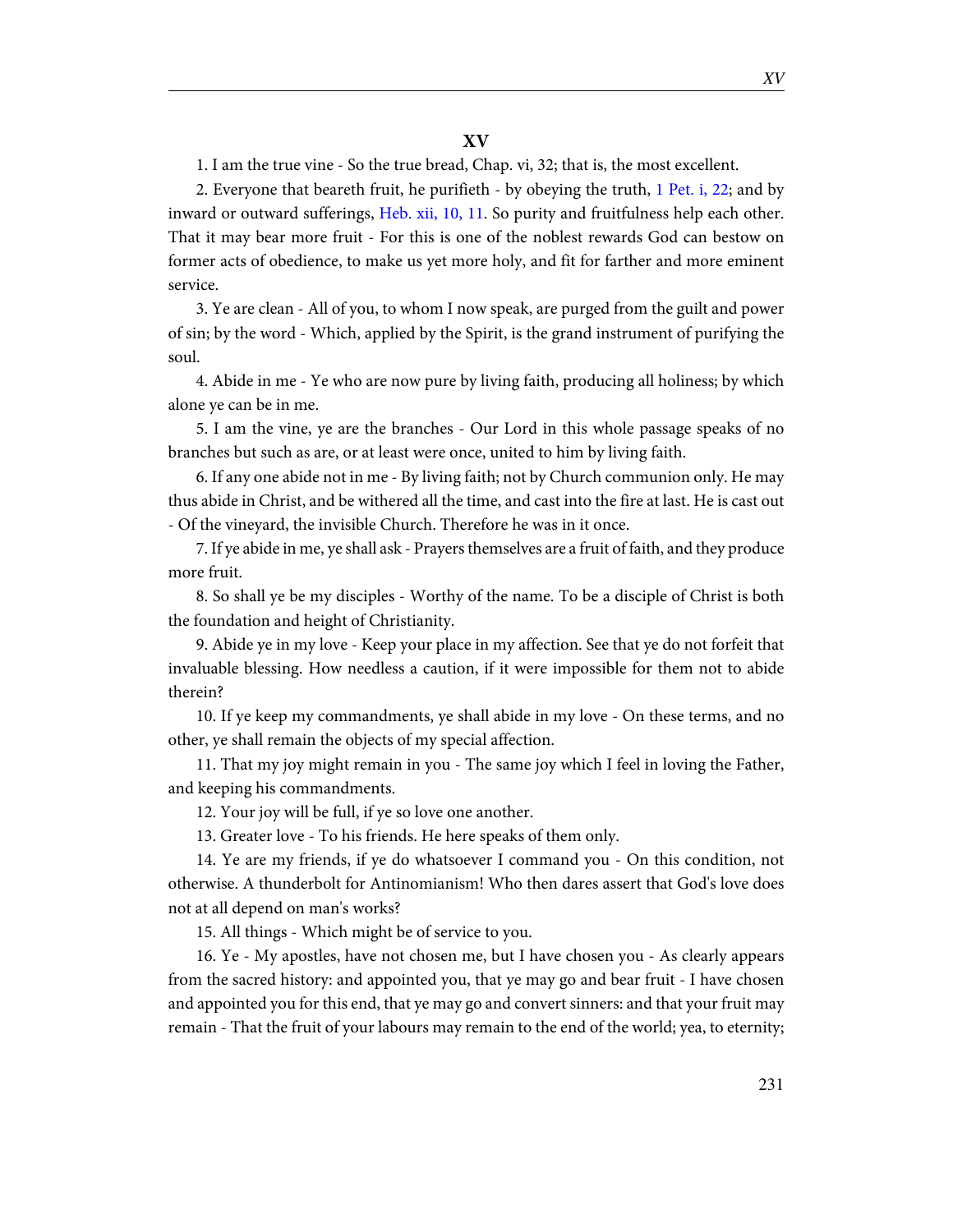that whatsoever ye shall ask - The consequence of your going and bearing fruit will be, that all your prayers will be heard.

19. Because ye are not of the world, therefore the world hateth you - Because your maxims, tempers, actions, are quite opposite to theirs. For the very same reason must the world in all ages hate those who are not of the world.

20. [John xiii, 16;](http://www.ccel.org/study/Bible:John.13.16) [Matt. x, 24;](http://www.ccel.org/study/Bible:Matt.10.24) [Luke vi, 40.](http://www.ccel.org/study/Bible:Luke.6.40)

21. All these things will they do to you, because they know not him that sent me - And in all ages and nations they who know not God will, for this cause, hate and persecute those that do.

22. They had not had sin - Not in this respect.

23. He that hateth me - As every unbeliever doth, For as the love of God is inseparable from faith, so is the hatred of God from unbelief.

25. [Psalm lxix, 4](http://www.ccel.org/study/Bible:Ps.69.4).

26. When the Comforter is come, whom I will send from the Father, the Spirit of truth, who proceedeth from the Father, he shall testify of me - The Spirit's coming, and being sent by our Lord from the Father, to testify of him, are personal characters, and plainly distinguish him from the Father and the Son; and his title as the Spirit of truth, together with his proceeding from the Father, can agree to none but a Divine person. And that he proceeds from the Son, as well as from the Father, may be fairly argued from his being called the Spirit of Christ, [1 Pet. i, 11;](http://www.ccel.org/study/Bible:1Pet.1.11) and from his being here said to be sent by Christ from the Father, as well as sent by the Father in his name.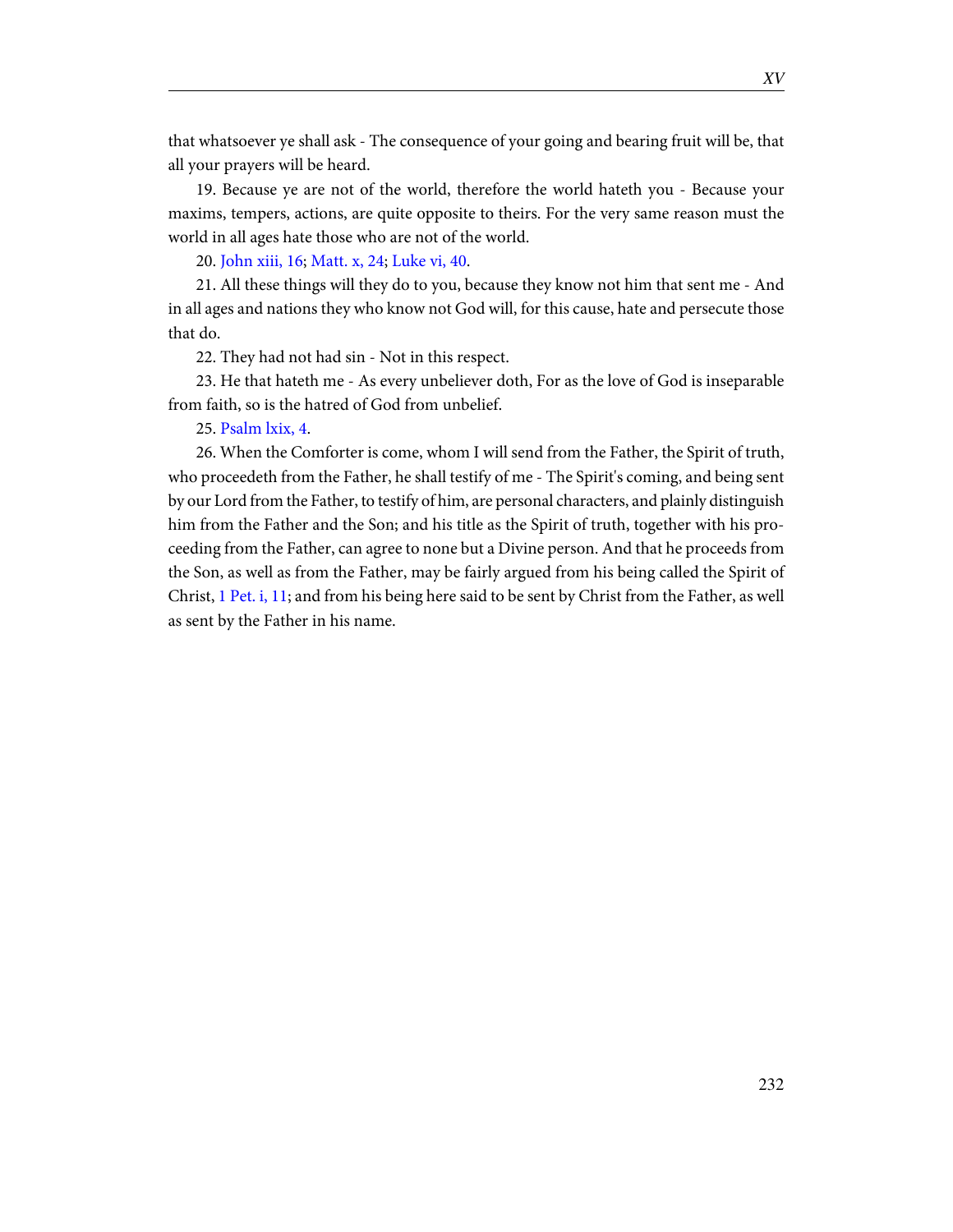#### **XVI**

2. The time cometh, that whosoever killeth you will think he doth God service - But, blessed be God, the time is so far past, that those who bear the name of Christ do not now generally suppose they do him service by killing each other for a difference in opinion or mode of worship.

3. They have not known the Father nor me - This is the true root of persecution in all its forms.

4. I did not tell you these things at the beginning, because I was with you - To bear the chief shock in my own person, and to screen you from it.

5. None of you asketh me - Now when it is most seasonable. Peter did ask this before, Chap. xiii, 36.

7. It is expedient for you - In respect of the Comforter, ver. 7, &c., and of me, ver. 16, &c., and of the Father, ver. 23, &c.

8. He - Observe his twofold office; toward the world, ver. 8, &c.; toward believers, ver. 12, &c.: will convince - All of the world - Who do not obstinately resist, by your preaching and miracles, of sin, and of righteousness, and of judgment - He who is convinced of sin either accepts the righteousness of Christ, or is judged with Satan. An abundant accomplishment of this we find in the Acts of the Apostles.

9. Of sin - Particularly of unbelief, which is the confluence of all sins, and binds them all down upon us.

10. Of righteousness, because I go to my Father - Which the Spirit will testify, though ye do not then see me. But I could not go to him if I were not righteous.

11. The prince of this world is judged - And in consequence thereof dethroned, deprived of the power he had so long usurped over men. Yet those who reject the deliverance offered them will remain slaves of Satan still.

12. I have yet many things to say - Concerning my passion, death, resurrection, and the consequences of it. These things we have, not in uncertain traditions, but in the Acts, the Epistles, and the Revelation. But ye cannot bear them now - Both because of your littleness of faith, and your immoderate sorrow.

13. When he is come - It is universally allowed that the Father, Son, and Holy Ghost dwell in all believers. And the internal agency of the Holy Ghost is generally admitted. That of the Father and the Son, as represented in this Gospel, deserves our deepest consideration.

15. All things that the Father hath are mine - Could any creature say this?

16. A little while and ye shall not see me - When I am buried: and again, a little while, and ye shall see me - When I am risen: because I go to my Father - I die and rise again, in order to ascend to my Father.

19. Jesus said to them - Preventing their question.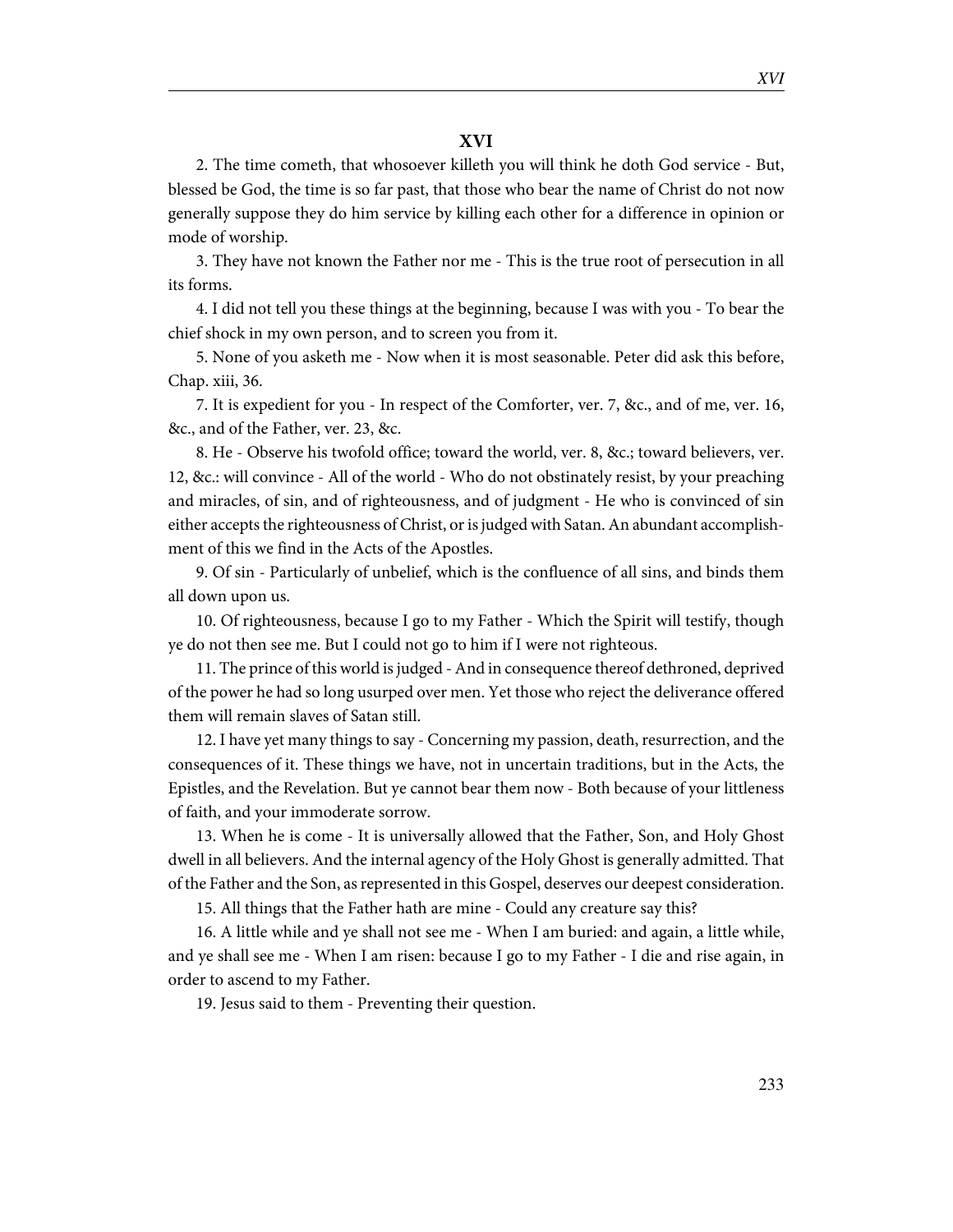20. Ye will weep and lament - When ye see me dead; but your sorrow will be turned into joy - When ye see me risen.

22. Ye now therefore have sorrow - This gives us no manner of authority to assert all believers must come into a state of darkness. They never need lose either their peace, or love, or the witness that they are the children of God. They never can lose these, but either through sin, or ignorance, or vehement temptation, or bodily disorder.

23. Ye shall not question me about any thing - Which you do not now understand. You will not need to inquire of me; for you will know all things clearly. Whatsoever ye shall ask - Knowledge, love, or any thing else, he will give it - Our Lord here gives us a charte blanche. Believer, write down what thou wilt. He had said, Chap. xiv, 13, I will do it, where the discourse was of glorifying the Father through the Son. Here, speaking of the love of the Father to believers, he saith, He will give it.

24. Hitherto ye have asked nothing in my name - For they had asked him directly for all they wanted.

26. At that day ye shall ask - For true knowledge begets prayer. And I say not that I will pray - This in nowise implies that he will not: it means only, The Father himself now loves you, not only because of my intercession, but also because of the faith and love which he hath wrought in you.

30. Thou knowest all things - Even our hearts. Although no question is asked thee, yet thou answerest the thoughts of every one. By this we believe that thou camest forth from God - They, as it were, echo back the words which he had spoken in ver. 27, implying, We believe in God; we believe also in thee.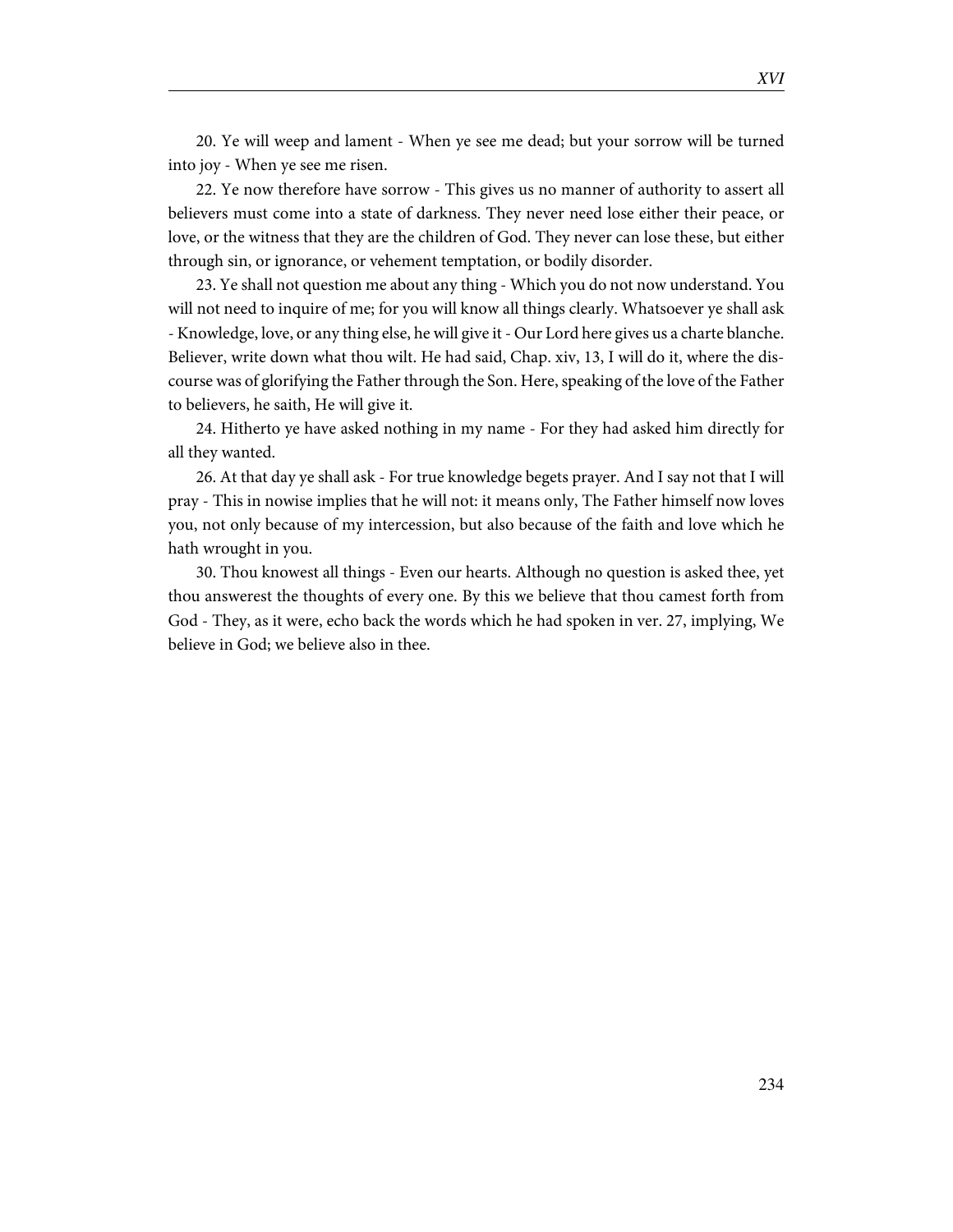## **XVII**

In this chapter our Lord prays,

- 1. For himself, ver. 1-5. [John xvii, 1-5](http://www.ccel.org/study/Bible:John.17.1-John.17.5)
- 2. For the apostles, ver. 6-19; [John xvii, 6-19](http://www.ccel.org/study/Bible:John.17.6-John.17.19) and again, ver. 24- 26. [John](http://www.ccel.org/study/Bible:John.17.24-John.17.26) [xvii, 24-26](http://www.ccel.org/study/Bible:John.17.24-John.17.26)
- 3. For all believers, ver. 20-23. [John xvii, 20-23](http://www.ccel.org/study/Bible:John.17.20-John.17.23) And
- 4. For the world, ver. 21-23. [John xvii, 21-23](http://www.ccel.org/study/Bible:John.17.21-John.17.23) In his prayer he comprises all he had said from 31, and seals, as it were, all he had hitherto done, beholding things past, present, and to come. This chapter contains the easiest words, and the deepest sense of any in all the Scripture: yet is here no incoherent rhapsody, but the whole is closely and exactly connected.

1. Father - This simplicity of appellation highly became the only- begotten Son of God; to which a believer then makes the nearest approach, when he is fullest of love and humble confidence. The hour is come - The appointed time for it; glorify thy Son - The Son glorified the Father, both before and after his own glorification. When he speaks to the Father he does not style himself the Son of man.

2. As thou hast given him power over all flesh - This answers to glorify thy Son. That he may give eternal life, &c.-This answers to that thy Son may glorify thee. To all whom thou hast given him - To all believers. This is a clear proof that Christ designed his sacrifice should avail for all: yea, that all flesh, every man, should partake of everlasting life. For as the Father had given him power over all flesh, so he gave himself a ransom for all.

3. To know - By loving, holy faith, thee the only true God - The only cause and end of all things; not excluding the Son and the Holy Ghost, no more than the Father is excluded from being Lord, [1 Cor. viii, 6;](http://www.ccel.org/study/Bible:1Cor.8.6) but the false gods of the heathens; and Jesus Christ - As their prophet, priest, and king: this is life eternal - It is both the way to, and the essence of, everlasting happiness.

4. I have finished the work - Thus have I glorified thee, laying the foundation of thy kingdom on earth.

5. The glory which I had - He does not say received - He always had it, till he emptied himself of it in the days of his flesh.

6. I have manifested thy name - All thy attributes; and in particular thy paternal relation to believers; to the men whom thou hast given me - The apostles, and so ver. 12. They were thine - By creation, and by descent from Abraham. And thou hast given them me - By giving them faith in what I have spoken. So ver. 9.

7. Now they know that all things - Which I have done and spoken, are of thee - And consequently right and true.

8. They have received them - By faith.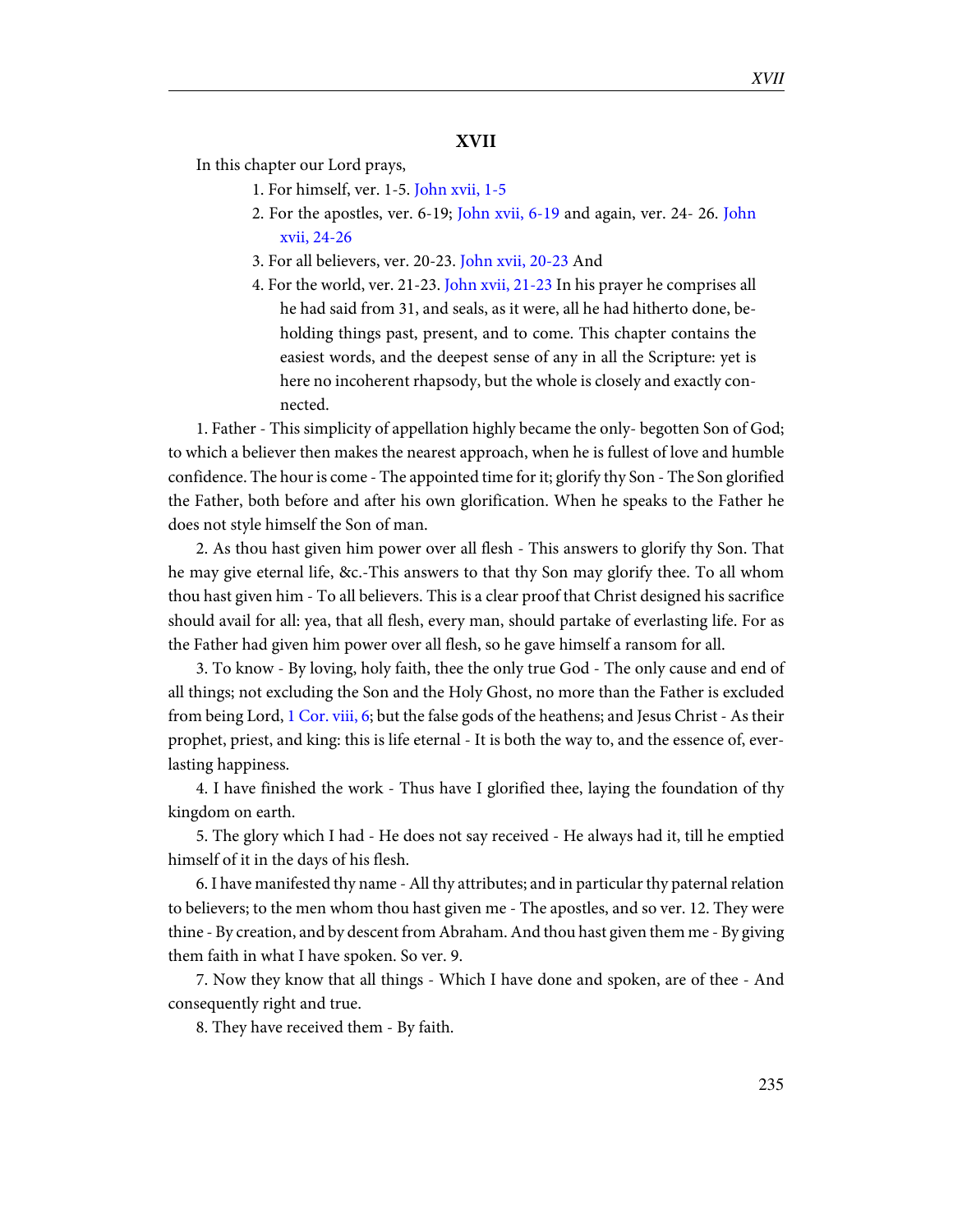9. I pray not for the world - Not in these petitions, which are adapted to the state of believers only. (He prays for the world at ver. 21, 23, that they may believe - That they may know God hath sent him.) This no more proves that our Lord did not pray for the world, both before and afterward, than his praying for the apostles alone, ver. 6-19, proves that he did not pray for them also which shall believe through their word, ver. 20.

10. All things that are mine are thine, and that are thine are mine - These are very high and strong expressions, too grand for any mere creature to use; as implying that all things whatsoever, inclusive of the Divine nature, perfections, and operations, are the common property of the Father and the Son. And this is the original ground of that peculiar property, which both the Father and the Son have in the persons who were given to Christ as Mediator; according to what is said in the close of the verse, of his being glorified by them; namely, believing in him, and so acknowledging his glory.

11. Keep them through thy name - Thy power, mercy, wisdom, that they may be one with us and with each other; one body, separate from the world: as we are - By resemblance to us, though not equality.

12. Those whom thou hast given me I have guarded, and none of them is lost, but the son of perdition - So one even of them whom God had given him is lost. So far was even that decree from being unchangeable! That the Scripture might be fulfilled - That is, whereby the Scripture was fulfilled. The son of perdition signifies one that deservedly perishes; as a son of death, [2 Sam. xii, 5;](http://www.ccel.org/study/Bible:2Sam.12.5) children of hell, [Matt. xxiii, 15](http://www.ccel.org/study/Bible:Matt.23.15), and children of wrath, [Eph. ii, 3,](http://www.ccel.org/study/Bible:Eph.2.3) signify persons justly obnoxious to death, hell, wrath. [Psalm cix, 8](http://www.ccel.org/study/Bible:Ps.109.8).

13. In the world - That is, before I leave the world. My joy - The joy I feel at going to the Father.

15. That thou wouldest take them out of the world - Not yet: but that thou wouldest keep them from the evil one - Who reigns therein.

17. Sanctify - Consecrate them by the anointing of thy Spirit to their office, and perfect them in holiness, by means of thy word.

19. I sanctify myself - I devote myself as a victim, to be sacrificed.

20. For them who will believe - In all ages.

21. As thou art in me - This also is to be understood in a way of similitude, and not of sameness or equality. That the world may believe - Here Christ prays for the world. Observe the sum of his whole prayer,

1. Receive me into thy own and my glory;

2. Let my apostles share therein;

3. And all other believers:

4. And let all the world believe.

22. The glory which thou hast given me, I have given them - The glory of the only begotten shines in all the sons of God. How great is the majesty of Christians.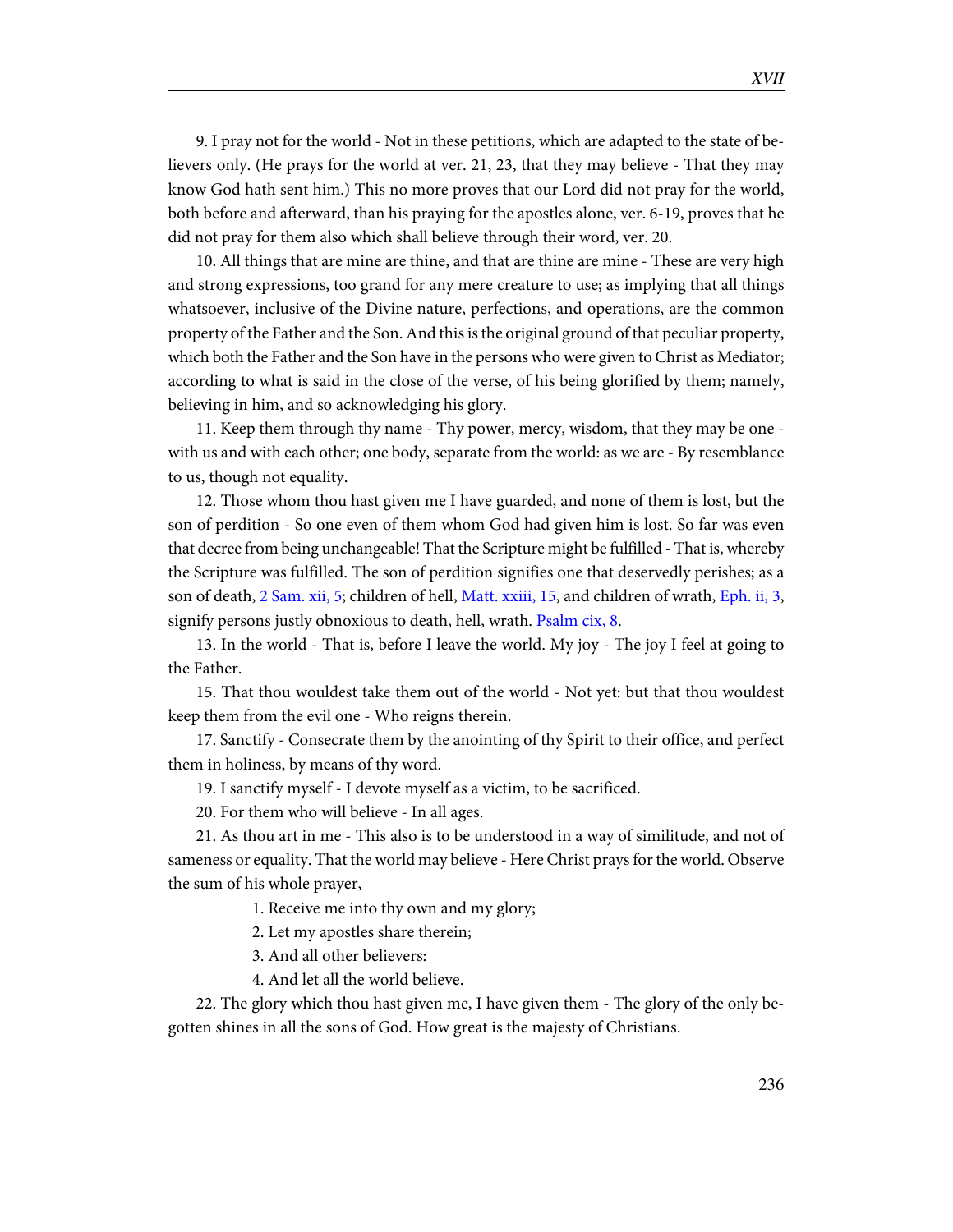24. Here he returns to the apostles. I will - He asks, as having a right to be heard, and prays, not as a servant, but a Son: that they may behold my glory - Herein Is the happiness of heaven, [1 John iii, 2](http://www.ccel.org/study/Bible:1John.3.2).

25. Righteous Father - The admission of believers to God through Christ, flows even from the justice of God.

26. I have declared to them thy name - Thy new, best name of love; that the love wherewith thou hast loved me - That thou and thy love, and I and my love, may be in them - That they may love me with that love.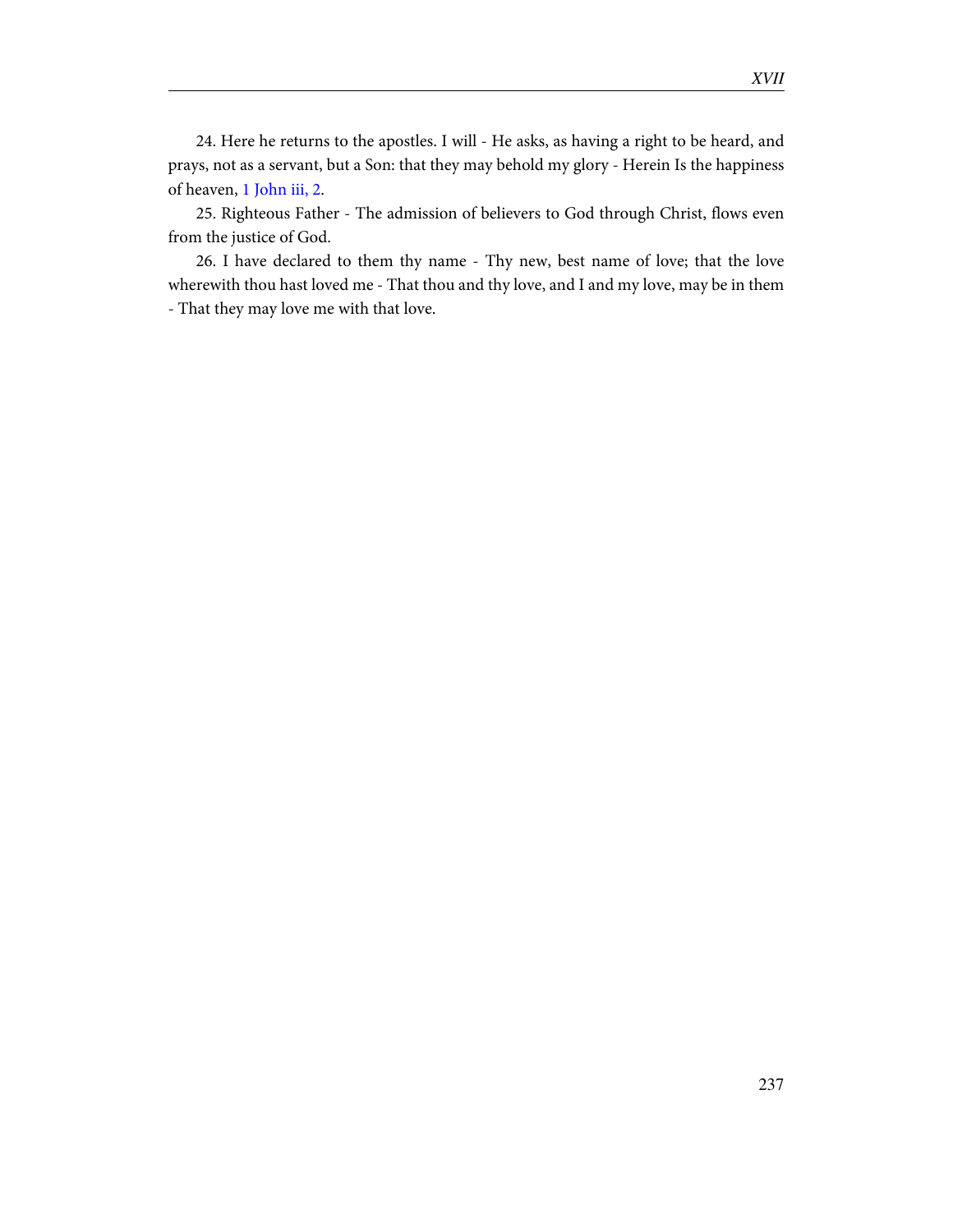#### **XVIII**

1. A garden - Probably belonging to one of his friends. He might retire to this private place, not only for the advantage of secret devotion, but also that the people might not be alarmed at his apprehension, nor attempt, in the first sallies of their zeal, to rescue him in a tumultuous manner. Kedron was (as the name signifies) a dark shady valley, on the east side of Jerusalem, between the city and the Mount of Olives, through which a little brook ran, which took its name from it. It was this brook, which David, a type of Christ, went over with the people, weeping in his flight from Absalom. [Matt. xxvi, 30;](http://www.ccel.org/study/Bible:Matt.26.30) [Mark xiv, 26;](http://www.ccel.org/study/Bible:Mark.14.26) [Luke xxii,](http://www.ccel.org/study/Bible:Luke.22.39) [39.](http://www.ccel.org/study/Bible:Luke.22.39)

#### 2. [Mark xiv, 43;](http://www.ccel.org/study/Bible:Mark.14.43) [Luke xxii, 47.](http://www.ccel.org/study/Bible:Luke.22.47)

3. A troop of soldiers - A cohort of Roman foot.

6. As soon as he said, I am he, they went backward and fell to the ground - How amazing is it, that they should renew the assault, after so sensible an experience both of his power and mercy! But probably the priests among them might persuade themselves and their attendants, that this also was done by Beelzebub; and that it was through the providence of God, not the indulgence of Jesus, that they received no further damage.

8. If ye seek me, let these (my disciples) go - It was an eminent instance of his power over the spirits of men, that they so far obeyed this word, as not to seize even Peter, when he had cut off the ear of Malchus.

9. [John xvii, 12.](http://www.ccel.org/study/Bible:John.17.12)

10. Then Simon Peter - No other evangelist names him. Nor could they safely. But St. John, writing after his death, might do it without any such inconvenience.

13. Annas had been high priest before his son-in-law Caiaphas. And though he had for some time resigned that office, yet they paid so much regard to his age and experience, that they brought Christ to Annas first. But we do not read of any thing remarkable which passed at the house of Annas; for, which reason, his being carried thither is omitted by the other evangelists. [Matt. xxvi, 57;](http://www.ccel.org/study/Bible:Matt.26.57) [Mark xiv, 53](http://www.ccel.org/study/Bible:Mark.14.53); [Luke xxii, 54.](http://www.ccel.org/study/Bible:Luke.22.54)

17. Art thou also - As well as the others, one of this man's disciples - She does not appear to have asked with any design to hurt him.

20. I spake openly - As to the manner: continually - As to the time: in the synagogue and temple - As to the place. In secret have I said nothing - No point of doctrine which I have not taught in public.

21. Why askest thou me - Whom thou wilt not believe?

22. Answerest thou the high priest so? - With so little reverence?

24. Now Annas had sent him to Caiaphas - As is implied ver. 13. Bound - Being still bound, ver. 12.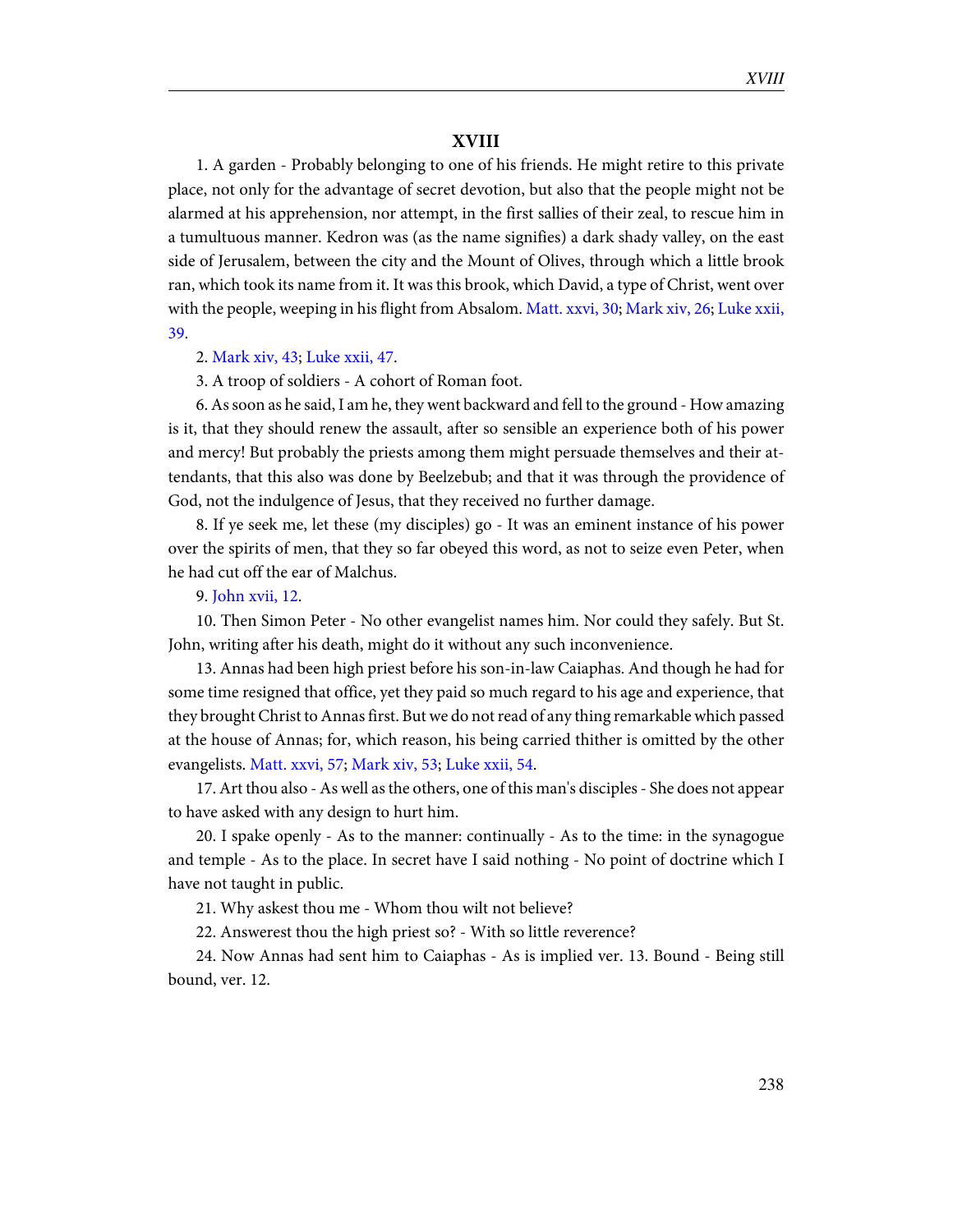28. They went not into the palace themselves, lest they should be defiled - By going into a house which was not purged from leaven, [Deut. xvi, 4.](http://www.ccel.org/study/Bible:Deut.16.4) [Matt. xxvii, 2](http://www.ccel.org/study/Bible:Matt.27.2); [Mark xv, 1](http://www.ccel.org/study/Bible:Mark.15.1); [Luke](http://www.ccel.org/study/Bible:Luke.23.1) [xxiii, 1.](http://www.ccel.org/study/Bible:Luke.23.1)

31. It is not lawful for us to put any man to death - The power of inflicting capital punishment had been taken from them that very year. So the scepter was departed from Judah, and transferred to the Romans.

32. Signifying what death he should die - For crucifixion was not a Jewish, but a Roman punishment. So that had he not been condemned by the Roman governor, he could not have been crucified. Chap. iii, 14.

36. My kingdom is not of this world - Is not an external, but a spiritual kingdom; that I might not be delivered to the Jews - Which Pilate had already attempted to do, ver. 31, and afterward actually did, chap. xix, 16.

37. Thou sayest - The truth. To this end was I born - Speaking of his human origin: his Divine was above Pilate's comprehension. Yet it is intimated in the following words, I came into the world, that I might witness to the truth - Which was both declared to the Jews, and in the process of his passion to the princes of the Gentiles also. Everyone that is of the truth - That is, a lover of it, heareth my voice - A universal maxim. Every sincere lover of truth will hear him, so as to understand and practice what he saith.

38. What is truth? - Said Pilate, a courtier; perhaps meaning what signifies truth? Is that a thing worth hazarding your life for? So he left him presently, to plead with the Jews for him, looking upon him as an innocent but weak man.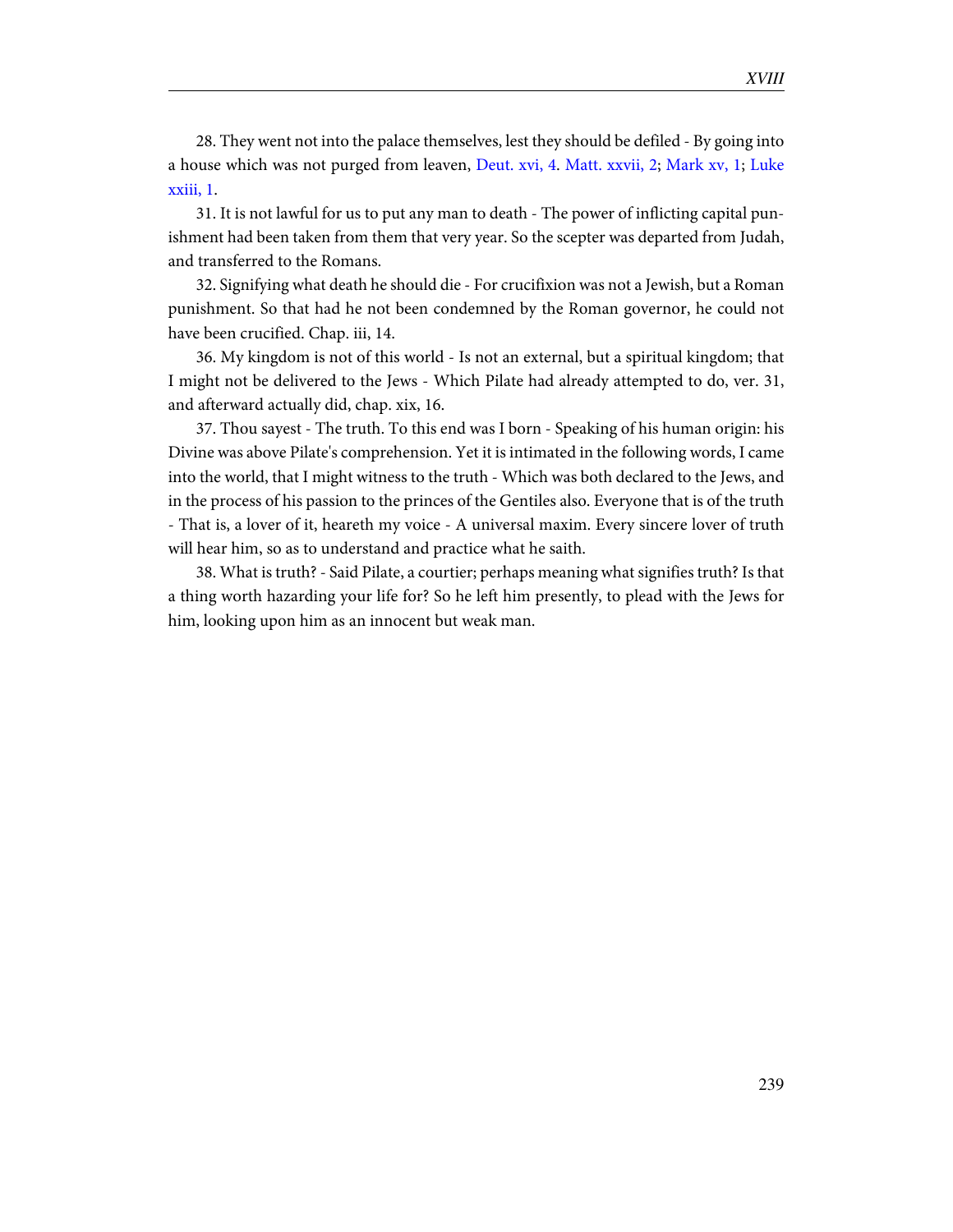**XIX**

#### 1. [Matt. xxvii, 26;](http://www.ccel.org/study/Bible:Matt.27.26) [Mark xv, 15](http://www.ccel.org/study/Bible:Mark.15.15).

7. By our law he ought to die, because he made himself the Son of God - Which they understood in the highest sense, and therefore accounted blasphemy.

8. He was the more afraid - He seems to have been afraid before of shedding innocent blood.

9. Whence art thou? - That is, whose son art thou?

11. Thou couldst have no power over me - For I have done nothing to expose me to the power of any magistrate. Therefore he that delivered me to thee, namely, Caiaphas, knowing this, is more blamable than thou.

13. Pilate sat down on the judgment seat - Which was then without the palace, in a place called, in Greek, the pavement, on account of a beautiful piece of Mosaic work, with which the floor was adorned: but in Hebrew, Gabbatha - Or the high place, because it stood on an eminence, so that the judge sitting on his throne might be seen and heard by a considerable number of people.

14. It was the preparation of the passover - For this reason both the Jews and Pilate were desirous to bring the matter to a conclusion. Every Friday was called the preparation, (namely, for the Sabbath.) And as often as the passover fell on a Friday, that day was called the preparation of the passover.

17. Bearing his cross - Not the whole cross, (for that was too large and heavy,) but the transverse beam of it, to which his hands were afterward fastened. This they used to make the person to be executed carry. [Matt. xxvii, 31;](http://www.ccel.org/study/Bible:Matt.27.31) [Mark xv, 20](http://www.ccel.org/study/Bible:Mark.15.20); [Luke xxiii, 26](http://www.ccel.org/study/Bible:Luke.23.26).

19. Jesus of Nazareth, the king of the Jews - Undoubtedly these were the very words, although the other evangelists do not express them at large.

20. It was written in Latin - For the majesty of the Roman empire; in Hebrew - Because it was the language of the nation; and in Greek - For the information of the Hellenists, who spoke that language, and came in great numbers to the feast.

22. What I have written, I have written - That shall stand.

23. The vesture - The upper garment.

24. They parted my garments among them - No circumstance of David's life bore any resemblance to this, or to several other passages in the 22nd Psalm. So that in this scripture, as in some others, the prophet seems to have been thrown into a preternatural ecstasy, wherein, personating the Messiah, he spoke barely what the Spirit dictated, without any regard to himself. [Psalm xxii, 18](http://www.ccel.org/study/Bible:Ps.22.18).

25. His mother's sister - But we do not read she had any brother. She was her father's heir, and as such transmitted the right of the kingdom of David to Jesus: Mary, the wife of Cleopas - Called likewise Alpheus, the father, as Mary was the mother of James, and Joses, and Simon, and Judas.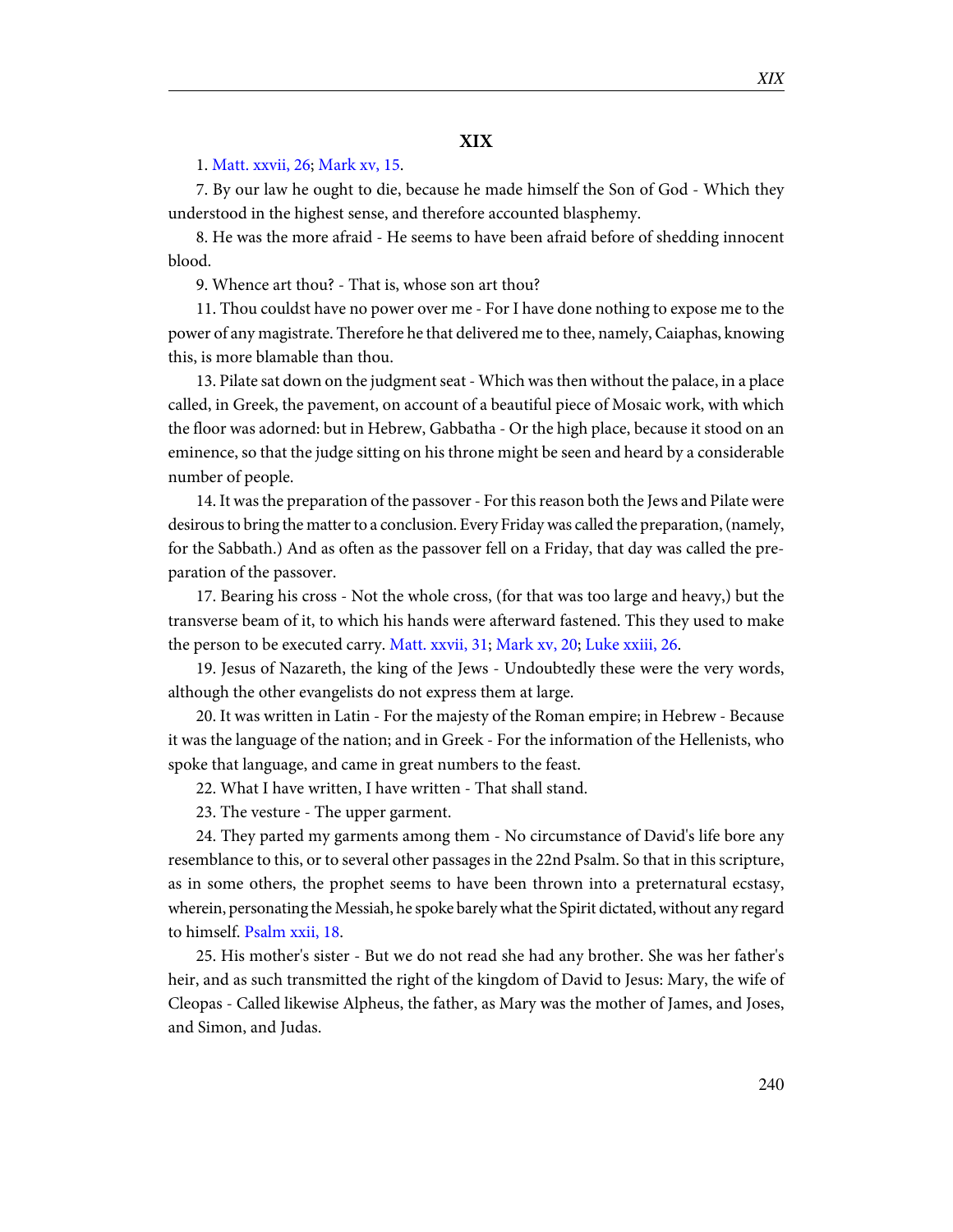27. Behold thy mother - To whom thou art now to perform the part of a son in my place, a peculiar honour which Christ conferred on him. From that hour - From the time of our Lord's death.

29. A stalk of hyssop - Which in those countries grows exceeding large and strong. [Psalm lxix, 21](http://www.ccel.org/study/Bible:Ps.69.21).

30. It is finished - My suffering: the purchase of man's redemption. He delivered up his spirit - To God, [Matt. xxvii, 50](http://www.ccel.org/study/Bible:Matt.27.50).

31. Lest the bodies should remain on the cross on the Sabbath - Which they would have accounted a profanation of any Sabbath, but of that in particular. For that Sabbath was a great day - Being not only a Sabbath, but the second day of the feast of unleavened bread (from whence they reckoned the weeks to pentecost:) and also the day for presenting and offering the sheaf of new corn: so that it was a treble solemnity.

34. Forthwith there came out blood and water - It was strange, seeing he was dead, that blood should come out; more strange, that water also; and most strange of all, that both should come out immediately, at one time, and yet distinctly. It was pure and true water, as well as pure and true blood. The asseveration of the beholder and testifier of it, shows both the truth and greatness of the miracle and mystery.

35. His testimony is true - Valid, unexceptionable. And he knoweth - And his conscience beareth him witness, that he testifieth this for no other end, than that ye may believe.

36. A bone of it shall not be broken - This was originally spoken of the paschal lamb, an eminent type of Christ. [Exod. xii, 46](http://www.ccel.org/study/Bible:Exod.12.46).

37. They shall look on him whom they have pierced - He was pierced by the soldier's spear. They who have occasioned his sufferings by their sins (and who has not?) shall either look upon him in this world with penitential sorrow: or with terror, when he cometh in the clouds of heaven, [Rev. i, 7.](http://www.ccel.org/study/Bible:Rev.1.7) [Zech. xii, 10](http://www.ccel.org/study/Bible:Zech.12.10).

38. Joseph of Arimathea asked Pilate - And Nicodemus also came - Acknowledging Christ, when even his chosen disciples forsook him. In that extremity Joseph was no longer afraid, Nicodemus no longer ashamed.

41. In the place where he was crucified - There was a garden in the same tract of land: but the cross did not stand in the garden.

42. Because of the preparation - That is, they chose the rather to lay him in that sepulchre which was nigh, because it was the day before the Sabbath, which also was drawing to an end, so that they had no time to carry him far.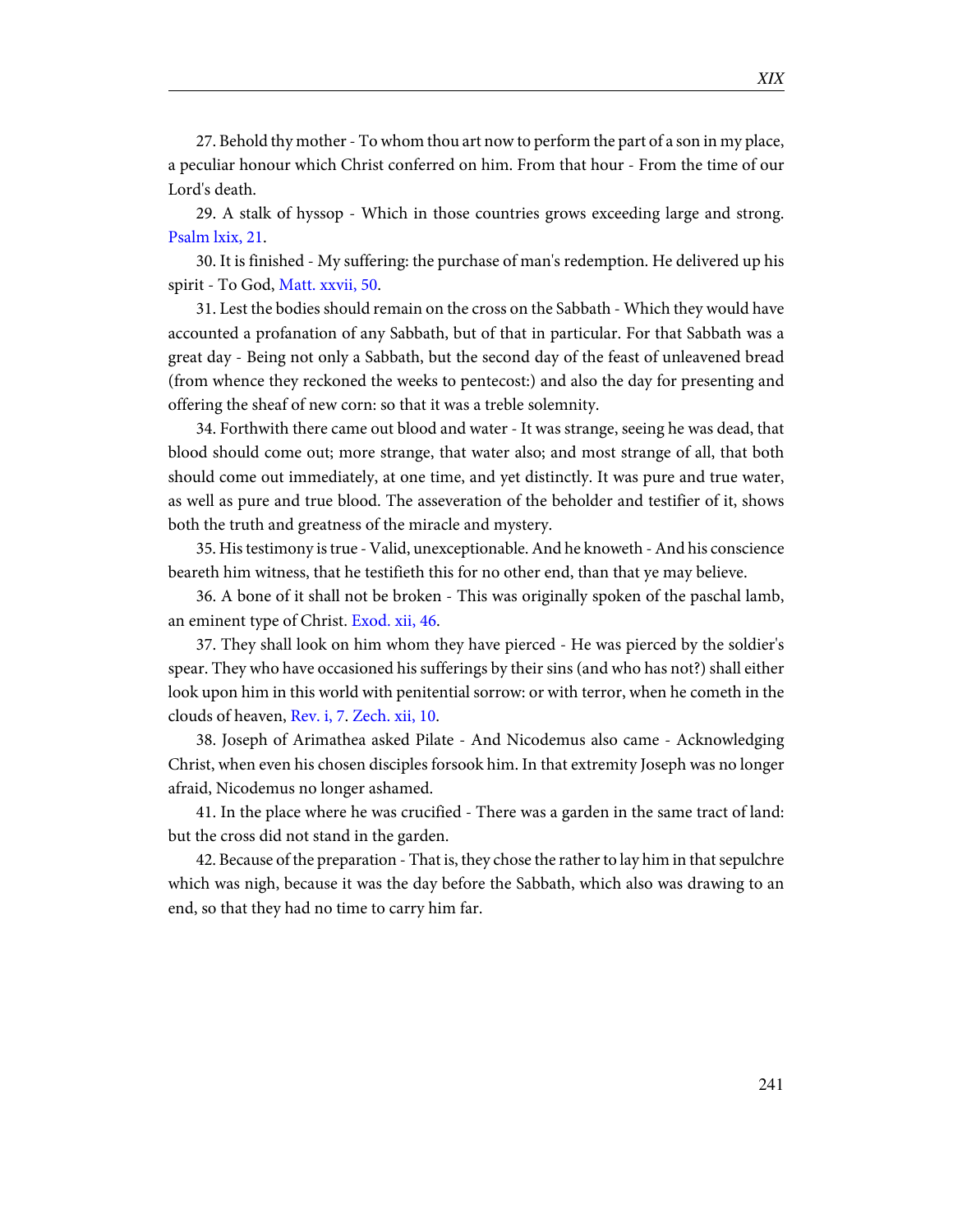### **XX**

1. [Matt. xxviii, 1](http://www.ccel.org/study/Bible:Matt.28.1); [Mark xvi, 1](http://www.ccel.org/study/Bible:Mark.16.1); [Luke xxiv, 1](http://www.ccel.org/study/Bible:Luke.24.1).

3. Peter went out - Of the city.

6. Peter seeth the linen clothes lie - and the napkin folded up - The angels who ministered to him when he rose, undoubtedly folded up the napkin and linen clothes.

8. He saw - That the body was not there, and believed - That they had taken it away as Mary said.

9. For as yet - They had no thought of his rising again.

10. They went home - Not seeing what they could do farther.

11. But Mary stood - With more constancy. [Mark xvi, 9.](http://www.ccel.org/study/Bible:Mark.16.9)

16. Jesus saith to her, Mary - With his usual voice and accent.

17. Touch me not - Or rather, Do not cling to me (for she held him by the feet,) [Matt.](http://www.ccel.org/study/Bible:Matt.28.9) [xxviii, 9](http://www.ccel.org/study/Bible:Matt.28.9). Detain me not now. You will have other opportunities of conversing with me. For I am not ascended to my Father - I have not yet left the world. But go immediately to my brethren -- thus does he intimate in the strongest manner the forgiveness of their fault, even without ever mentioning it. These exquisite touches, which everywhere abound in the evangelical writings, show how perfectly Christ knew our frame. I ascend - He anticipates it in his thoughts, and so speaks of it as a thing already present. To my Father and your Father, to my God and your God - This uncommon expression shows that the only- begotten Son has all kind of fellowship with God. And a fellowship with God the Father, some way resembling his own, he bestows upon his brethren. Yet he does not say, Our God: for no creature can be raised to an equality with him: but my God and your God: intimating that the Father is his in a singular and incommunicable manner; and ours through him, in such a kind as a creature is capable of.

19. [Mark xvi, 14](http://www.ccel.org/study/Bible:Mark.16.14) [Luke xxiv, 36.](http://www.ccel.org/study/Bible:Luke.24.36)

21. Peace be unto you - This is the foundation of the mission of a true Gospel minister, peace in his own soul, [2 Cor. iv, 1.](http://www.ccel.org/study/Bible:2Cor.4.1) As the Father hath sent me, so send I you - Christ was the apostle of the Father, [Heb. iii, 1](http://www.ccel.org/study/Bible:Heb.3.1). Peter and the rest, the apostles of Christ.

22. He breathed on them - New life and vigour, and saith, as ye receive this breath out of my mouth, so receive ye the Spirit out of my fulness: the Holy Ghost influencing you in a peculiar manner, to fit you for your great embassy. This was an earnest of pentecost.

23. Whosoever sins ye remit - (According to the tenor of the Gospel, that is, supposing them to repent and believe) they are remitted, and whosoever sins ye retain (supposing them to remain impenitent) they are retained. So far is plain. But here arises a difficulty. Are not the sins of one who truly repents, and unfeignedly believes in Christ, remitted, without sacerdotal absolution? And are not the sins of one who does not repent or believe, retained even with it? What then does this commission imply? Can it imply any more than,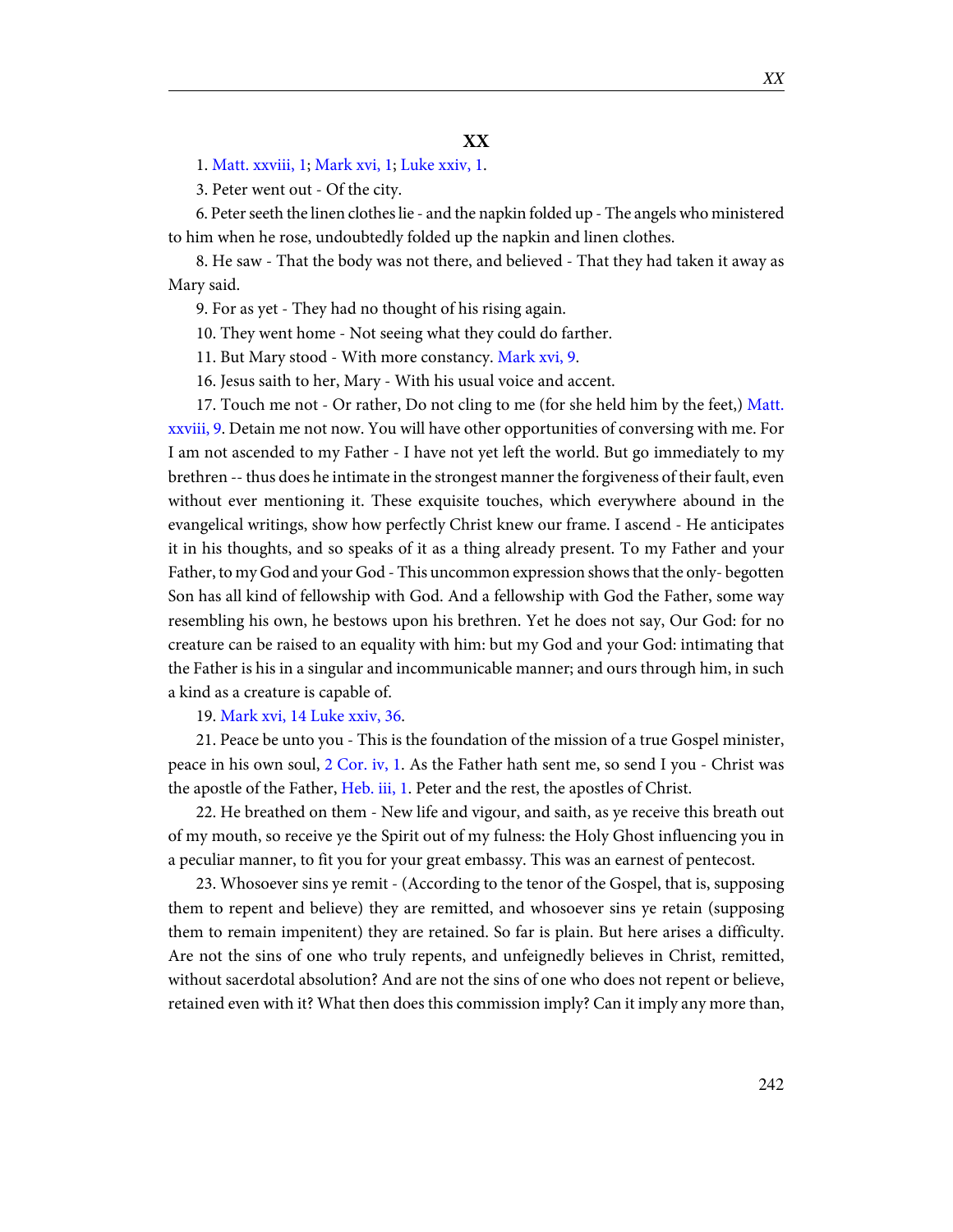- 1. A power of declaring with authority the Christian terms of pardon; whose sins are remitted and whose retained? As in our daily form of absolution; and
- 2. A power of inflicting and remitting ecclesiastical censures? That is, of excluding from, and re-admitting into, a Christian congregation.

26. After eight days - On the next Sunday.

28. And Thomas said, My Lord and my God - The disciples had said, We have seen the Lord. Thomas now not only acknowledges him to be the Lord, as he had done before, and to be risen, as his fellow disciples had affirmed, but also confesses his Godhead, and that more explicitly than any other had yet done. And all this he did without putting his hand upon his side.

30. Jesus wrought many miracles, which are not written in this book - Of St. John, nor indeed of the other evangelists.

31. But these things are written that ye may believe - That ye may be confirmed in believing. Faith cometh sometimes by reading; though ordinarily by hearing.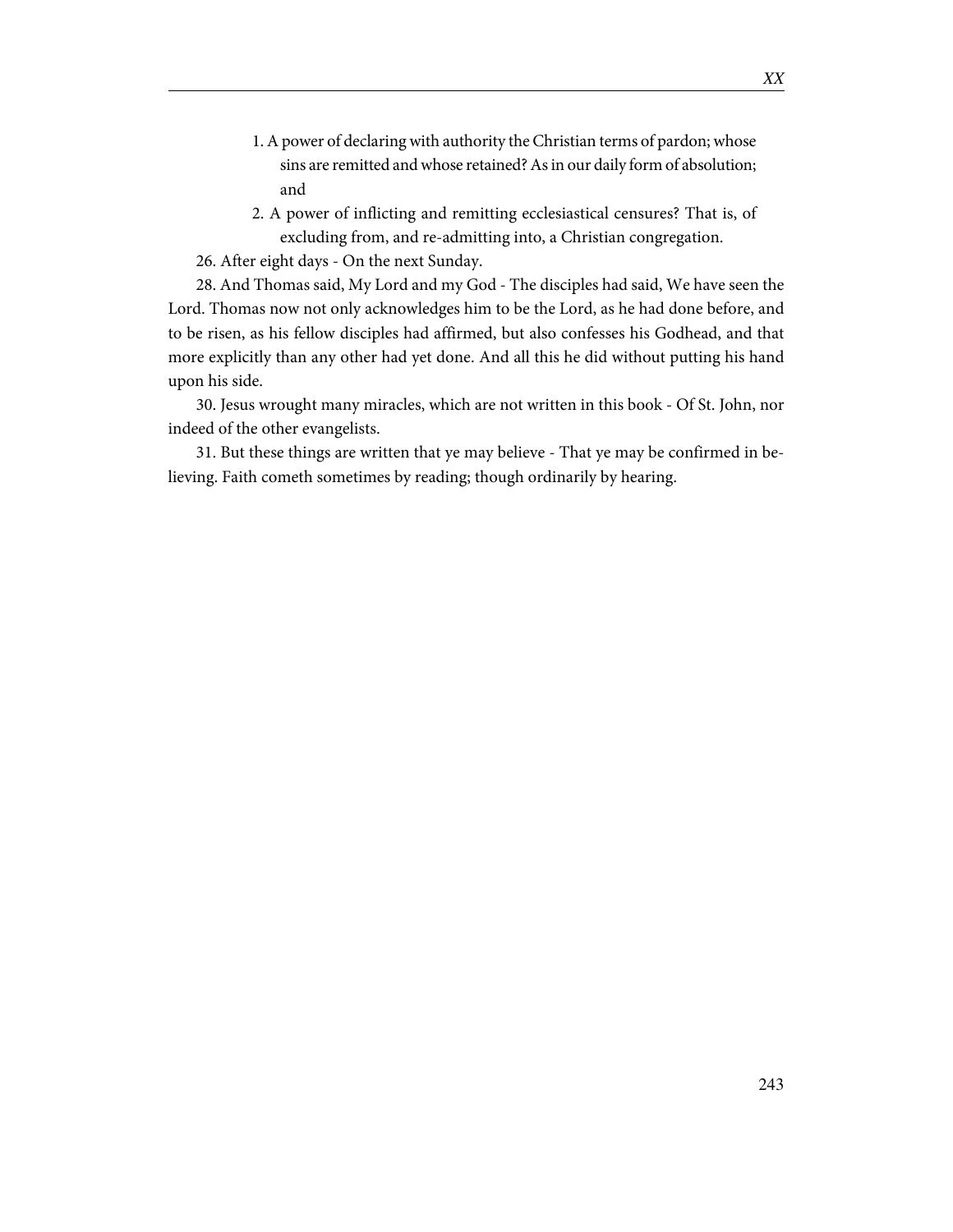## **XXI**

2. There were together - At home, in one house.

4. They knew not that it was Jesus - Probably their eyes were holden.

6. They were not able to draw it for the multitude of fishes - This was not only a demonstration of the power of our Lord, but a kind supply for them and their families, and such as might be of service to them, when they waited afterward in Jerusalem. It was likewise an emblem of the great success which should attend them as fishers of men.

7. Peter girt on his upper coat (for he was stript of it before) - Reverencing the presence of his Lord: and threw himself into the sea - To swim to him immediately. The love of Christ draws men through fire and water.

12. Come ye and dine - Our Lord needed not food. And none presumed - To ask a needless question.

14. The third time - That he appeared to so many of the apostles together.

15. Simon, son of Jonah - The appellation Christ had given him, when be made that glorious confession, [Matt. xvi, 16,](http://www.ccel.org/study/Bible:Matt.16.16) the remembrance of which might make him more deeply sensible of his late denial of him whom he had so confessed. Lovest thou me? - Thrice our Lord asks him, who had denied him thrice: more than these - Thy fellow disciples do? - Peter thought so once, [Matt. xxvi, 33,](http://www.ccel.org/study/Bible:Matt.26.33) but he now answers only- I love thee, without adding more than these. Thou knowest - He had now learnt by sad experience that Jesus knew his heart. My lambs - The weakest and tenderest of the flock.

17. Because he said the third time - As if he did not believe him.

18. When thou art old - He lived about thirty-six years after this: another shall gird thee - They were tied to the cross till the nails were driven in; and shall carry thee - With the cross: whither thou wouldest not - According to nature; to the place where the cross was set up.

19. By what death he should glorify God - It is not only by acting, but chiefly by suffering, that the saints glorify God. Follow me - Showing hereby likewise what death he should die.

20. Peter turning - As he was walking after Christ. Seeth the disciple whom Jesus loved following him - There is a peculiar spirit and tenderness in this plain passage. Christ orders St. Peter to follow him in token of his readiness to be crucified in his cause. St. John stays not for the call; he rises and follows him too; but says not one word of his own love or zeal. He chose that the action only should speak this; and even when he records the circumstance, he tells us not what that action meant, but with great simplicity relates the fact only. If here and there a generous heart sees and emulates it, be it so; but he is not solicitous that men should admire it. It was addressed to his beloved Master, and it was enough that he understood it.